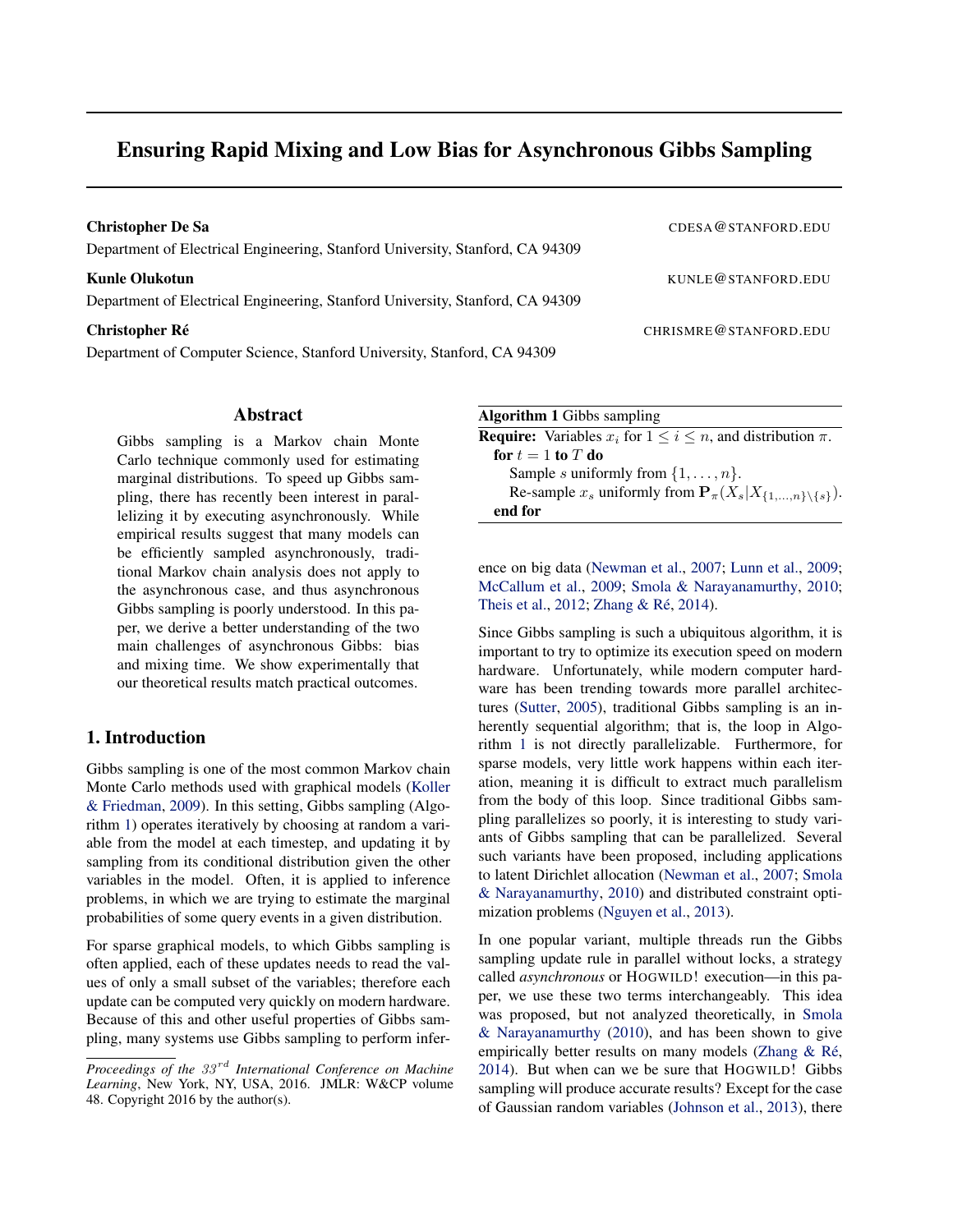is no existing analysis by which we can ensure that asynchronous Gibbs sampling will be appropriate for a particular application. Even the problems posed by HOGWILD!- Gibbs are poorly understood, and their solutions more so.

As we will show in the following sections, there are two main issues when analyzing asynchronous Gibbs sampling. Firstly, we will show by example that, surprisingly, HOG-WILD!-Gibbs can be *biased*—unlike sequential Gibbs, it does not always produce samples that are arbitrarily close to the target distribution. Secondly, we will show that the *mixing time* (the time for the chain to become close to its stationary distribution) of asynchronous Gibbs sampling can be up to exponentially greater than that of the corresponding sequential chain.

To address the issue of bias, we need some way to describe the distance between the target distribution  $\pi$  and the distribution of the samples produced by HOGWILD!-Gibbs. The standard notion to use here is the *total variation distance*, but for the task of computing marginal probabilities, it gives an overestimate on the error caused by bias. To better describe the bias, we introduce a new notion of statistical distance, the *sparse variation distance*. While this relaxed notion of statistical distance is interesting in its own right, its main benefit here is that it uses a more local view of the chain to more tightly measure the effect of bias.

Our main goal is to identify conditions under which the bias and mixing time of asynchronous Gibbs can be bounded. One parameter that has been used to great effect in the analysis of Gibbs sampling is the *total influence*  $\alpha$  of a model. The total influence measures the degree to which the marginal distribution of a variable can depend on the values of the other variables in the model—this parameter has appeared as part of a celebrated line of work on *Dobrushin's condition* ( $\alpha$  < 1), which ensures the rapid mixing of spin statistics systems [\(Dobrushin,](#page-8-0) [1956;](#page-8-0) [Dyer](#page-8-0) [et al.,](#page-8-0) [2006;](#page-8-0) [Hayes,](#page-8-0) [2006\)](#page-8-0). It turns out that we can use this parameter to bound both the bias and mixing time of HOG-WILD!-Gibbs, and so we make the following contributions:

- We describe a way to statistically model the asynchronicity in HOGWILD!-Gibbs sampling.
- To bound the bias, we prove that for classes of models with bounded total influence  $\alpha = O(1)$ , if sequential Gibbs sampling achieves small sparse variation distance to  $\pi$  in  $O(n)$  steps, where n is the number of variables, then HOGWILD!-Gibbs samples achieve the same distance in at most  $O(1)$  more steps.
- For models that satisfy Dobrushin's condition (that is,  $\alpha$  < 1), we show that the mixing time bounds of sequential and HOGWILD!-Gibbs sampling differ only by a factor of  $1 + O(n^{-1})$ .
- We validate our results experimentally and show that,

by using asynchronous execution, we can achieve wall-clock speedups of up to  $2.8\times$  on real problems.

### 2. Related Work

Much work has been done on the analysis of parallel Gibbs samplers. One simple way to parallelize Gibbs sampling is to run multiple chains independently in parallel: this heuristic uses parallelism to produce more samples overall, but does not produce accurate samples more quickly. Additionally, this strategy is sometimes worse than other strategies on a systems level [\(Smola & Narayanamurthy,](#page-9-0) [2010;](#page-9-0) Zhang & Ré, [2014\)](#page-9-0), typically because it requires additional memory to maintain multiple models of the chain. Another strategy for parallelizing Gibbs sampling involves taking advantage of the structure of the underlying factor graph to run in parallel while still maintaining an execution pattern to which the standard sequential Gibbs sampling analysis can be applied [\(Gonzalez et al.,](#page-8-0) [2011\)](#page-8-0). Much further work has focused on parallelizing sampling for specific problems, such as LDA [\(Newman et al.,](#page-8-0) [2007;](#page-8-0) [Smola &](#page-9-0) [Narayanamurthy,](#page-9-0) [2010\)](#page-9-0) and others [\(Nguyen et al.,](#page-8-0) [2013\)](#page-8-0).

Our approach follows on the paper of [Johnson et al.](#page-8-0) [\(2013\)](#page-8-0), which named the HOGWILD!-Gibbs sampling algorithm and analyzed it for Gaussian models. Their main contribution is an analysis framework that includes a sufficient condition under which HOGWILD! Gaussian Gibbs samples are guaranteed to have the correct asymptotic mean. Recent work [\(Terenin et al.,](#page-9-0) [2015\)](#page-9-0) has analyzed a similar algorithm under even stronger regularity conditions. Here, we seek to give more general results for the analysis of HOGWILD!- Gibbs sampling on discrete-valued factor graphs.

The HOGWILD!-Gibbs sampling algorithm was inspired by a line of work on parallelizing stochastic gradient descent (SGD) by running it asynchronously. HOGWILD! SGD was first proposed by [Niu et al.](#page-9-0) [\(2011\)](#page-9-0), who proved that while running without locks causes race conditions, they do not significantly impede the convergence of the algorithm. The asynchronous execution strategy has been applied to many problems—such as PageRank approximations [\(Mitliagkas et al.,](#page-8-0) [2015\)](#page-8-0), deep learning [\(Noel & Osin](#page-9-0)[dero,](#page-9-0) [2014\)](#page-9-0) and recommender systems [\(Yu et al.,](#page-9-0) [2012\)](#page-9-0) so it is not surprising that it has been proposed for use with Gibbs sampling. Our goal in this paper is to combine analysis ideas that have been applied to Gibbs sampling and HOGWILD!, in order to characterize the behavior of asynchronous Gibbs. In particular, we are motivated by some recent work on the analysis of HOGWILD! for SGD [\(Liu](#page-8-0) [et al.,](#page-8-0) [2015;](#page-8-0) [De Sa et al.,](#page-8-0) [2015b;](#page-8-0) [Mania et al.,](#page-8-0) [2015;](#page-8-0) [Liu &](#page-8-0) [Wright,](#page-8-0) [2015\)](#page-8-0). Several of these results suggest modeling the race conditions inherent in HOGWILD! SGD as noise in a stochastic process; this lets them bring a trove of statistical techniques to bear on the analysis of HOGWILD! SGD.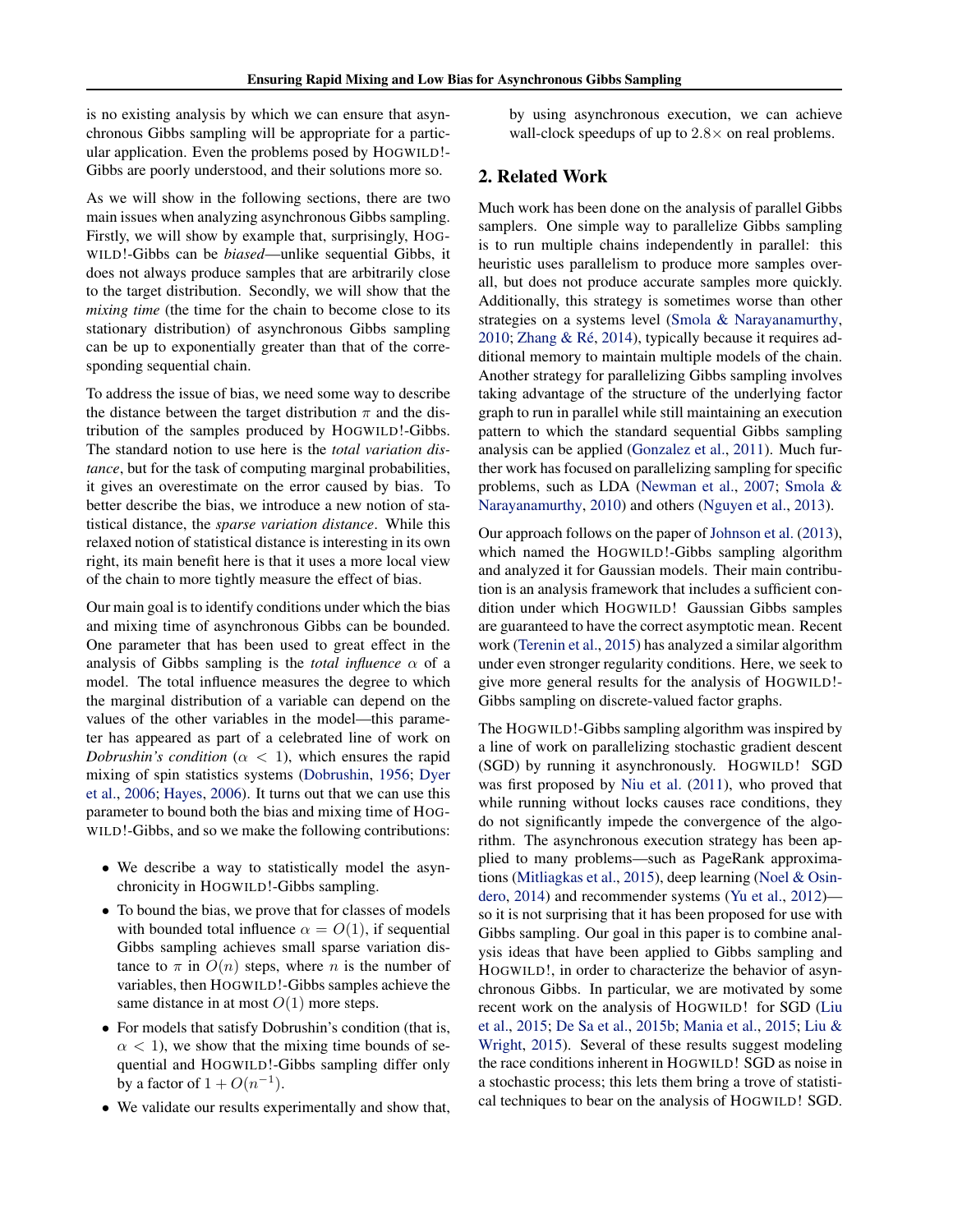Therefore, in this paper, we will apply a similar stochastic process model to Gibbs sampling.

Several recent papers have focused on the mixing time of Gibbs sampling based on the structural properties of the model. [Gotovos et al.](#page-8-0) [\(2015\)](#page-8-0) and [De Sa et al.](#page-8-0) [\(2015a\)](#page-8-0) each show that Gibbs sampling mixes in polynomial time for a class of distributions bounded by some parameter. Unfortunately, these results both depend on *spectral methods* (that try to bound the spectral gap of the Markov transition matrix), which are difficult to apply to HOGWILD! Gibbs sampling for two reasons. First, spectral methods don't let us represent the sampler as a stochastic process, which limits the range of techniques we can use to model the noise. Secondly, while most spectral methods only apply to *reversible* Markov chains—and sequential Gibbs sampling is always a reversible chain—for HOGWILD!-Gibbs sampling the asynchronicity and parallelism make the chain nonreversible. Because of this, we were unable to use these spectral results in our asynchronous setting. We are forced to rely on the other method [\(Guruswami,](#page-8-0) [2000\)](#page-8-0) for analyzing Markov processes, *coupling*—the type of analysis used with the Dobrushin condition—which we will describe in the following sections.

### 3. Modeling Asynchronicity

In this section, we describe a statistical model for asynchronous Gibbs sampling by adapting the hardware model outlined in [De Sa et al.](#page-8-0) [\(2015b\)](#page-8-0). Because we are motivated by the factor graph inference problem, we will focus on the case where the distribution  $\pi$  that we want to sample comes from a sparse, discrete graphical model.

Any HOGWILD!-Gibbs implementation involves some number of threads each repeatedly executing the Gibbs update rule on a single copy of the model (typically stored in RAM). We assume that this model serializes all writes, such that we can speak of the state of the system after  $t$  writes have occurred. We call this time  $t$ , and we will model the HOGWILD! system as a stochastic process adapted to the natural filtration  $\mathcal{F}_t$ . Here,  $\mathcal{F}_t$  contains all events that have occurred up to time  $t$ , and we say an event is  $\mathcal{F}_t$  *measurable* if it is known deterministically by time t.

We begin our construction by letting  $x_{i,t}$  denote the  $(\mathcal{F}_t)$ measurable) value of variable i at time t, and letting  $I_t$  be the  $(F_{t+1}$  measurable) index of the variable that we choose to sample at time  $t$ . For Gibbs sampling, we have

$$
\forall i \in \{1, \ldots, n\}, \ \mathbf{P}\left(\tilde{I}_t = i \middle| \mathcal{F}_t\right) = \frac{1}{n};
$$

this represents the fact that we have an equal probability of sampling each variable.

Now that we have defined which variables are to be sam-

pled, we proceed to describe how they are sampled. For HOGWILD!-Gibbs sampling, we must model the fact that the sampler does not get to use exactly the values of  $x_{i,t}$ ; rather it has access to a cache containing potentially *stale* values. To do this, we define  $(\mathcal{F}_{t+1}$  measurable)  $\tilde{v}_{i,t}$  =  $x_{i,t-\tilde{\tau}_{i,t}}$ , where  $\tilde{\tau}_{i,t} \geq 0$  is a *delay parameter* ( $\mathcal{F}_{t+1}$  measurable and independent of  $I_t$ ) that represents how old the currently-cached value for variable  $i$  could be. A variable resampled using this stale data would have distribution

$$
\mathbf{P}(\tilde{z}_{i,t}=z|\mathcal{F}_t) \propto \pi(\tilde{v}_{1,t},\ldots,\tilde{v}_{i-1,t},z,\tilde{v}_{i+1,t},\ldots,\tilde{v}_{n,t}).
$$

Using this, we can relate the values of the variables across time with

$$
x_{i,t+1} = \begin{cases} \tilde{z}_{i,t} & \text{if } i = \tilde{I}_t \\ x_{i,t} & \text{otherwise.} \end{cases}
$$

So far, our model is incompletely specified, because we have not described the distribution of the delays  $\tilde{\tau}_{i,t}$ . Unfortunately, since these delays depend on the number of threads and the specifics of the hardware [\(Niu et al.,](#page-9-0) [2011\)](#page-9-0), their distribution is difficult to measure. Instead of specifying a particular distribution, we require only a bound on the expected delay,  $\mathbf{E}[\tilde{\tau}_{i,t}|\mathcal{F}_t] \leq \tau$ . In this model, the  $\tau$  parameter represents everything that is relevant about the hardware; representing the hardware in this way has been successful for the analysis of asynchronous SGD [\(Niu](#page-9-0) [et al.,](#page-9-0) [2011\)](#page-9-0), so it is reasonable to use it for Gibbs sampling. In addition to this, we will need a similar parameter that bounds the tails of  $\tilde{\tau}_{i,t}$  slightly more aggressively. We require that for some parameter  $\tau^*$ , and for all i and t,

$$
\mathbf{E}\left[\exp\left(n^{-1}\tilde{\tau}_{i,t}\right)\big|\mathcal{F}_t\right] \leq 1 + n^{-1}\tau^*.
$$

This parameter is typically very close to the expected value bound  $\tau$ ; in particular, as *n* approaches infinity,  $\tau^*$  approaches  $\tau$ .

### 4. The First Challenge: Bias

Perhaps the most basic result about sequential Gibbs sampling is the fact that, in the limit of large numbers of samples, it is unbiased. In order to measure convergence of Markov chains to their stationary distribution, it is standard to use the total variation distance.

Definition 1 (Total Variation Distance). The *total variation distance* [\(Levin et al.,](#page-8-0) [2009,](#page-8-0) p. 48) between two probability measures  $\mu$  and  $\nu$  on probability space  $\Omega$  is defined as

$$
||\mu - \nu||_{TV} = \max_{A \subset \Omega} |\mu(A) - \nu(A)|,
$$

that is, the maximum difference between the probabilities that  $\mu$  and  $\nu$  assign to a single event A.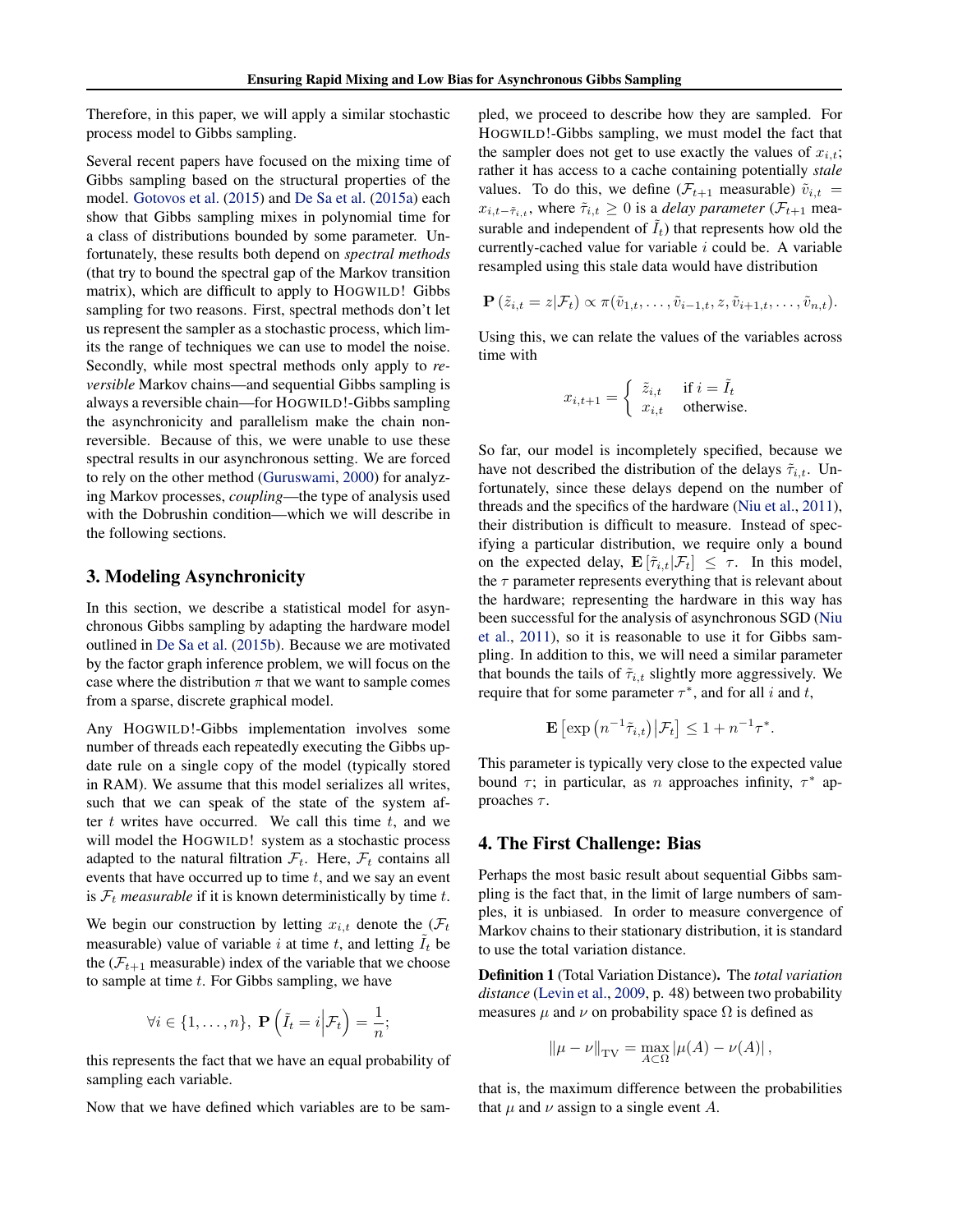It is a well-known result that, for Gibbs sampling on a strictly-positive target distribution  $\pi$ , it will hold that

$$
\lim_{t \to \infty} \left\| P^{(t)} \mu_0 - \pi \right\|_{\text{TV}} = 0,\tag{1}
$$

where  $P^{(t)}\mu_0$  denotes the distribution of the t-th sample.

One of the difficulties that arises when applying HOG-WILD! to Gibbs sampling is that the race conditions from the asynchronous execution add bias to the samples — Equation 1 no longer holds. To understand why, we can consider a simple example.

#### 4.1. Bias Example

Consider a simple model with two variables  $X_1$  and  $X_2$ each taking on values in  $\{0, 1\}$ , and having distribution

$$
p(0, 1) = p(1, 0) = p(1, 1) = \frac{1}{3}
$$
  $p(0, 0) = 0.$ 

Sequential Gibbs sampling on this model will produce unbiased samples from the target distribution. Unfortunately, this is not the case if we run HOGWILD!-Gibbs sampling on this model. Assume that the state is currently  $(1, 1)$  and two threads,  $T_1$  and  $T_2$ , simultaneously update  $X_1$  and  $X_2$ respectively. Since  $T_1$  reads state  $(1, 1)$  it will update  $X_1$  to 0 or 1 each with probability 0.5; the same will be true for  $T_2$ and  $X_2$ . Therefore, after this happens, every state will have probability  $0.25$ ; this includes the state  $(0, 0)$  which should never occur! Over time, this race condition will produce samples with value  $(0, 0)$  with some non-zero frequency; this is an example of *bias* introduced by the HOGWILD! sampling. Worse, this bias is not just theoretical: Figure 1 illustrates how the measured distribution for this model is affected by two-thread asynchronous execution. In particular, we observe that almost  $5\%$  of the mass is erroneously measured to be in the state  $(0, 0)$ , which has no mass at all in the true distribution. The total variation distance to the target distribution is quite large at 9.8%, and, unlike in the sequential case, this bias doesn't disappear as the number of samples goes to infinity.

#### 4.2. Bounding the Bias

The previous example has shown that asynchronous Gibbs sampling will not necessarily produce a sequence of samples arbitrarily close to the target distribution. Instead, the samples may approach some other distribution, which we hope is sufficiently similar for some practical purpose. Often, the purpose of Gibbs sampling is to estimate the marginal distributions of individual variables or of events that each depend on only a small number of variables in the model. To characterize the accuracy of these estimates, the total variation distance is *too conservative*: it depends on the difference over all the events in the space, when most



Figure 1. Bias introduced by HOGWILD!-Gibbs  $(10^6 \text{ samples})$ .

of these are events that we do not care about. To address this, we introduce the following definition.

Definition 2 (Sparse Variation Distance). For any event A in a probability space  $\Omega$  over a set of variables V, let |A| denote the number of variables upon which A depends. Then, for any two distributions  $\mu$  and  $\nu$  over  $\Omega$ , we define the  $\omega$ *sparse variation distance* to be

$$
\|\mu - \nu\|_{\text{SV}(\omega)} = \max_{|A| \le \omega} |\mu(A) - \nu(A)|.
$$

For the wide variety of applications that use sampling for marginal estimation, the sparse variation distance measures the quantity we actually care about: the maximum possible bias in the marginal distribution of the samples. As we will show, asynchronous execution seems to have less effect on the sparse variation distance than the total variation distance, because sparse variation distance uses a more localized view of the chain. For example, in Figure 1, the total variation distance between the sequential and HOG-WILD! distributions is 9.8%, while the 1-sparse variation distance is only 0.4%. That is, while HOGWILD! execution does introduce great bias into the distribution, it still estimates marginals of the individual variables accurately.

This definition suggests the question: how long do we have to run before our samples have low sparse variation distance from the target distribution? To answer this question, we introduce the following definition.

Definition 3 (Sparse Estimation Time). The ω*-sparse estimation time* of a stochastic sampler with distribution  $P^{(t)}\mu_0$  at time t and target distribution  $\pi$  is the first time t at which, for any initial distribution  $\mu_0$ , the estimated distribution is within sparse variation distance  $\epsilon$  of  $\pi$ ,

$$
t_{\text{SE}(\omega)}(\epsilon) = \min \{ t \in \mathbb{N} \mid \forall \mu_0, \, \| P^{(t)} \mu_0 - \pi \|_{\text{SV}(\omega)} \le \epsilon \}.
$$

In many practical systems [\(Neubig,](#page-8-0) [2014;](#page-8-0) [Shin et al.,](#page-9-0) [2015\)](#page-9-0), Gibbs sampling is used without a proof that it works;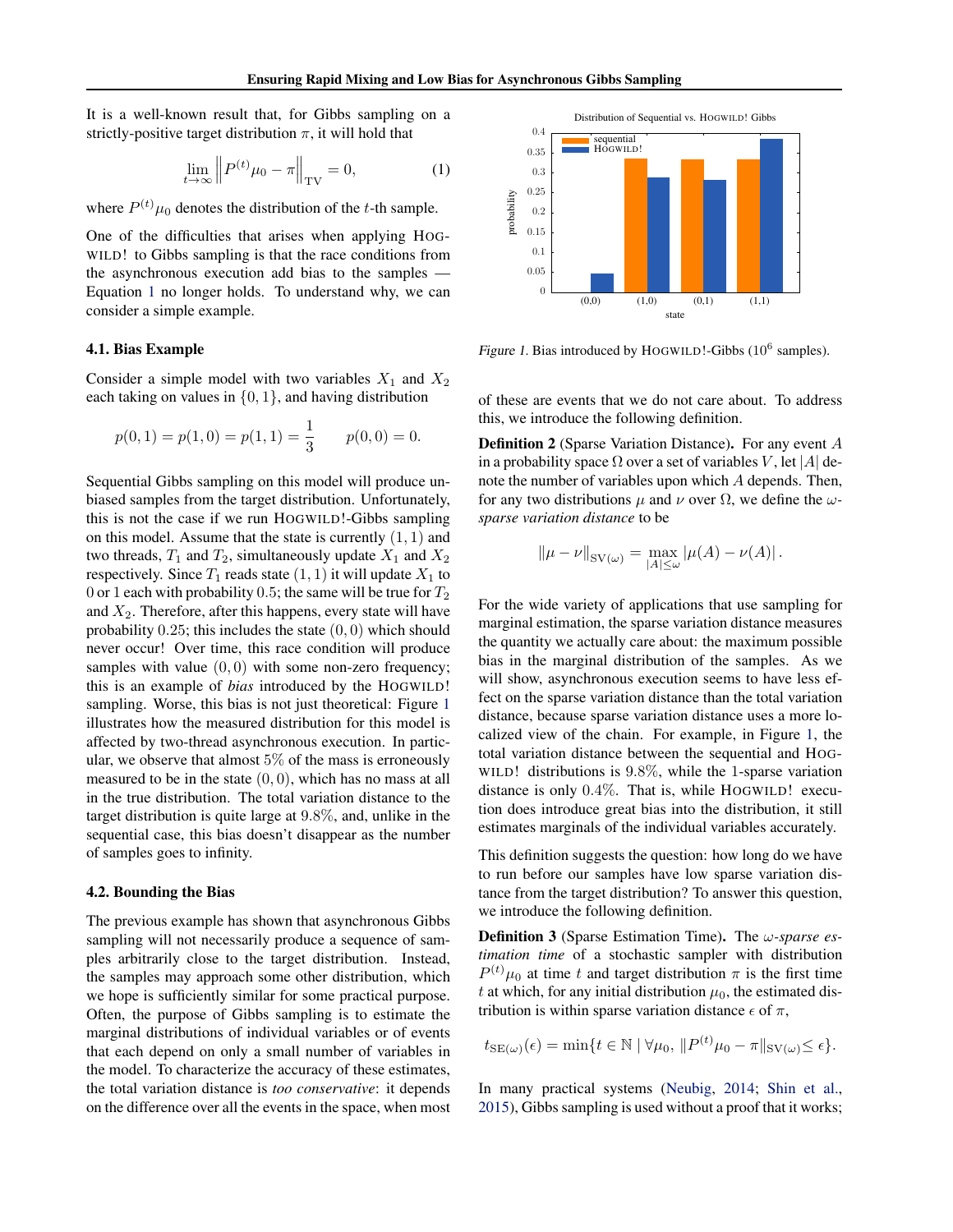<span id="page-4-0"></span>instead, it is naively run for some fixed number of passes through the dataset. This naive strategy works for models for which accurate marginal estimates can be achieved after  $O(n)$  samples. This  $O(n)$  runtime is necessary for Gibbs sampling to be feasible on big data, meaning roughly that these are the models which it is interesting to try to speed up using asynchronous execution. Therefore, for the rest of this section, we will focus on the bias of the HOG-WILD! chain for this class of models. When analyzing Gibbs sampling, we can bound the bias within the context of a coupling argument using a parameter called the *total influence*. While we arrived at this condition independently, it has been studied before, especially in the context of *Dobrushin's condition*, which ensures rapid mixing of Gibbs sampling.

**Definition 4** (Total Influence). Let  $\pi$  be a probability distribution over some set of variables I. Let  $B_i$  be the set of state pairs  $(X, Y)$  which differ only at variable j. Let  $\pi_i(\cdot|X_{I\setminus\{i\}})$  denote the conditional distribution in  $\pi$  of variable  $i$  given all the other variables in state  $X$ . Then, define  $\alpha$ , the total influence of  $\pi$ , as

$$
\alpha = \max_{i \in I} \sum_{j \in I} \max_{(X,Y) \in B_j} ||\pi_i(\cdot | X_{I \setminus \{i\}}) - \pi_i(\cdot | Y_{I \setminus \{i\}})||_{TV}.
$$

We say the model satisfies Dobrushin's condition if  $\alpha < 1$ .

One way to think of total influence for factor graphs is as a generalization of maximum degree; indeed, if a factor graph has maximum degree  $\Delta$ , it can easily be shown that  $\alpha \leq \Delta$ . It turns out that if we can bound both this parameter and the sparse estimation time of sequential Gibbs sampling, we can give a simple bound on the sparse estimation time for asynchronous Gibbs sampling.

Claim 1. *Assume that we have a class of distributions with bounded total influence*  $\alpha = O(1)$ *. For each distribution*  $\pi$ *in the class, let*  $\bar{t}_{\text{SE-seq}(\omega)}(\pi, \epsilon)$  *be an upper bound on the* ω*-sparse estimation time of its sequential Gibbs sampler, and assume that it is a convex, decreasing function of*  $\epsilon$ . *Further assume that, for any*  $\epsilon$ , *across all models*,

$$
\bar{t}_{\text{SE-seq}(\omega)}(\pi,\epsilon) = O(n),
$$

*where* n *is the number of variables in the model. Then, for any*  $\epsilon$ *, the sparse estimation time of HOGWILD!-Gibbs across all models is bounded by*

$$
t_{\text{SE-hog}(\omega)}(\pi,\epsilon) \leq \bar{t}_{\text{SE-seq}(\omega)}(\pi,\epsilon) + O(1).
$$

Roughly, this means that HOGWILD!-Gibbs sampling "works" on all problems for which we know marginal estimation is "fast" and the total influence is bounded. Since the sparse estimation times here are measured in iterations, and the asynchronous sampler is able, due to parallelism, to run many more iterations in the same amount of wall clock time, this result implies that HOGWILD!-Gibbs can be much faster than sequential Gibbs for producing estimates of similar quality. To prove Claim 1, and more explicitly bound the bias, we use the following lemma.

Lemma 1. *Assume that we run* HOGWILD!*-Gibbs sampling on a distribution*  $\pi$  *with total influence*  $\alpha$ *. Let*  $P_{\text{bos}}^{(t)}$ hog denote the transition matrix of  $\rm{HOGWILD}$ !-Gibbs and  $P_{\rm{seq}}^{(t)}$ *denote the transition matrix of sequential Gibbs. Then for any initial distribution*  $\mu_0$  *and for any t,* 

$$
\left\| P_{\text{hog}}^{(t)} \mu_0 - P_{\text{seq}}^{(t)} \mu_0 \right\|_{\text{SV}(\omega)} \le \frac{\omega \alpha \tau t}{n^2} \exp\left(\frac{(\alpha - 1)_+}{n} t\right),\,
$$

*where*  $(x)$ <sub>+</sub> *denotes*  $x$  *if*  $x > 0$  *and* 0 *otherwise.* 

This lemma bounds the distance between the distributions of asynchronous and sequential Gibbs; if we let  $t$  be the sparse estimation time of sequential Gibbs, we can interpret this distance as an upper bound on the bias. When  $t = O(n)$ , this bias is  $O(n^{-1})$ , which has an intuitive explanation: for HOGWILD! execution, race conditions occur about once every  $\Theta(n)$  iterations, so the bias is roughly proportional to the frequency of race conditions. This gives us a relationship between the statistical error of the algorithm and a more traditional notion of computational error.

Up until now, we have been assuming that we have a class for which the sparse estimation time is  $O(n)$ . Using the total influence  $\alpha$ , we can identify a class of models known to meet this criterion.

Theorem 1. *For any distribution that satisfies Dobrushin's condition,*  $\alpha$  < 1*, the*  $\omega$ -sparse estimation time of the se*quential Gibbs sampling process will be bounded by*

$$
t_{\text{SE-seq}(\omega)}(\epsilon) \le \left\lceil \frac{n}{1-\alpha} \log \left( \frac{\omega}{\epsilon} \right) \right\rceil
$$

.

.

This surprising result says that, in order to produce good marginal estimates for any model that satisfies Dobrushin's condition, we need only  $O(n)$  samples! While we could now use Lemma 1 to bound the sparse estimation time for HOGWILD!-Gibbs, a more direct analysis produces a slightly better result, which we present here.

Theorem 2. *For any distribution that satisfies Dobrushin's condition,*  $\alpha$  < 1*, and for any*  $\epsilon$  *that satisfies* 

$$
\epsilon \ge 2\omega\alpha\tau (1-\alpha)^{-1}n^{-1},
$$

*the* ω*-sparse estimation time of the* HOGWILD! *Gibbs sampling process will be bounded by*

$$
t_{\text{SE-hog}(\omega)}(\epsilon) \le \left[ \frac{n}{1-\alpha} \log \left( \frac{\omega}{\epsilon} \right) + \frac{2\omega\alpha\tau}{(1-\alpha)^2 \epsilon} \right]
$$

This result gives us a definite class of models for which HOGWILD!-Gibbs sampling is guaranteed to produce accurate marginal estimates quickly.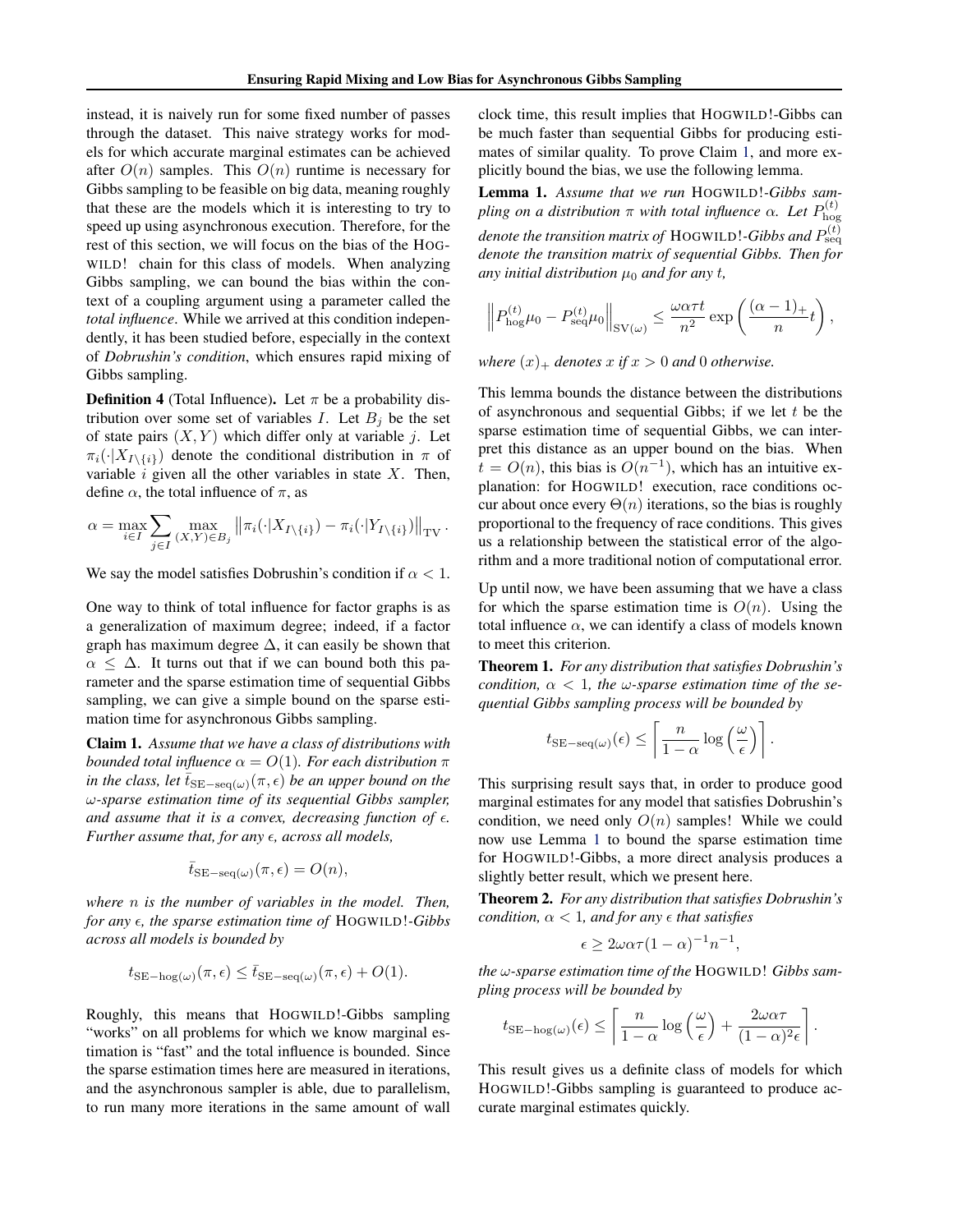### <span id="page-5-0"></span>5. The Second Challenge: Mixing Times

Even though the HOGWILD!-Gibbs sampler produces biased estimates, it is still interesting to analyze how long we need to run it before the samples it produces are independent of its initial conditions. To measure the efficiency of a Markov chain, it is standard to use the *mixing time*.

Definition 5 (Mixing Time). The *mixing time* [\(Levin et al.,](#page-8-0) [2009,](#page-8-0) p. 55) of a stochastic process with transition matrix  $P^{(t)}$  at time t and target distribution  $\pi$  is the first time t at which, for any initial distribution  $\mu_0$ , the estimated distribution is within TV-distance  $\epsilon$  of  $P^{(t)}\pi$ . That is,

$$
t_{\text{mix}}(\epsilon) = \min \left\{ t \middle| \forall \mu_0, \left\| P^{(t)} \mu_0 - P^{(t)} \pi \right\|_{\text{TV}} \le \epsilon \right\}.
$$

#### 5.1. Mixing Time Example

As we did with bias, here we construct an example model for which asynchronous execution disastrously increases the mixing time. The model we will construct is rather extreme; we choose this model because simpler, practical models do not seem to exhibit this type of catastrophic increase in the mixing time. We start, for some odd constant N, with N variables  $X_1, \ldots, X_N$  all in  $\{-1, 1\}$ , and one factor with energy

$$
\phi_X(X) = -M_1 \left| \mathbf{1}^T X \right|,
$$

for some very large energy parameter  $M_1$ . The resulting distribution will be almost uniform over all states with  $\mathbf{1}^T X \in \{-1, 1\}$ . To this model, we add another bank of variables  $Y_1, \ldots, Y_N$  all in  $\{-1, 1\}$ . These variables also have a single associated factor with energy

$$
\phi_Y(X,Y) = \begin{cases} \frac{\beta}{N} \left(\mathbf{1}^T Y\right)^2 & \text{if } \left|\mathbf{1}^T X\right| = 1\\ M_2 \left(\mathbf{1}^T Y\right)^2 & \text{if } \left|\mathbf{1}^T X\right| > 1 \end{cases}
$$

,

for parameters  $\beta$  and  $M_2$ . Combining these two factors gives us the overall distribution for our model,

$$
\pi(X,Y) = \frac{1}{Z} \exp(\phi_X(X) + \phi_Y(X,Y)),
$$

where  $Z$  is the constant necessary for this to be a distribution. Roughly, the X dynamics are constructed to regularly "generate" race conditions, while the  $Y$  dynamics are chosen to "detect" these race conditions and mix very slowly as a result. This model is illustrated in Figure 2.

We simulated two-thread HOGWILD!-Gibbs on this model, measuring the marginal probability that  $\mathbf{1}^T Y > 0$ ; by symmetry, this event has probability 0.5 in the stationary distribution for both the sequential and asynchronous samplers. Our results, for a model with  $N = 2001$ ,  $\beta = 0.3$ ,  $M_1 = 10^{10}$ , and  $M_2 = 100$ , and initial state  $X = Y = 1$ , are plotted in Figure 3. Notice that, while the sequential



Figure 2. Factor graph model for mixing time example.



Figure 3. Example wherein asynchronous sampling greatly increases in mixing time. Marginals computed over  $10^4$  trials.

sampler achieves the correct marginal probability relatively quickly, the asynchronous samplers take a much longer time to achieve the correct result, even for a relatively small expected delay ( $\tau = 0.5$ ). These results suggest that something catastrophic is happening to the mixing time when we switch from sequential to asynchronous execution and in fact we can prove this is the case.

Statement 1. *For the example model described above, there exist parameters*  $M_1$ ,  $M_2$ , and  $\beta$  (as a function of N*) such that the mixing time of sequential Gibbs sampling is* O(N log N) *but the mixing time of* HOGWILD!*-Gibbs sampling, even with*  $\tau = O(1)$ *, can be*  $\exp(\Omega(N))$ *.* 

The intuition behind this statement is that for sequential Gibbs, the dynamics of the  $X$  part of the chain quickly causes it to have  $\left|1^T X\right| = 1$ , and then remain there for the remainder of the simulation with high probability. This in turn causes the energy of the  $\phi_Y$  factor to be essentially  $\frac{\beta}{N}(\mathbf{1}^T Y)^2$ , a model which is known to be fast-mixing because it satisfies Dobrushin's condition. On the other hand, for HOGWILD! Gibbs, due to race conditions we will see  $\left| \begin{array}{c} 1^T X \\ \end{array} \right| \neq 1$  with constant probability; this will cause the effective energy of the  $\phi_Y$  factor to be dominated by the  $M_2(\mathbf{1}^T Y)^2$  term, a model that is known to take exponential time to mix.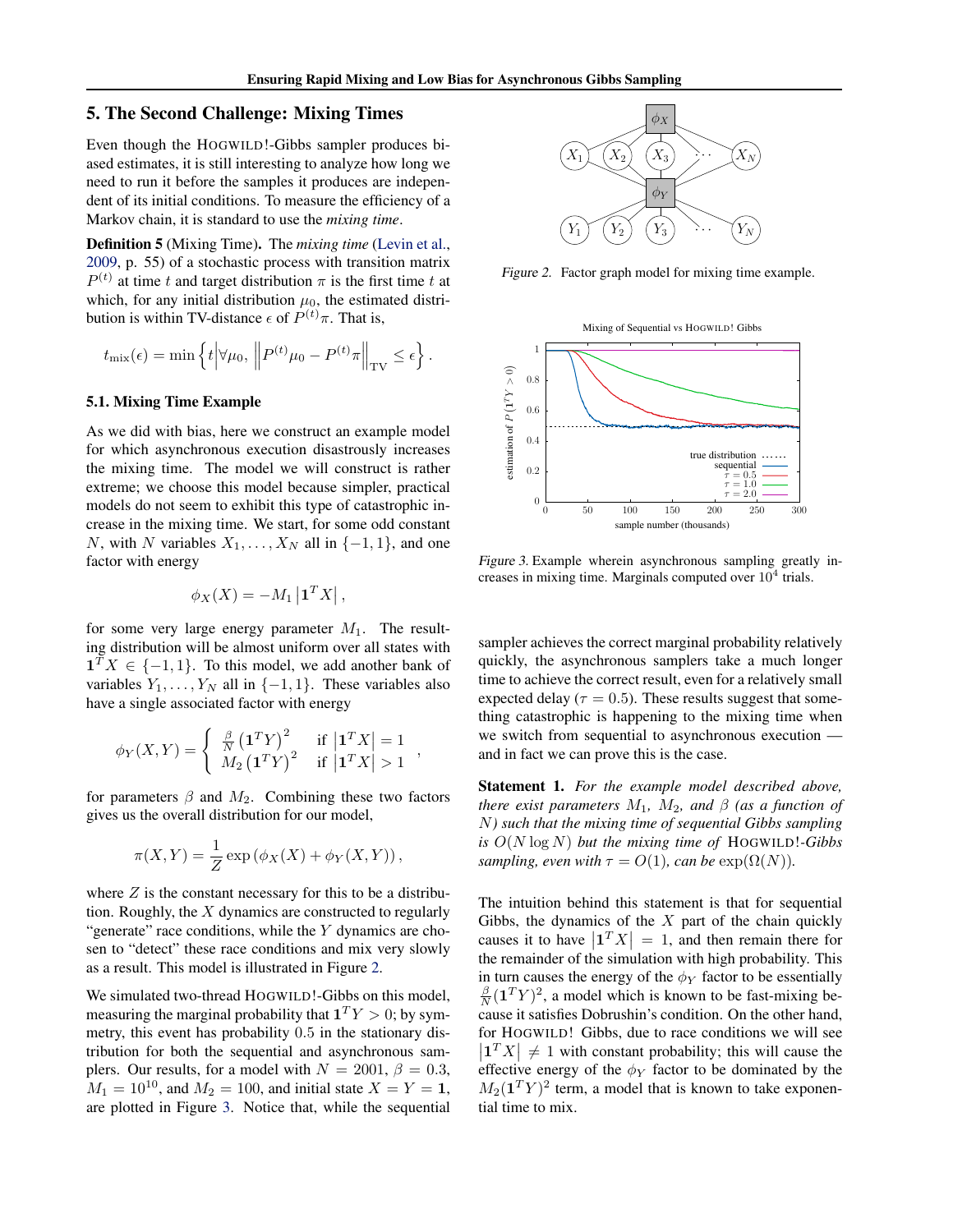#### <span id="page-6-0"></span>5.2. Bounding the Mixing Time

This example shows that fast mixing of the sequential sampler alone is not sufficient to guarantee fast mixing of the HOGWILD! chain. Consequently, we look for classes of models for which we can say something about the mixing time of both sequential and HOGWILD!-Gibbs. Dobrushin's condition is well known to imply rapid mixing of sequential Gibbs, and it turns out that we can leverage it again here to bound the mixing time of HOGWILD!-Gibbs.

Theorem 3. *Assume that we run Gibbs sampling on a distribution that satisfies Dobrushin's condition,* α < 1*. Then the mixing time of sequential Gibbs will be bounded by*

$$
t_{\text{mix-seq}}(\epsilon) \leq \frac{n}{1-\alpha} \log \left(\frac{n}{\epsilon}\right).
$$

*Under the same conditions, the mixing time of* HOGWILD!*- Gibbs will be bounded by*

$$
t_{\text{mix}-\text{hog}}(\epsilon) \leq \frac{n+\alpha\tau^*}{1-\alpha}\log\left(\frac{n}{\epsilon}\right).
$$

The above example does not contradict this result since it does not satisfy Dobrushin's condition; in fact its total influence is very large and scales with  $n$ . We can compare these two mixing time results as

$$
t_{\text{mix}-\text{hog}}(\epsilon) \approx (1 + \alpha \tau^* n^{-1}) t_{\text{mix}-\text{seq}}(\epsilon); \qquad (2)
$$

the bounds on the mixing times differ by a negligible factor of  $1 + O(n^{-1})$ . This result shows that, for problems that satisfy Dobrusin's condition, HOGWILD!-Gibbs sampling mixes in about the same time as sequential Gibbs sampling, and is therefore a practical choice for generating samples.

#### 5.3. A Positive Example: Ising Model

To gain intuition here, we consider a simple example. The Ising model [\(Ising,](#page-8-0) [1925\)](#page-8-0) on a graph  $G = (V, E)$  is a model over probability space  $\{-1,1\}^V$ , and has distribution

$$
p(\sigma) = \frac{1}{Z} \exp \bigg( \beta \sum_{(x,y) \in E} \sigma(x) \sigma(y) + \sum_{x \in V} B_x \sigma(x) \bigg),
$$

where  $\beta$  is a parameter that is called the *inverse temperature*, the  $B_x$  are parameters that encode a *prior* on the variables, and  $Z$  is the normalization constant necessary for this to be a distribution. For graphs of maximum degree  $\Delta$  and sufficiently small  $\beta$ , a bound on the mixing time of Gibbs sampling is known when  $\Delta \tanh \beta \leq 1$ . It turns out that the total influence of the Ising model can be bounded by  $\alpha \leq \Delta \tanh \beta$ , and so this condition is simply another way of writing Dobrushin's condition. We can therefore apply Theorem 3 to bound the mixing time of HOGWILD!- Gibbs with

$$
t_{\text{mix}}(\epsilon) \le \frac{n + \tau^* \Delta \tanh \beta}{1 - \Delta \tanh \beta} \log \left(\frac{n}{\epsilon}\right).
$$

This illustrates that the class of graphs we are considering includes some common, well-studied models.

#### 5.4. Proof Outline

Here, we briefly describe the technique used to prove Theorem 3; for ease of presentation, we focus on the case where every variable takes on values in  $\{-1, 1\}$ . We start by introducing the idea of a coupling-based argument [\(Levin et al.,](#page-8-0) [2009,](#page-8-0) p. 64), which starts by constructing two copies of the same Markov chain,  $X$  and  $\overline{X}$ , starting from different states but running together in the same probability space (i.e. using the same sources of randomness). For analyzing HOGWILD!-Gibbs sampling, we share randomness by having both chains sample the same variable at each iteration and sample it such that the resulting values are maximally correlated—additionally both chains are subject to the same HOGWILD! delays  $\tilde{\tau}_{i,t}$ .

At some random time, called the *coupling time*  $T_c$ , the chains will become equal—regardless of their initial conditions. Using this, we can bound the mixing time with

$$
t_{\text{mix}}(\epsilon) \le \min\{t \mid \mathbf{P}(T_{\text{c}} > t) \le \epsilon\}.
$$

In order to bound the probability that the chains are not equal at a particular time  $t$ , we focus on the quantity

$$
\phi_t = \max_i P\left(X_{i,t} \neq \bar{X}_{i,t}\right). \tag{3}
$$

Under the conditions of Theorem 3, we are able to bound this using the total influence parameter. From here, we notice that by the union bound,  $P(T_c > t) \leq n\phi_t$ . Combining this with Equation 3 and reducing the subsequent expression lets us bound the mixing time, producing the result of Theorem 3.

### 6. Experiments

Now that we have derived a theoretical characterization of the behavior of HOGWILD!-Gibbs sampling, we examine whether this characterization holds up under experimental evaluation. First, we examine the mixing time claims we made in Section [5.](#page-5-0) Specifically, we want to check whether increasing the expected delay parameter  $\tau^*$  actually increases the mixing time as predicted by Equation 2.

To do this, we simulated HOGWILD!-Gibbs sampling running on a random synthetic Ising model graph of order  $n = 1000$ , degree  $\Delta = 3$ , inverse temperature  $\beta = 0.2$ , and prior weights  $E_x = 0$ . This model has total influence  $\alpha \leq 0.6$ , and Theorem 3 guarantees that it will mix rapidly. Unfortunately, the mixing time of a chain is difficult to calculate experimentally. While techniques such as coupling from the past [\(Propp & Wilson,](#page-9-0) [1996\)](#page-9-0) exist for estimating the mixing time, using these techniques in order to expose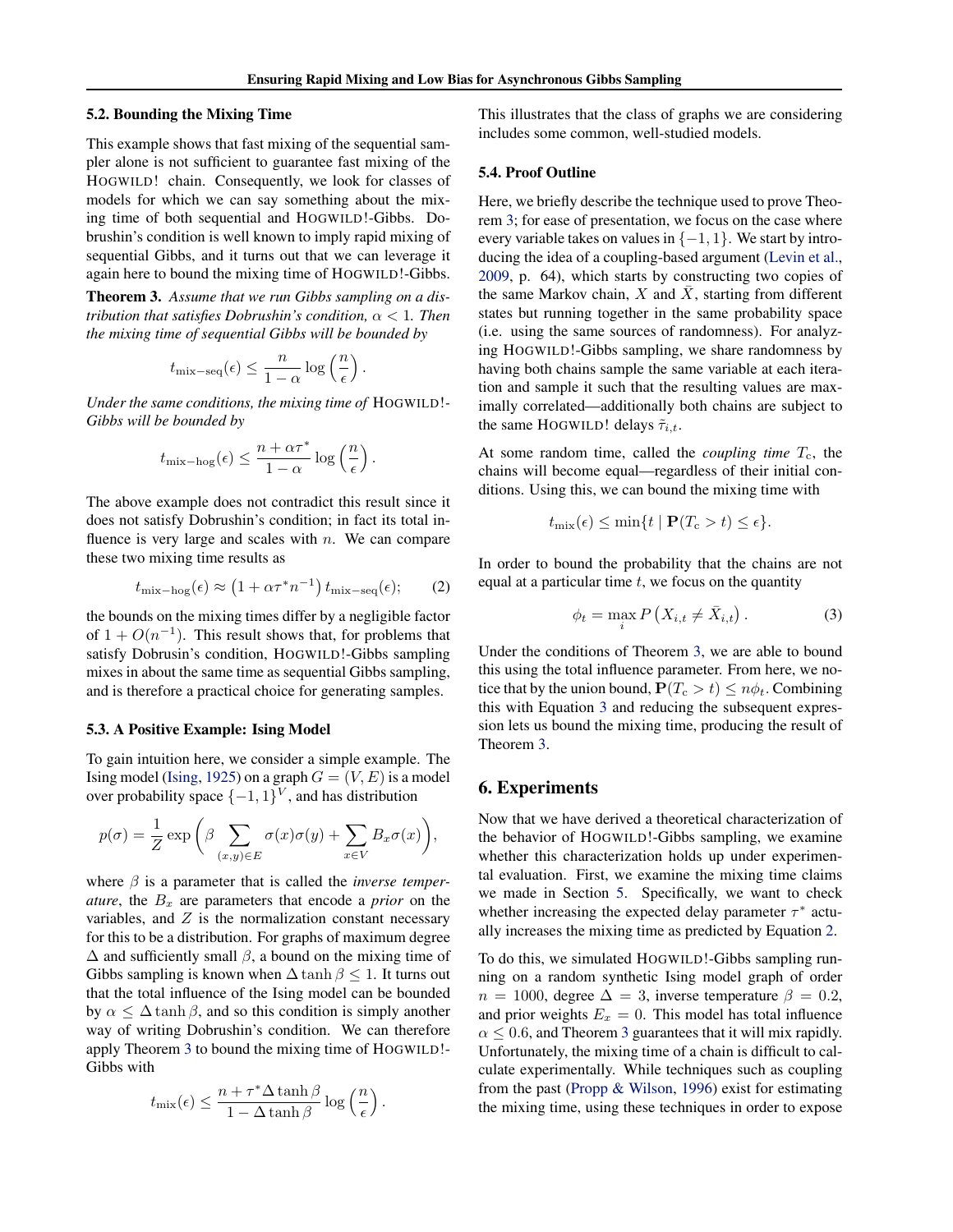<span id="page-7-0"></span>

Figure 4. Comparison of estimated mixing time and theory-predicted (by Equation [2\)](#page-6-0) mixing time as  $\tau$  increases for a synthetic Ising model graph ( $n = 1000, \Delta = 3$ ).

the (relatively small) dependence of the mixing time on  $\tau$ proved to be computationally intractable.

Instead, we use a technique called coupling to the future. We initialize two chains,  $X$  and  $Y$ , by setting all the variables in  $X_0$  to 1 and all the variables in  $Y_0$  to  $-1$ . We proceed by simulating a coupling between the two chains, and return the coupling time  $T_c$ . Our estimate of the mixing time will then be  $\hat{t}(\epsilon)$ , where  $\mathbf{P}(T_c \geq \hat{t}(\epsilon)) = \epsilon$ .

Statement 2. *This experimental estimate is an upper bound for the mixing time. That is,*  $\hat{t}(\epsilon) > t_{\text{mix}}(\epsilon)$ *.* 

To estimate  $\hat{t}(\epsilon)$ , we ran 10000 instances of the coupling experiment, and returned the sample estimate of  $\tilde{t}(1/4)$ . To compare across a range of  $\tau^*$ , we selected the  $\tilde{\tau}_{i,t}$  to be independent and identically distributed according to the maximum-entropy distribution supported on  $\{0, 1, \ldots, 200\}$  consistent with a particular assignment of  $\tau^*$ . The resulting estimates are plotted as the blue series in Figure 4. The red line represents the mixing time that would be predicted by naively applying Equation [2](#page-6-0) using the estimate of the sequential mixing time as a starting point — we can see that it is a very good match for the experimental results. This experiment shows that, at least for one archetypal model, our theory accurately characterizes the behavior of HOGWILD! Gibbs sampling as the delay parameter  $\tau^*$  is changed, and that using HOGWILD!-Gibbs doesn't cause the model to catastrophically fail to mix.

Of course, in order for HOGWILD!-Gibbs to be useful, it must also speed up the execution of Gibbs sampling on some practical models. It is already known that this is the case, as these types of algorithms been widely implemented in practice [\(Smyth et al.,](#page-9-0) [2009;](#page-9-0) [Smola & Narayanamurthy,](#page-9-0) [2010\)](#page-9-0). To further test this, we ran HOGWILD!-Gibbs sampling on a real-world 11 GB Knowledge Base Population dataset (derived from the TAC-KBP challenge) using a ma-



Figure 5. Speedup of HOGWILD! and multi-model Gibbs sampling on large KBP dataset (11 GB).

chine with a single-socket, 18-core Xeon E7-8890 CPU and 1 TB RAM. As a comparison, we also ran a "multimodel" Gibbs sampler: this consists of multiple threads with a single execution of Gibbs sampling running independently in each thread. This sampler will produce the same number of samples as HOGWILD!-Gibbs, but will require more memory to store multiple copies of the model.

Figure 5 reports the speedup, in terms of wall-clock time, achieved by HOGWILD!-Gibbs on this dataset. On this machine, we get speedups of up to 2.8×, although the program becomes memory-bandwidth bound at around 8 threads, and we see no significant speedup beyond this. With any number of workers, the run time of HOGWILD!-Gibbs is close to that of multi-model Gibbs, which illustrates that the additional cache contention caused by the HOGWILD! updates has little effect on the algorithm's performance.

## 7. Conclusion

We analyzed HOGWILD!-Gibbs sampling, a heuristic for parallelized MCMC sampling, on discrete-valued graphical models. First, we constructed a statistical model for HOGWILD!-Gibbs by adapting a model already used for the analysis of asynchronous SGD. Next, we illustrated a major issue with HOGWILD!-Gibbs sampling: that it produces biased samples. To address this, we proved that if for some class of models with bounded total influence, only  $O(n)$  sequential Gibbs samples are necessary to produce good marginal estimates, then HOGWILD!-Gibbs sampling produces equally good estimates after only  $O(1)$  additional steps. Additionally, for models that satisfy Dobrushin's condition ( $\alpha$  < 1), we proved mixing time bounds for sequential and asynchronous Gibbs sampling that differ by only a factor of  $1 + O(n^{-1})$ . Finally, we showed that our theory matches experimental results, and that HOGWILD!- Gibbs produces speedups up to  $2.8 \times$  on a real dataset.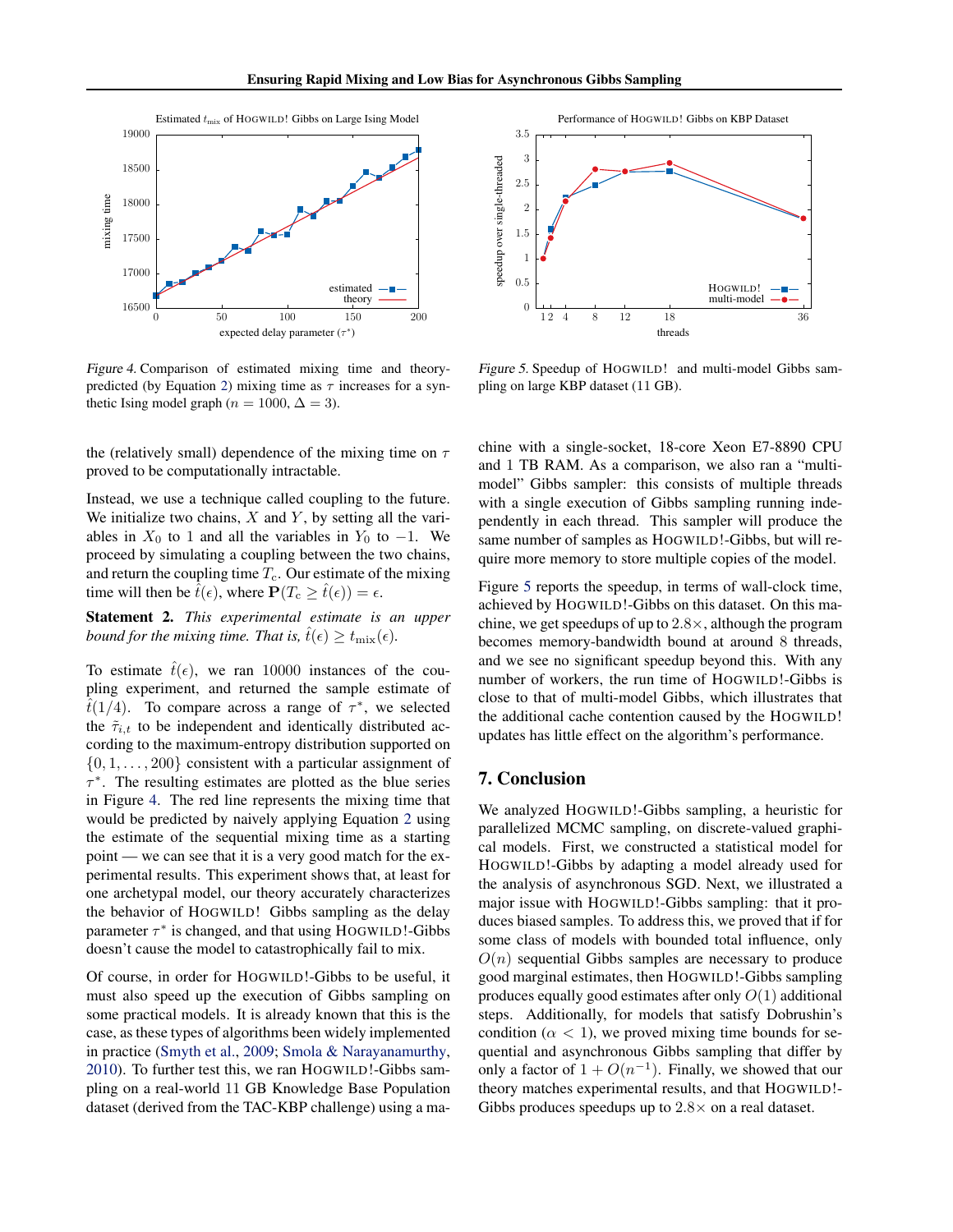### <span id="page-8-0"></span>Acknowledgments

The authors acknowledge the support of: DARPA FA8750- 12-2-0335; NSF IIS-1247701; NSF CCF-1111943; DOE 108845; NSF CCF-1337375; DARPA FA8750-13-2- 0039; NSF IIS-1353606; ONR N000141210041 and N000141310129; NIH U54EB020405; Oracle; NVIDIA; Huawei; SAP Labs; Sloan Research Fellowship; Moore Foundation; American Family Insurance; Google; and Toshiba.

"The views and conclusions contained herein are those of the authors and should not be interpreted as necessarily representing the official policies or endorsements, either expressed or implied, of DARPA, AFRL, NSF, ONR, NIH, or the U.S. Government."

### References

- De Sa, Christopher, Zhang, Ce, Olukotun, Kunle, and Ré, Christopher. Rapidly mixing gibbs sampling for a class of factor graphs using hierarchy width. In *NIPS*. NIPS Foundation, 2015a.
- De Sa, Christopher, Zhang, Ce, Olukotun, Kunle, and Ré, Christopher. Taming the wild: A unified analysis of HOGWILD!-style algorithms. In *NIPS*. NIPS Foundation, 2015b.
- Dobrushin, RL. Central limit theorem for nonstationary markov chains. i. *Theory of Probability & Its Applications*, 1(4):329–383, 1956.
- Dyer, Martin, Goldberg, Leslie Ann, and Jerrum, Mark. Dobrushin conditions and systematic scan. In *in Proc. 10th International Workshop on Randomization and Computation, Lecture Notes in Computer Science 4110*, pp. 327–338. Springer, 2006.
- Gonzalez, Joseph, Low, Yucheng, Gretton, Arthur, and Guestrin, Carlos. Parallel gibbs sampling: From colored fields to thin junction trees. In *AISTATS*, pp. 324–332, 2011.
- Gotovos, Alkis, Hassani, Hamed, and Krause, Andreas. Sampling from probabilistic submodular models. In Cortes, C., Lawrence, N.D., Lee, D.D., Sugiyama, M., Garnett, R., and Garnett, R. (eds.), *Advances in Neural Information Processing Systems 28*, pp. 1936–1944. Curran Associates, Inc., 2015.
- Guruswami, Venkatesan. Rapidly mixing markov chains: A comparison of techniques. *Available: cs. washington. edu/homes/venkat/pubs/papers. html*, 2000.
- Hayes, Thomas P. A simple condition implying rapid mixing of single-site dynamics on spin systems. In *Founda-*

*tions of Computer Science, 2006. FOCS'06. 47th Annual IEEE Symposium on*, pp. 39–46. IEEE, 2006.

- Ising, Ernst. Beitrag zur theorie des ferromagnetismus. Zeitschrift für Physik A Hadrons and Nuclei, 31(1):253– 258, 1925.
- Johnson, Matthew, Saunderson, James, and Willsky, Alan. Analyzing hogwild parallel gaussian gibbs sampling. In *NIPS*, pp. 2715–2723, 2013.
- Koller, Daphne and Friedman, Nir. *Probabilistic graphical models: principles and techniques*. MIT press, 2009.
- Levin, David Asher, Peres, Yuval, and Wilmer, Elizabeth Lee. *Markov chains and mixing times*. American Mathematical Soc., 2009.
- Liu, Ji and Wright, Stephen J. Asynchronous stochastic coordinate descent: Parallelism and convergence properties. *SIOPT*, 25(1):351–376, 2015.
- Liu, Ji, Wright, Stephen J, Ré, Christopher, Bittorf, Victor, and Sridhar, Srikrishna. An asynchronous parallel stochastic coordinate descent algorithm. *JMLR*, 16:285– 322, 2015.
- Lunn, David, Spiegelhalter, David, Thomas, Andrew, and Best, Nicky. The BUGS project: evolution, critique and future directions. *Statistics in medicine*, (25):3049– 3067, 2009.
- Mania, Horia, Pan, Xinghao, Papailiopoulos, Dimitris, Recht, Benjamin, Ramchandran, Kannan, and Jordan, Michael I. Perturbed iterate analysis for asynchronous stochastic optimization. *arXiv preprint arXiv:1507.06970*, 2015.
- McCallum, Andrew, Schultz, Karl, and Singh, Sameer. Factorie: Probabilistic programming via imperatively defined factor graphs. In *NIPS*, pp. 1249–1257, 2009.
- Mitliagkas, Ioannis, Borokhovich, Michael, Dimakis, Alexandros G., and Caramanis, Constantine. Frogwild!: Fast pagerank approximations on graph engines. *PVLDB*, 2015.
- Neubig, Graham. Simple, correct parallelization for blocked gibbs sampling. Technical report, Nara Institute of Science and Technology, 2014.
- Newman, David, Smyth, Padhraic, Welling, Max, and Asuncion, Arthur U. Distributed inference for latent dirichlet allocation. In *NIPS*, pp. 1081–1088, 2007.
- Nguyen, Duc Thien, Yeoh, William, and Lau, Hoong Chuin. Distributed gibbs: A memory-bounded sampling-based dcop algorithm. In *Proceedings of the 2013 international conference on Autonomous agents*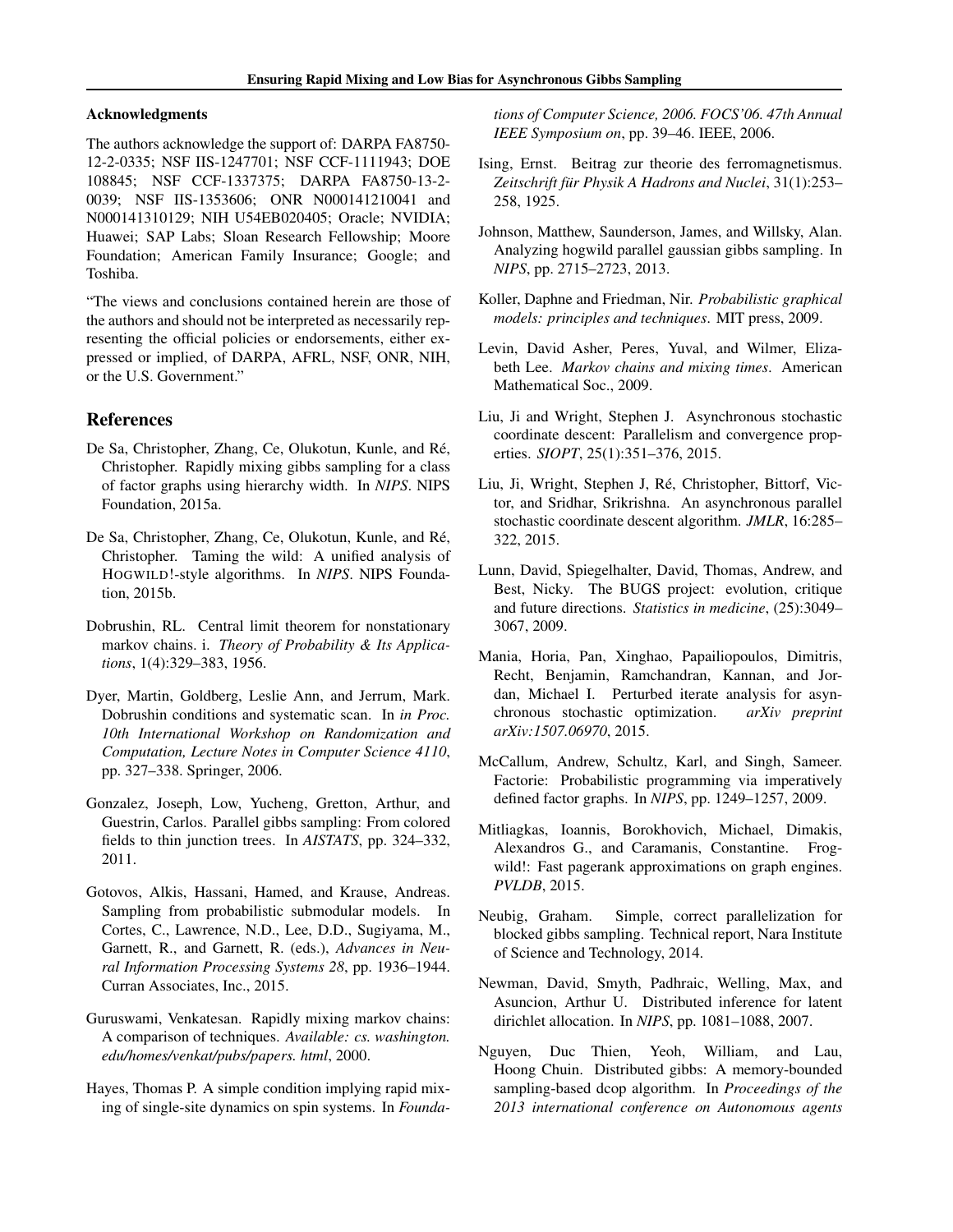<span id="page-9-0"></span>*and multi-agent systems*, pp. 167–174. International Foundation for Autonomous Agents and Multiagent Systems, 2013.

- Niu, Feng, Recht, Benjamin, Re, Christopher, and Wright, Stephen. Hogwild: A lock-free approach to parallelizing stochastic gradient descent. In *NIPS*, pp. 693–701, 2011.
- Noel, Cyprien and Osindero, Simon. Dogwild!–Distributed Hogwild for CPU & GPU. 2014.
- Propp, James Gary and Wilson, David Bruce. Exact sampling with coupled markov chains and applications to statistical mechanics. *Random Structures & Algorithms*, 9(1-2):223–252, 1996.
- Shin, Jaeho, Wu, Sen, Wang, Feiran, De Sa, Christopher, Zhang, Ce, Wang, Feiran, and Ré, Christopher. Incremental knowledge base construction using deepdive. *PVLDB*, 2015.
- Smola, Alexander and Narayanamurthy, Shravan. An architecture for parallel topic models. *PVLDB*, 2010.
- Smyth, Padhraic, Welling, Max, and Asuncion, Arthur U. Asynchronous distributed learning of topic models. In *Advances in Neural Information Processing Systems*, pp. 81–88, 2009.
- Sutter, Herb. The Free Lunch Is Over: A Fundamental Turn Toward Concurrency in Software. *Dr. Dobb's Journal*, 30(3), 2005.
- Terenin, Alexander, Simpson, Daniel, and Draper, David. Asynchronous distributed gibbs sampling. *arXiv preprint arXiv:1509.08999*, 2015.
- Theis, Lucas, Sohl-dickstein, Jascha, and Bethge, Matthias. Training sparse natural image models with a fast gibbs sampler of an extended state space. In *NIPS*, pp. 1124– 1132. 2012.
- Yu, Hsiang-Fu, Hsieh, Cho-Jui, Si, Si, and Dhillon, Inderjit S. Scalable coordinate descent approaches to parallel matrix factorization for recommender systems. In *ICDM*, pp. 765–774, 2012.
- Zhang, Ce and Ré, Christopher. DimmWitted: A study of main-memory statistical analytics. *PVLDB*, 2014.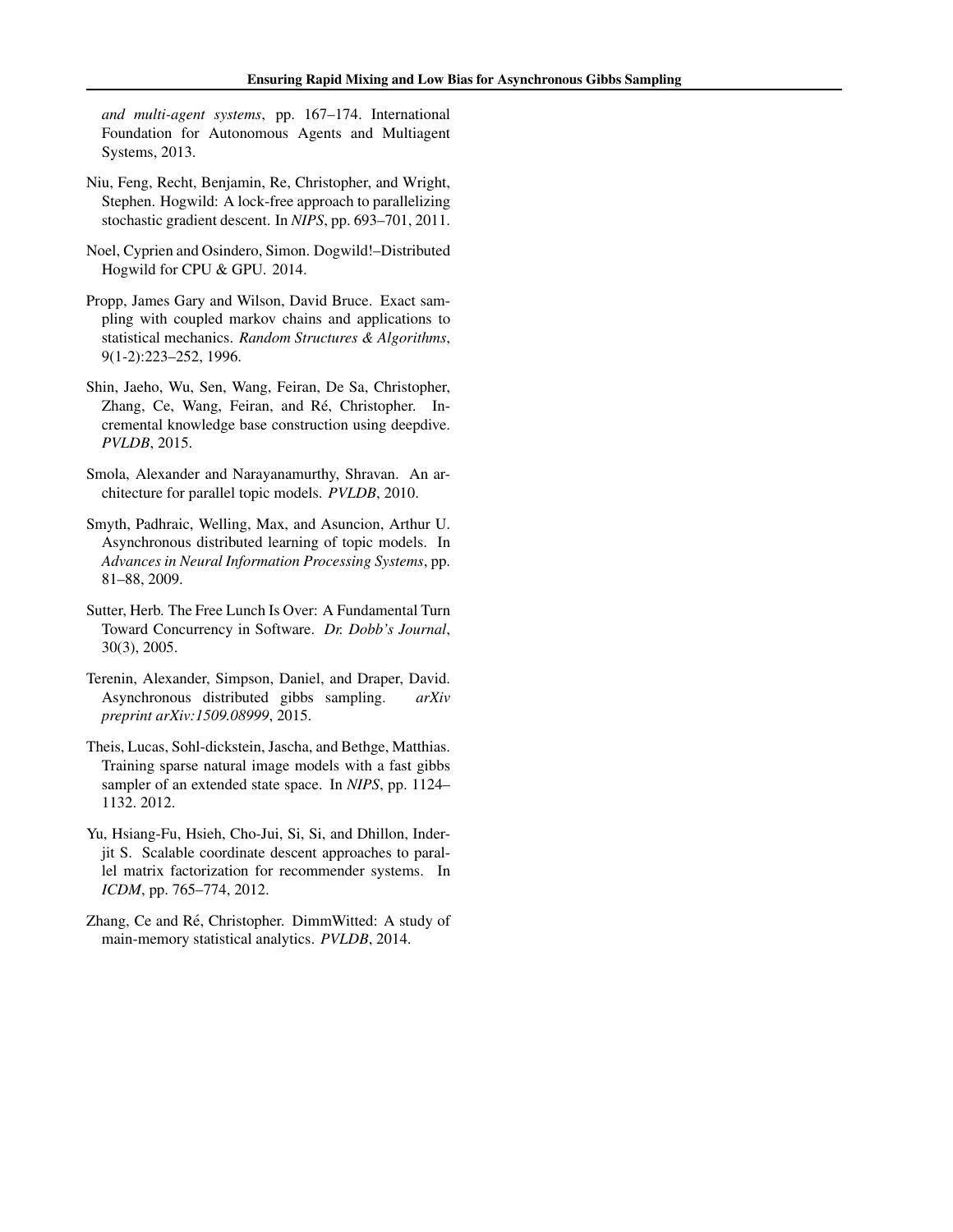# <span id="page-10-0"></span>A. Additional Bias Results

In this section, we present the following additional result that bounds the sparse estimation time of general Gibbs samplers. In particular, this theorem provides an explicit form of the result given in Claim [1.](#page-4-0)

**Theorem 4.** Assume that we run HOGWILD!-Gibbs sampling on a distribution  $\pi$  with total influence  $\alpha$ . Let  $\bar{t}_{\text{SE-seq}(\omega)}(\epsilon)$ *be some upper bound on the* ω*-sparse estimation time of the corresponding sequential chain, and assume that it is a convex and decreasing function of*  $\epsilon$ *. For any*  $\epsilon > 0$ *, define* 

$$
c = \frac{1}{n} \bar{t}_{\text{SE-seq}(\omega)} \left( \frac{\epsilon}{2} \right).
$$

*Then, as long as*  $\epsilon$  *is large enough that* 

$$
\epsilon \geq \frac{2\omega \alpha \tau c}{n} e^{c\cdot (\alpha-1)_+},
$$

*where we use the notation*  $(x)_+ = \max(0, x)$ *, the*  $\omega$ *-sparse estimation time of the* HOGWILD! *chain can be bounded with* 

$$
t_{\text{SE-hog}(\omega)}(\epsilon) \leq \left\lceil \bar{t}_{\text{SE-seq}(\omega)}(\epsilon) + \frac{2\omega\alpha\tau c^2}{\epsilon}e^{c\cdot(\alpha-1)_+} \right\rceil.
$$

### B. Proofs

Here, we provide proofs for the results in the paper. In the first subsection, we will state lemmas and known results that we will use in the subsequent proofs. Next, we will prove the Claims and Theorems stated in the body of the paper. Finally, we will prove the lemmas previously stated.

#### B.1. Statements of Lemmas

First, we state a proposition from [Levin et al.](#page-8-0) [\(2009\)](#page-8-0). This proposition relates the concept of a coupling with the total variation distance between the distributions of two random variables.

Proposition 1 (Proposition 4.7 from [Levin et al.](#page-8-0) [\(2009\)](#page-8-0)). *Let* X *and* Y *be two random variables that take on values in the same set, and let their distributions be*  $\mu$  *and*  $\nu$ , *respectively. Then for any coupling,*  $(\bar{X}, \bar{Y})$  *it will hold that* 

$$
\|\mu - \nu\|_{\mathrm{TV}} \le P\left(\bar{X} \neq \bar{Y}\right).
$$

*Furthermore, there exists a coupling for which equality is achieved; this is called an* optimal *coupling.*

We can prove a related result for sparse variation distance.

Lemma 2. *Let* X *and* Y *be two random variables that each assign values to a set of variables* {1, . . . , n}*, and let their distributions be µ and v, respectively. Then for any coupling,*  $(\overline{X}, \overline{Y})$  *it will hold that* 

$$
\|\mu - \nu\|_{\text{SV}(\omega)} \le \max_{I \subseteq \{1, \ldots, n\}, |I| \le \omega} P\left(\exists i \in I, \ \bar{X}_i \neq \bar{Y}_i\right).
$$

We state a lemma that bounds the expected total variation distance between the marginal distributions of two states using the total influence  $\alpha$ . Note that a similar statement to that proved in this lemma may be used as an alternate definition for the total influence  $\alpha$ ; the definition given in the body of the paper is used because it is more intuitive and does not require introducing the concept of a coupling. This lemma will be useful later when proving the subsequent lemmas stated in this subsection.

Lemma 3. *If* π *is a distribution with total influence* α*, and* X *and* Y *are two random variables that take on values in the state space of* π*, then for any variable* i

$$
\mathbf{E}\left[\left\|\pi_i(\cdot|X) - \pi_i(\cdot|Y)\right\|_{\mathrm{TV}}\right] \leq \alpha \max_j P\left(X_j \neq Y_j\right),
$$

*where, for simplicity of notation, we let*  $\pi_i(\cdot|X)$  *denote the conditional distribution of variable i in*  $\pi$  *given the values of all the other variables in state* X*.*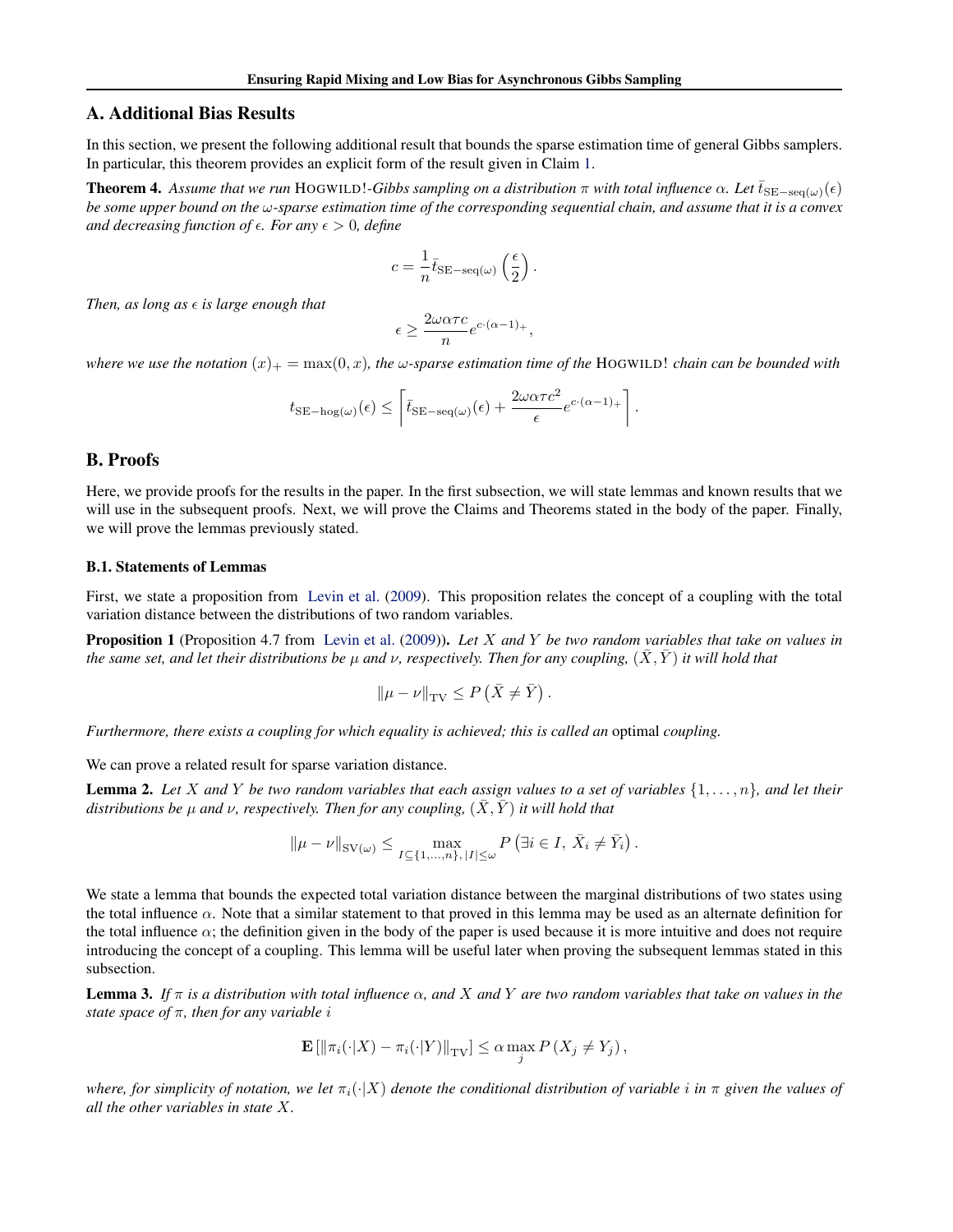<span id="page-11-0"></span>Next, we state three lemmas, each of which give bounds on the quantity

$$
P\left(X_{i,t} \neq Y_{i,t}\right)
$$

for some coupling of two (potentially asynchronous) Gibbs sampling chains. First, we state the result for comparing two synchronous chains.

Lemma 4. *Consider sequential Gibbs sampling on a distribution* π *with total influence* α*. Then, for any initial states*  $(X_0, Y_0)$  *there exists a coupling of the chains*  $(X_t, Y_t)$  *such that for any variable i and any time t,* 

$$
P(X_{i,t} \neq Y_{i,t}) \leq \exp\left(-\frac{1-\alpha}{n}t\right).
$$

Second, we state the result comparing two HOGWILD! chains.

Lemma 5. *Consider any model of* HOGWILD!*-Gibbs sampling on a distribution* π *with total influence* α*. Then, for any initial states*  $(X_0, Y_0)$  *there exists a coupling*  $(X_t, Y_t)$  *of the* HOGWILD!*-Gibbs sampling chains starting at*  $X_0$  *and*  $Y_0$ *respectively such that for any variable* i *and any time* t*,*

$$
P(X_{i,t} \neq Y_{i,t}) \leq \exp\left(-\frac{1-\alpha}{n+\alpha\tau^*}t\right).
$$

Third, we state the result comparing a sequential and an asynchronous chain.

Lemma 6. *Consider any model of* HOGWILD!*-Gibbs sampling on a distribution* π *with total influence* α*. Then if for* any initial states  $(X_0, Y_0)$  we can construct a coupling  $(X_t, Y_t)$  such that the process  $X_t$  is distributed according to the dynamics of HOGWILD!-Gibbs, the process Y<sub>t</sub> is distributed according to the dynamics of sequential Gibbs, and for any *time* t*,*

$$
\max_{i} P(X_{i,t+1} \neq Y_{i,t+1}) \leq \left(1 - \frac{1 - \alpha}{n}\right) \max_{i} P(X_{i,t} \neq Y_{i,t}) + \frac{\alpha \tau}{n^2}.
$$

As a secondary result, if the chain satisfies Dobrushin's condition  $(\alpha < 1)$ , then for any variable *i* and any time *t*,

$$
P(X_{i,t} \neq Y_{i,t}) \leq \exp\left(-\frac{1-\alpha}{n}t\right) + \frac{\alpha\tau}{(1-\alpha)n}.
$$

**Lemma 7** (Monotonic Sequence Domination Lemma). Let  $x_0, x_1, \ldots$  be a sequence such that, for all t,

$$
x_{t+1} \leq f_t(x_t, x_{t-1}, \ldots, x_0),
$$

*where*  $f_t$  *is a function that is monotonically increasing in all of its arguments. Then, for any sequence*  $y_0, y_1, \ldots$ , *if*  $x_0 = y_0$ *and for all* t*,*

$$
y_{t+1}\geq f_t(y_t,y_{t-1},\ldots,y_0),
$$

*then for all* t*,*

 $x_t \leq y_t$ .

**Lemma 8.** Consider the model on N variables  $X_i$ , for N odd, where each  $X_i$  takes on values in  $\{-1,1\}$  and has *probability*

$$
\pi(X) = \frac{1}{Z_X} \left\{ \begin{array}{ll} 1 & \text{if } \left| \begin{matrix} 1^T X \\ 1^T X \end{matrix} \right| = 1 \\ 0 & \text{if } \left| \begin{matrix} 1^T X \\ 1^T X \end{matrix} \right| > 1 \end{array} \right.
$$

*Then Gibbs sampling on this model (assuming that we allow the chain to start only at a state* X where  $\pi(X) > 0$ ) has *mixing time*

$$
t_{\text{mix}} = O(n \log n).
$$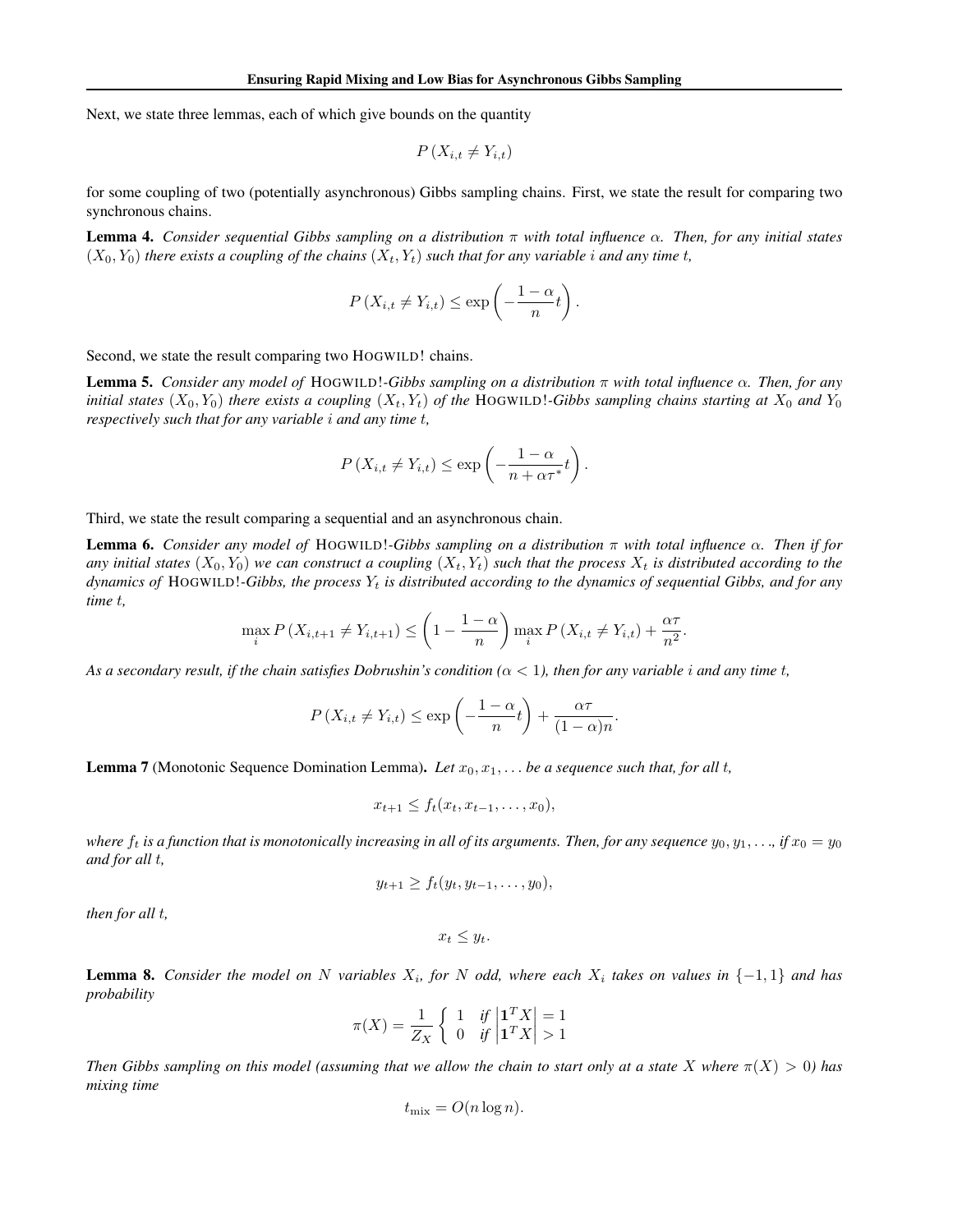#### B.2. Proofs of Bias Results

First, we restate and prove Claim [1.](#page-4-0) This proof will use the result of Theorem [4,](#page-10-0) which we will prove subsequently. We note here that the use of a convex upper bound for the sparse estimation time of the sequential chain (as opposed to using the sequential chain's sparse estimation time directly) is an unfortunate consequence of the proof—we hope that a more careful analysis could remove it or replace it with a more natural condition.

**Claim 1.** Assume that we have a class of distributions with bounded total influence  $\alpha = O(1)$ . For each distribution  $\pi$ *in the class, let*  $\bar{t}_{\text{SE-seq}(\omega)}(\pi, \epsilon)$  *be an upper bound on the*  $\omega$ -sparse estimation time of its sequential Gibbs sampler, and *assume that it is a convex, decreasing function of . Further assume that, for any , across all models,*

$$
\bar{t}_{\mathrm{SE-seq}(\omega)}(\pi,\epsilon) = O(n),
$$

*where n is the number of variables in the model. Then, for any*  $\epsilon$ , *the sparse estimation time of* HOGWILD!*-Gibbs across all models is bounded by*

$$
t_{\text{SE-hog}(\omega)}(\pi,\epsilon) \le \bar{t}_{\text{SE-seq}(\omega)}(\pi,\epsilon) + O(1).
$$

*Proof.* First, note that, since  $\alpha = O(1)$ , we know by the definition of big-O notation that for some  $\alpha^*$ , for all models in the class, the total influence of that model will be  $\alpha \leq \alpha^*$ . Similarly, since we assumed that, for any  $\epsilon$  and across all models  $\pi$ ,

$$
\bar{t}_{\mathrm{SM-seq}(\omega)}(\pi,\epsilon) = O(n),
$$

then for each  $\epsilon$ , there must exist a  $c(\epsilon)$  such that for any distribution  $\pi$  with n variables in the class,

$$
t_{\text{SM-seq}(\omega)}(\pi,\epsilon) \leq n \cdot c(\epsilon).
$$

For some error  $\epsilon$  and model  $\pi$ , we would like to apply Theorem [4](#page-10-0) to bound its mixing time. In order to apply the theorem, we must satisfy the conditions on  $\epsilon$ : it suffices for

$$
n \ge \frac{2\omega\alpha^* \tau c(\epsilon/2)}{\epsilon} \exp((\alpha^* - 1)_+ c(\epsilon/2)).
$$

Under this condition, applying the theorem allows us to bound the  $\omega$ -sparse estimation time of the HOGWILD! chain with

$$
t_{\text{SE-hog}(\omega)}(\epsilon) \le \left[ \bar{t}_{\text{SE-seq}(\omega)}(\epsilon) + \frac{2\omega\alpha^* \tau c(\epsilon/2)^2}{\epsilon} \exp\left((\alpha^* - 1)_+ c(\epsilon/2)\right) \right]
$$
  

$$
\le \bar{t}_{\text{SE-seq}(\omega)}(\epsilon) + \frac{2\omega\alpha^* \tau c(\epsilon/2)^2}{\epsilon} \exp\left((\alpha^* - 1)_+ c(\epsilon/2)\right) + 1
$$

Therefore, if we define

$$
N(\epsilon) = \frac{2\omega\alpha^* \tau c(\epsilon/2)}{\epsilon} \exp((\alpha^* - 1)_+ c(\epsilon/2)),
$$

and

$$
T(\epsilon) = \frac{2\omega\alpha^* \tau c(\epsilon/2)^2}{\epsilon} \exp((\alpha^* - 1)_+ c(\epsilon/2)) + 1,
$$

then it follows that, for any  $\epsilon$  and for all models with  $n \ge N(\epsilon)$ ,

$$
t_{\text{SM-hog}(\omega)}(\epsilon) \le t_{\text{SM-seq}(\omega)}(\epsilon) + T(\epsilon).
$$

This is equivalent to saying that, for any  $\epsilon$  and across all models,

$$
t_{\text{SM-hog}(\omega)}(\epsilon) \le t_{\text{SM-seq}(\omega)}(\epsilon) + O(1).
$$

This proves the claim.

Next, we restate and prove the bias lemma, Lemma [1.](#page-4-0)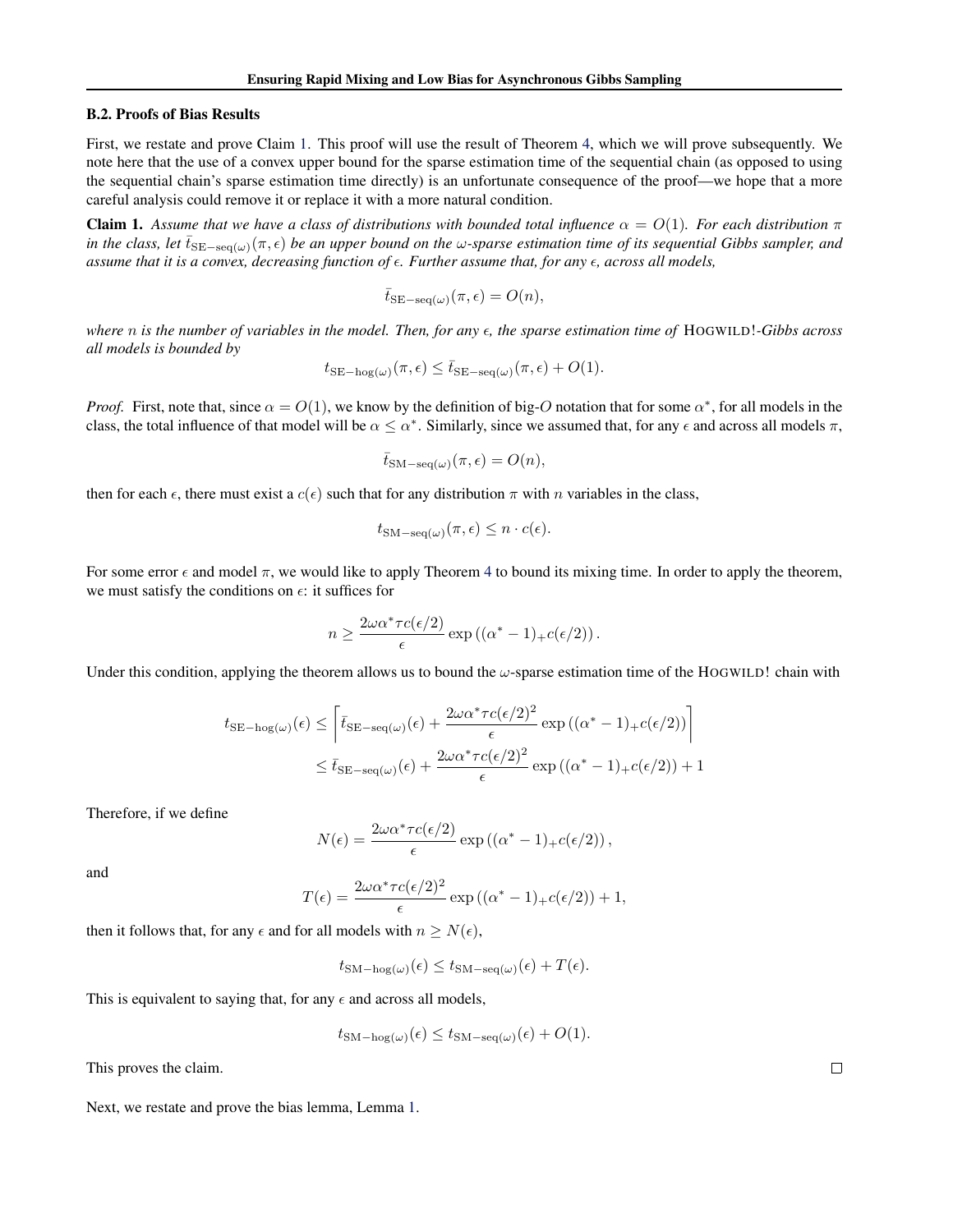**Lemma 1.** Assume that we run HOGWILD!-Gibbs sampling on a distribution  $\pi$  with total influence  $\alpha$ . Let  $P_{\text{hog}}^{(t)}$  denote the transition matrix of HOGWILD!-Gibbs and  $P_{\rm seq}^{(t)}$  denote the transition matrix of sequential Gibbs. Then for any initial *distribution*  $\mu_0$  *and for any t,* 

$$
\left\| P_{\text{hog}}^{(t)} \mu_0 - P_{\text{seq}}^{(t)} \mu_0 \right\|_{\text{SV}(\omega)} \le \frac{\omega \alpha \tau t}{n^2} \exp\left(\frac{(\alpha - 1)_+}{n} t\right),\,
$$

*where*  $(x)$ <sub>+</sub> *denotes*  $x$  *if*  $x > 0$  *and* 0 *otherwise.* 

*Proof of Lemma 1*. We start by using the primary result from Lemma [6.](#page-11-0) This result states that we can construct a coupling  $(X_t, Y_t)$  of the HOGWILD! and sequential chains starting at any initial distributions  $X_0$  and  $Y_0$  such that at any time t,

$$
\max_{i} P(X_{i,t+1} \neq Y_{i,t+1}) \leq \left(1 - \frac{1 - \alpha}{n}\right) \max_{i} P(X_{i,t} \neq Y_{i,t}) + \frac{\alpha \tau}{n^2}.
$$

Now, for any initial distribution  $\mu_0$ , assume that we start with  $X_0 = Y_0$ , where both are distributed according to  $\mu_0$ . Then, trivially,

$$
P(X_{i,0} \neq Y_{i,0}) = 0.
$$

It follows from recursive application of the sub-result of Lemma [6](#page-11-0) that, for this coupling,

$$
\max_{i} P(X_{i,t} \neq Y_{i,t}) \leq \sum_{k=0}^{t-1} \left(1 + \frac{\alpha - 1}{n}\right)^k \frac{\alpha \tau}{n^2}
$$

$$
\leq t \left(1 + \frac{(\alpha - 1)_+}{n}\right)^t \frac{\alpha \tau}{n^2}
$$

$$
\leq \exp\left(\frac{(\alpha - 1)_+}{n}t\right) \frac{\alpha \tau t}{n^2},
$$

where  $(x)_+$  denotes max $(0, x)$ . It follows by the union bound that, for any set of variables I with  $|I| \leq \omega$ , the probability that the coupling is unequal in at least one of those variables is

$$
P(\exists i \in I, X_{i,t} \neq Y_{i,t}) \leq \omega \max_{i} P(X_{i,t} \neq Y_{i,t})
$$
  

$$
\leq \exp\left(\frac{(\alpha - 1)_{+}}{n}t\right) \frac{\omega \alpha \tau t}{n^2}.
$$

Since this inequality holds for any set of variable I with  $|I| \leq \omega$ , it follows that

$$
\max_{I \subseteq \{1,\ldots,n\}, |I| \le \omega} P(\exists i \in I, X_{i,t} \neq Y_{i,t}) \le \omega \max_{i} P(X_{i,t} \neq Y_{i,t})
$$

$$
\le \exp\left(\frac{(\alpha - 1)_{+}}{n}t\right) \frac{\omega \alpha \tau t}{n^2}.
$$

We can proceed to apply Lemma [2,](#page-10-0) which lets us conclude that

$$
\|P_{\text{hog}}^{(t)}\mu_t - P_{\text{seq}}^{(t)}\nu_t\|_{\text{SV}(\omega)} \le \omega \max_i P(X_{i,t} \ne Y_{i,t})
$$

$$
\le \exp\left(\frac{(\alpha - 1)_+}{n}t\right) \frac{\omega \alpha \tau t}{n^2}
$$

This is the desired result.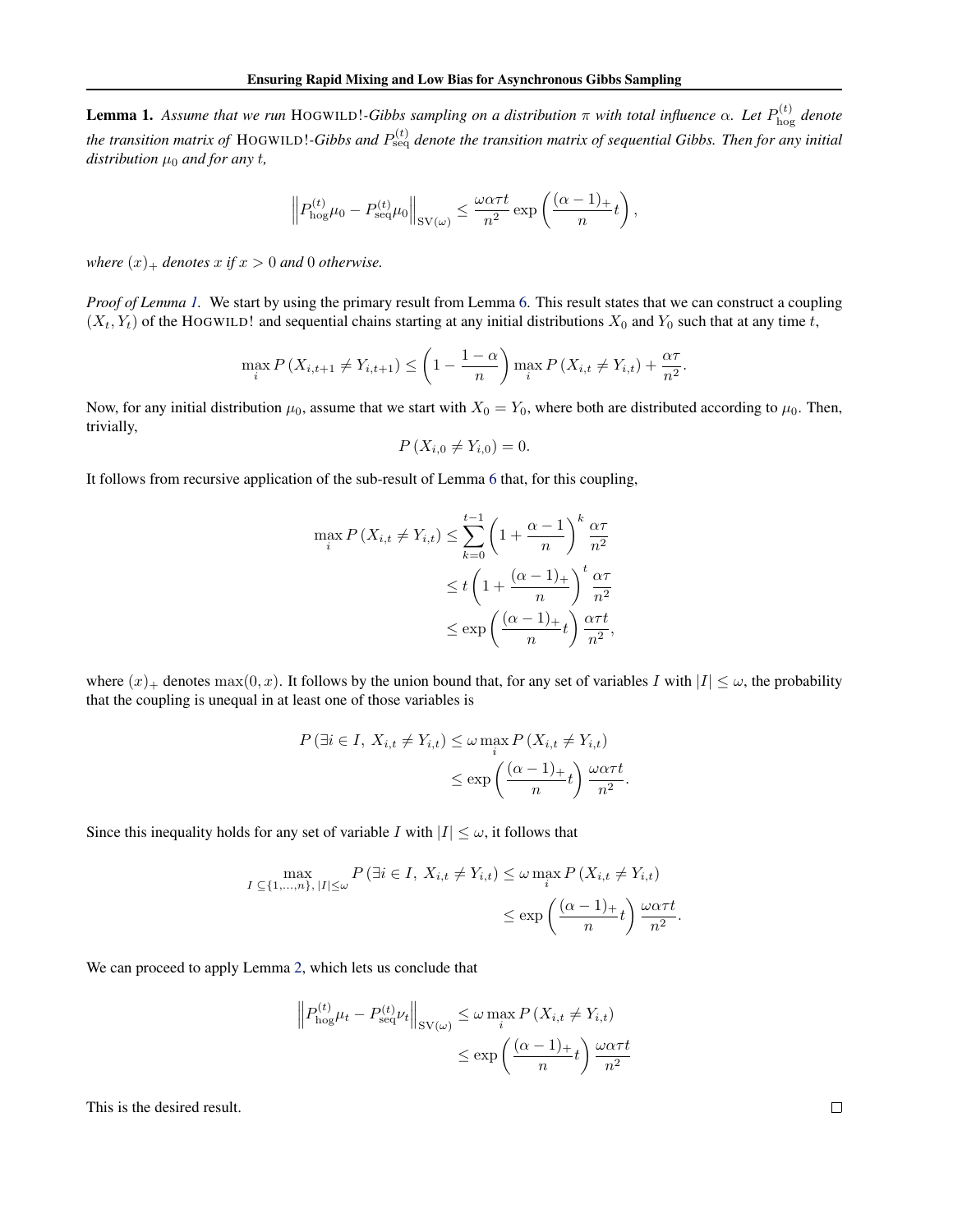Next, we restate and prove the full bias result, Theorem [4.](#page-10-0)

**Theorem 4.** Assume that we run HOGWILD!-Gibbs sampling on a distribution  $\pi$  with total influence  $\alpha$ . Let  $\bar{t}_{\text{SE}-\text{seq}(\omega)}(\epsilon)$ *be some upper bound on the* ω*-sparse estimation time of the corresponding sequential chain, and assume that it is a convex and decreasing function of*  $\epsilon$ *. For any*  $\epsilon > 0$ , *define* 

$$
c = \frac{1}{n} \bar{t}_{\text{SE-seq}(\omega)} \left(\frac{\epsilon}{2}\right).
$$

*Then, as long as*  $\epsilon$  *is large enough that* 

$$
\epsilon \ge \frac{2\omega \alpha \tau c}{n} e^{c \cdot (\alpha - 1)_+},
$$

*where we use the notation*  $(x)_+ = \max(0, x)$ *, the*  $\omega$ *-sparse estimation time of the* HOGWILD! *chain can be bounded with* 

$$
t_{\text{SE-hog}(\omega)}(\epsilon) \le \left[ \overline{t}_{\text{SE-seq}(\omega)}(\epsilon) + \frac{2\omega\alpha\tau c^2}{\epsilon} e^{c\cdot(\alpha-1)+} \right].
$$

*Proof of Theorem [4.](#page-10-0)* We start with the result of Lemma [1,](#page-4-0) which lets us conclude that

$$
\|\mu_t - \nu_t\|_{\text{SV}(\omega)} \le \exp\left(\frac{(\alpha - 1)_+}{n}t\right) \frac{\omega \alpha \tau t}{n^2}
$$

where  $\mu_t = P_{\text{hog}}^{(t)}\mu_0$  and  $\nu_t = P_{\text{seq}}^{(t)}\mu_0$  are the distributions of the HOGWILD! and sequential Gibbs sampling chains, respectively, starting in state  $\mu_0$ . Next, since  $\nu_t$  has the dynamics of the sequential Gibbs sampling chain, and  $\bar{t}_{\text{SM-seq}(\omega)}(\epsilon)$ is an upper bound for the sparse estimation time, it follows that for any  $\epsilon$ , if

$$
t \geq \bar{t}_{\mathrm{SM-seq}(\omega)}(\epsilon),
$$

then

$$
\|\nu_t - \pi\|_{\text{SV}(\omega)} \le \epsilon.
$$

Since  $\bar{t}_{\text{SM-seq}(\omega)}(\epsilon)$  is a decreasing function of  $\epsilon$ , it must have an inverse function. Furthermore, since it is convex, its inverse function must also be convex. Therefore, we can also write the above expression in terms of the inverse function; for any  $t$ ,

$$
\|\nu_t - \pi\|_{\text{SV}(\omega)} \le \bar{t}_{\text{SM-seq}(\omega)}^{-1}(t).
$$

Therefore, by the triangle inequality, for any  $t$ ,

$$
\|\mu_t - \pi\|_{\text{SV}(\omega)} \le \|\mu_t - \nu_t\|_{\text{SV}(\omega)} + \|\nu_t - \pi\|_{\text{SV}(\omega)}
$$
  

$$
\le \frac{\omega \alpha \tau t}{n^2} \exp\left(\frac{(\alpha - 1)_+}{n}t\right) + \bar{t}_{\text{SM-seq}(\omega)}^{-1}(t).
$$

Now, for any particular  $\epsilon$ , let

$$
t_0 = \bar{t}_{\mathrm{SM-seq}(\omega)}(\epsilon),
$$

and let

$$
t_1 = \bar{t}_{\text{SM-seq}(\omega)} \left(\frac{\epsilon}{2}\right).
$$

Further define

$$
R = \frac{\omega \alpha \tau t_1}{n^2} \exp\left(\frac{(\alpha - 1)_+}{n} t_1\right).
$$

Therefore, for any  $t_0 \le t \le t_1$ ,

$$
\|\mu_t - \pi\|_{\text{SV}(\omega)} \le R + \bar{t}_{\text{SM-seq}(\omega)}^{-1}(t).
$$

By convexity of  $\bar{t}_{SM-seq(\omega)}^{-1}$ , we can bound this expression over the interval  $t_0 \le t \le t_1$  with

$$
\|\mu_t - \pi\|_{\text{SV}(\omega)} \le R + \frac{t_1 - t}{t_1 - t_0} \cdot \epsilon + \frac{t - t_0}{t_1 - t_0} \cdot \frac{\epsilon}{2},
$$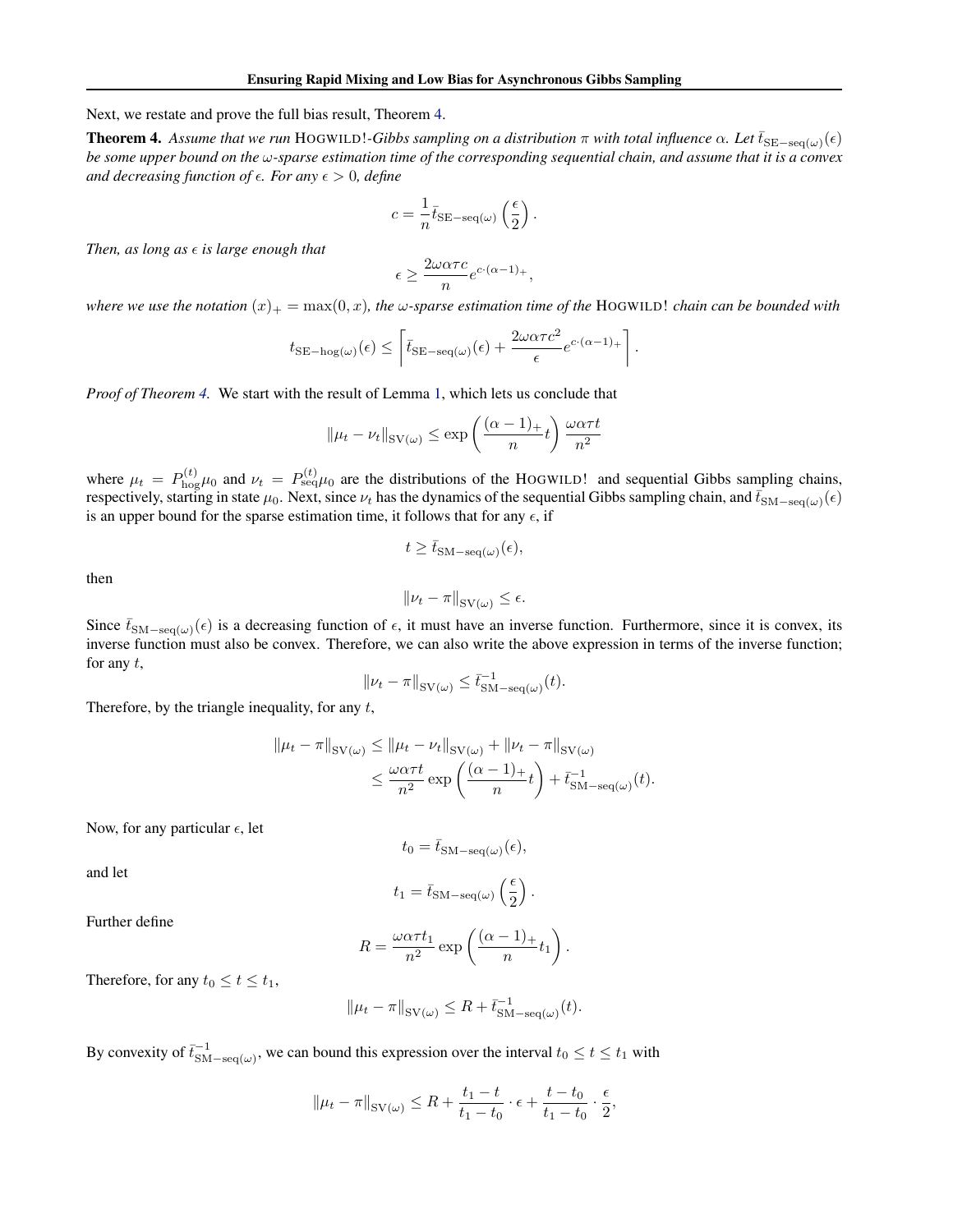and so, if we want this to be less than  $\epsilon$ , it suffices to choose t such that

$$
\epsilon = R + \frac{t_1 - t}{t_1 - t_0} \cdot \epsilon + \frac{t - t_0}{t_1 - t_0} \cdot \frac{\epsilon}{2}
$$

which will occur when

$$
t = t_0 + \frac{2R(t_1 - t_0)}{\epsilon}.
$$

Now, applying the definition

$$
c = \frac{1}{n} \bar{t}_{\text{SM-seq}(\omega)} \left(\frac{\epsilon}{2}\right) = \frac{t_1}{n}
$$

lets us equivalently write  $R$  as

$$
R = \frac{\omega \alpha \tau c}{n} \exp\left(\frac{(\alpha - 1)_+}{n} t_1\right).
$$

Recall that as a condition for the theorem, we assumed that

$$
\epsilon \ge \frac{2\omega\alpha\tau c}{n} \exp\left(\frac{(\alpha-1)_+}{n}t_1\right).
$$

It follows from this and our expression for  $R$  that

$$
R\leq \frac{\epsilon}{2}.
$$

Therefore this assignment of t will satisfy the previous constraint that  $t_0 \le t \le t_1$ , and so for this assignment of t, and for any initial distribution  $\mu_0$ , it holds that

$$
\|\mu_t - \pi\|_{\text{SV}(\omega)} \le \epsilon.
$$

Therefore, by the definition of sparse estimation time, the sparse estimation time of the HOGWILD! chain will be

$$
t_{\mathsf{SE-hog}(\omega)}(\epsilon) \leq t,
$$

for this assignment of  $t$ . Now, recall that above we assigned

$$
t = t_0 + \frac{2R(t_1 - t_0)}{\epsilon}.
$$

Under this condition, we can bound this whole error term as

$$
\frac{2R(t_1-t_0)}{\epsilon} \le \frac{2\omega\alpha\tau t_1^2}{n^2\epsilon} \exp\left(\frac{(\alpha-1)_+}{n}t_1\right).
$$

Combining this with the definitions of  $t_0$  and  $c$  lets us state that

$$
t \leq \bar{t}_{\text{SM-seq}(\omega)}(\epsilon) + \frac{2\omega\alpha\tau c^2}{\epsilon} \exp((\alpha - 1)_{+}c).
$$

Taking the ceiling implies that, when

$$
t = \left[ \bar{t}_{\text{SM-seq}(\omega)}(\epsilon) + \frac{2\omega\alpha\tau c^2}{\epsilon} \exp((\alpha - 1)_+ c) \right],
$$

for any initial distribution  $\mu_0$ ,

$$
\|\mu_t - \pi\|_{\mathrm{SV}(\omega)} \le \epsilon.
$$

Since we above defined  $\mu_t$  to be the distribution of HOGWILD! Gibbs after t timesteps,  $\mu_t = P^{(t)}\mu_0$ , where  $P^{(t)}$  is the transition matrix of HOGWILD! Gibbs after  $t$  timesteps. We can thus equivalently write this as

$$
\left\| P^{(t)} \mu_0 - \pi \right\|_{\text{SV}(\omega)} \le \epsilon.
$$

 $\mathbf{r}$ 

Therefore, by the definition of sparse estimation time,

$$
t_{\mathsf{SE-hog}}(\epsilon) \leq \left\lceil \bar{t}_{\mathsf{SM-seq}(\omega)}(\epsilon) + \frac{2\omega\alpha\tau c^2}{\epsilon} \exp\left((\alpha-1)_+c\right) \right\rceil.
$$

This proves the theorem.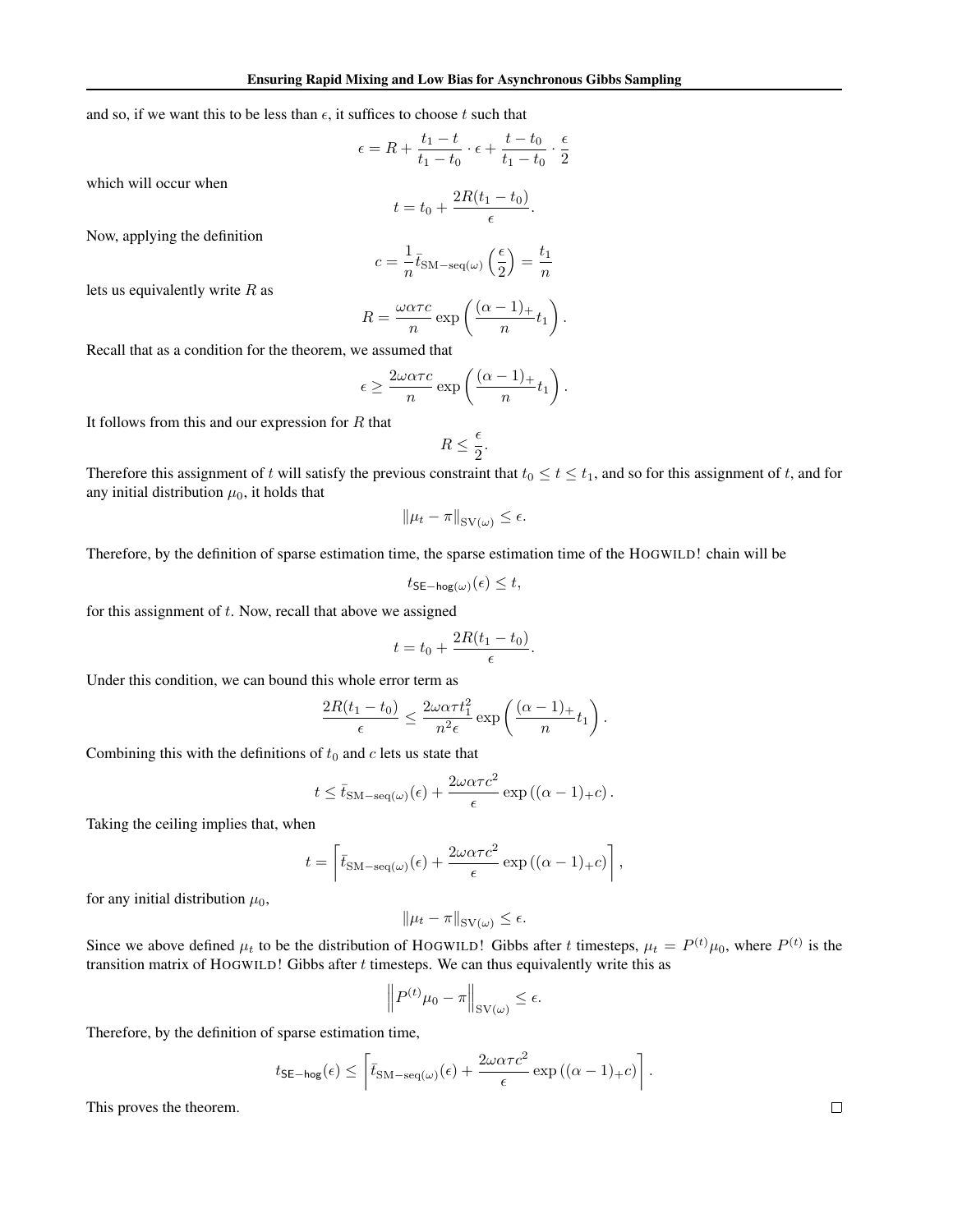Next, we restate and prove the theorem that bounds the sparse estimation time of sequential Gibbs for distributions that satisfy Dobrushin's condition.

**Theorem 1.** For any distribution that satisfies Dobrushin's condition,  $\alpha < 1$ , the  $\omega$ -sparse estimation time of the sequential *Gibbs sampling process will be bounded by*

$$
t_{\text{SE-seq}(\omega)}(\epsilon) \leq \left\lceil \frac{n}{1-\alpha} \log\left(\frac{\omega}{\epsilon}\right) \right\rceil.
$$

*Proof of Theorem [1.](#page-4-0)* We start by using the result of Lemma [4.](#page-11-0) This result states that, for any initial distributions  $(X_0, Y_0)$ , there exists a coupling  $(X_t, Y_t)$  of the sequential Gibbs sampling chains starting at distributions  $X_0$  and  $Y_0$ , respectively, such that for any variable  $i$  and any time  $t$ ,

$$
P(X_{i,t} \neq Y_{i,t}) \leq \exp\left(-\frac{1-\alpha}{n}t\right).
$$

It follows by the union bound that, for any set of variables I with  $|I| \leq \omega$ , the probability that the coupling is unequal in at least one of those variables is

$$
P(\exists i \in I, X_{i,t} \neq Y_{i,t}) \leq \omega \exp\left(-\frac{1-\alpha}{n}t\right).
$$

Since this inequality holds for any set of variable I with  $|I| \leq \omega$ , it follows that

$$
\max_{I \subseteq \{1,\dots,n\}, |I| \leq \omega} P(\exists i \in I, X_{i,t} \neq Y_{i,t}) \leq \omega \exp\left(-\frac{1-\alpha}{n}t\right).
$$

We can proceed to apply Lemma [2,](#page-10-0) which lets us conclude that, if we let  $\mu_t$  and  $\nu_t$  denote the distributions of  $X_t$  and  $Y_t$ , respectively, then

$$
\|\mu_t - \nu_t\|_{\text{SV}(\omega)} \le \omega \exp\left(-\frac{1-\alpha}{n}t\right).
$$

Since this was true for any initial distributions for  $X_0$  and  $Y_0$ , it will hold in particular for  $Y_0$  distributed according to  $\pi$ , the stationary distribution of the chain. In this case,  $\nu_t = \pi$ , and so for any initial distribution  $\mu_0$  for  $X_0$ ,

$$
\|\mu_t - \pi\|_{\mathrm{SV}(\omega)} \le \omega \exp\left(-\frac{1-\alpha}{n}t\right).
$$

Now, in order for this to be bounded by  $\epsilon$ , it suffices to choose t such that

$$
\omega \exp\left(-\frac{1-\alpha}{n}t\right) \le \epsilon.
$$

This will occur whenever

$$
t \ge \frac{n}{1-\alpha} \log\left(\frac{\omega}{\epsilon}\right)
$$

(here we used the fact that  $\alpha < 1$  to do the division). Taking the ceiling, we can conclude that when

$$
t = \left\lceil \frac{n}{1-\alpha} \log\left(\frac{\omega}{\epsilon}\right) \right\rceil.
$$

for any initial distribution  $\mu_0$ ,

$$
\|\mu_t - \pi\|_{\text{SV}(\omega)} \le \epsilon.
$$

Since we defined  $\mu_t$  to be the distribution of  $X_t$ , it must hold that  $\mu_t = P^{(t)}\mu_0$ , where  $\mu_0$  is the initial distribution of  $X_0$ , and  $P^{(t)}$  is the transition matrix associated with running t steps of sequential Gibbs sampling. Thus, we can rewrite this as

$$
\left\| P^{(t)} \mu_0 - \pi \right\|_{\text{SV}(\omega)} \le \epsilon.
$$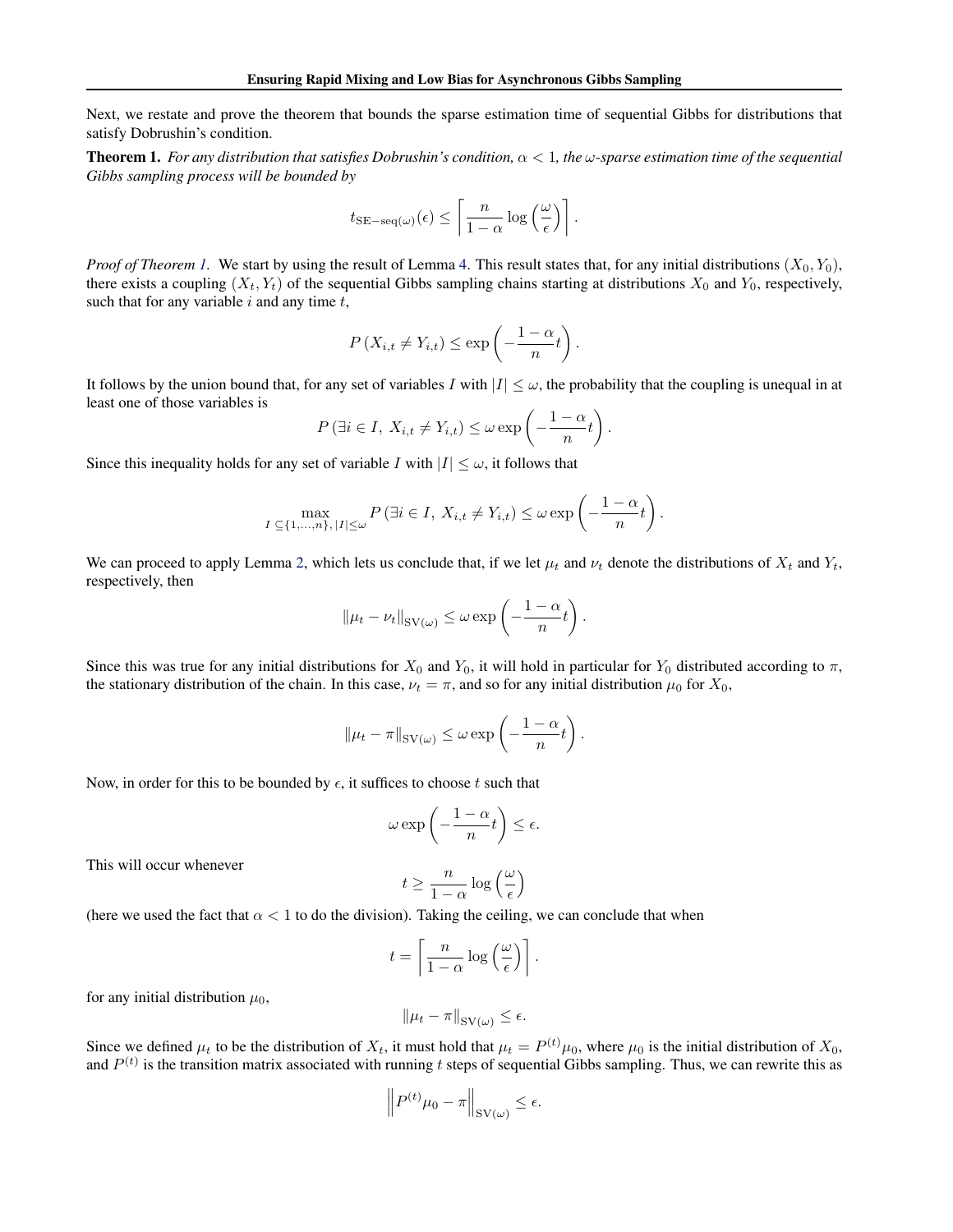Since this result held for any initial assignment of  $X_0$  and therefore for any  $\mu_0$ , by the definition of sparse estimation time it follows that

$$
t_{\mathsf{SE-seq}}(\epsilon) \leq \left\lceil \frac{n}{1-\alpha} \log\left(\frac{\omega}{\epsilon}\right) \right\rceil.
$$

.

.

This proves the theorem.

Next, we restate and prove the theorem that bounds the sparse estimation time of HOGWILD! Gibbs for distributions that satisfy Dobrushin's condition.

**Theorem 2.** *For any distribution that satisfies Dobrushin's condition,*  $\alpha$  < 1*, and for any*  $\epsilon$  *that satisfies* 

$$
\epsilon \ge 2\omega\alpha\tau (1-\alpha)^{-1}n^{-1},
$$

*the* ω*-sparse estimation time of the* HOGWILD! *Gibbs sampling process will be bounded by*

$$
t_{\text{SE-hog}(\omega)}(\epsilon) \le \left[ \frac{n}{1-\alpha} \log \left( \frac{\omega}{\epsilon} \right) + \frac{2\omega\alpha\tau}{(1-\alpha)^2 \epsilon} \right].
$$

*Proof of Theorem [2.](#page-4-0)* We start by using the secondary result from Lemma [6—](#page-11-0)we can safely use this result because we assumed the chain satisfied Dobrushin's condition ( $\alpha$  < 1). This result states that we can construct a coupling  $(X_t, Y_t)$  of the HOGWILD! and sequential chains starting at any initial distributions  $X_0$  and  $Y_0$  such that at any time t,

$$
P(X_{i,t} \neq Y_{i,t}) \leq \exp\left(-\frac{1-\alpha}{n}t\right) + \frac{\alpha\tau}{(1-\alpha)n}.
$$

It follows by the union bound that, for any set of variables I with  $|I| \leq \omega$ , the probability that the coupling is unequal in at least one of those variables is

$$
P(\exists i \in I, X_{i,t} \neq Y_{i,t}) \leq \omega \exp\left(-\frac{1-\alpha}{n}t\right) + \frac{\omega\alpha\tau}{(1-\alpha)n}
$$

Since this inequality holds for any set of variable I with  $|I| \leq \omega$ , it follows that

$$
\max_{I \subseteq \{1,\ldots,n\}, |I| \le \omega} P\left(\exists i \in I, X_{i,t} \neq Y_{i,t}\right) \le \omega \exp\left(-\frac{1-\alpha}{n}t\right) + \frac{\omega \alpha \tau}{(1-\alpha)n}
$$

We can proceed to apply Lemma [2,](#page-10-0) which lets us conclude that, if we let  $\mu_t$  and  $\nu_t$  denote the distributions of  $X_t$  and  $Y_t$ respectively,

$$
\|\mu_t - \nu_t\|_{\text{SV}(\omega)} \le \omega \exp\left(-\frac{1-\alpha}{n}t\right) + \frac{\omega\alpha\tau}{(1-\alpha)n}
$$

To bound the sparse estimation time, notice that for any fixed  $\epsilon$  (independent of n), in order to achieve

$$
\|\mu_t - \pi\|_{\mathrm{SV}(\omega)} \le \epsilon,
$$

it suffices to choose any  $t$  such that

$$
\omega \exp\left(-\frac{1-\alpha}{n}t\right) \leq \epsilon - \frac{\omega\alpha\tau}{(1-\alpha)n}.
$$

This will occur when

$$
\frac{1-\alpha}{n}t \ge \log\left(\frac{\omega}{\epsilon}\right) - \log\left(1 - \frac{\omega\alpha\tau}{(1-\alpha)n\epsilon}\right).
$$

Next, recall that we assumed that

$$
\epsilon \ge \frac{2\omega\alpha\tau}{(1-\alpha)n};
$$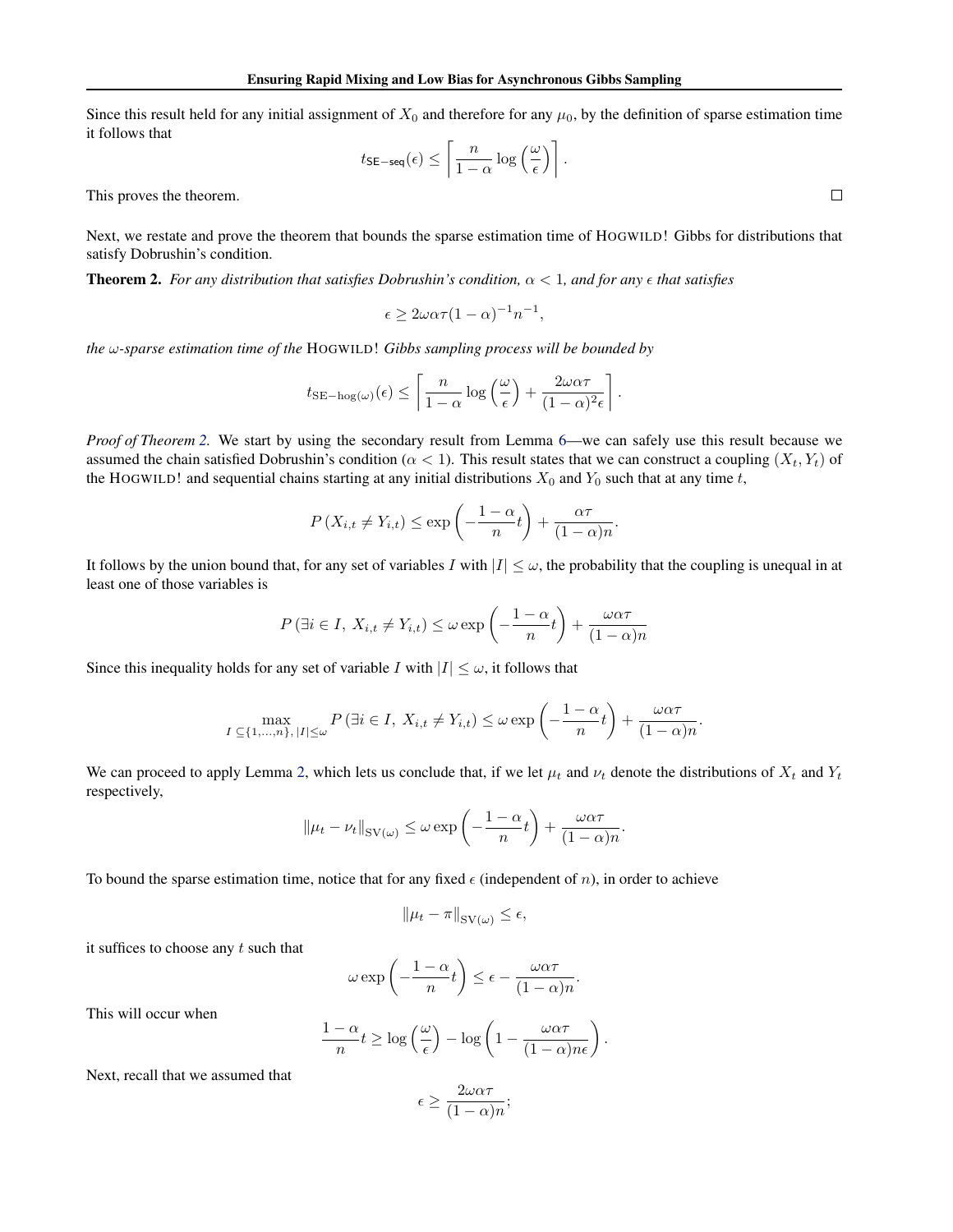therefore  $\epsilon$  is large enough that

$$
\frac{\omega\alpha\tau}{(1-\alpha)n\epsilon} \le \frac{1}{2}.
$$

 $\log(1-x) \geq 2x.$ 

It is easy to prove that, for all  $x \leq \frac{1}{2}$ ,

Therefore, under this condition in  $\epsilon$ , it suffices to choose t such that

$$
\frac{1-\alpha}{n}t \ge \log\left(\frac{\omega}{\epsilon}\right) + \frac{2\omega\alpha\tau}{(1-\alpha)n\epsilon};
$$

this will occur whenever

$$
t \geq \frac{n}{1-\alpha} \log\left(\frac{\omega}{\epsilon}\right) + \frac{2\omega\alpha\tau}{(1-\alpha)^2\epsilon}.
$$

Taking the ceiling implies that, when

$$
t = \left\lceil \frac{n}{1-\alpha} \log\left(\frac{\omega}{\epsilon}\right) + \frac{2\omega\alpha\tau}{(1-\alpha)^2\epsilon} \right\rceil,
$$

for any initial distribution  $\mu_0$ ,

$$
\|\mu_t - \pi\|_{\text{SV}(\omega)} \le \epsilon.
$$

Since we defined  $\mu_t$  above to be the distribution of  $X_t$ , it follows that  $\mu_t = P^{(t)}\mu_0$ , where  $\mu_0$  is the initial distribution of  $X_0$  and  $P^{(t)}$  is the transition matrix associated with running t steps of HOGWILD! Gibbs. Therefore, we can rewrite this as

$$
\left\| P^{(t)} \mu_0 - \pi \right\|_{\text{SV}(\omega)} \le \epsilon.
$$

Since this is true for any initial distribution of  $X_0$  and therefore for any  $\mu_0$ , it follows from the definition of sparse estimation time that

$$
t_{\mathsf{SE-hog}}(\epsilon) \leq \left\lceil \frac{n}{1-\alpha} \log\left(\frac{\omega}{\epsilon}\right) + \frac{2\omega\alpha\tau}{(1-\alpha)^2\epsilon} \right\rceil.
$$

This proves the theorem.

#### B.3. Proofs of Mixing Time Results

First, we restate and prove Statement [1.](#page-5-0)

**Statement 1.** *For the example model described above, there exist parameters*  $M_1$ ,  $M_2$ , and  $\beta$  (as a function of N) such *that the mixing time of sequential Gibbs sampling is* O(N log N) *but the mixing time of* HOGWILD!*-Gibbs sampling, even with*  $\tau = O(1)$ *, can be*  $\exp(\Omega(N))$ *.* 

*Proof of Statement [1.](#page-5-0)* We start out by proving that the model mixes rapidly in the sequential case.

First, we assume that we select  $M_1$  large enough that, even for potentially exponential run times, the dynamics of the chain are indistinguishable from the chain with  $M_1 = \infty$ . In particular, this alternate chain will have the following properties:

- The dynamics of the  $X$  part of the chain do not depend in any way on the value of  $Y$ .
- If at any point,  $|1^T X| > 1$ , whenever we sample an X variable, we will re-sample it if possible to decrease the value of  $\left| \mathbf{1}^T X \right|$  with probability 1.
- As long as  $|T X| = 1$  at some point in time, this will remain true, and the dynamics of the X part of the chain will be those of the chain described in Lemma [8.](#page-11-0)

We assume that we choose  $M_1$  large enough that these properties hold over all time windows discussed in this proof with high probability.

Now, by the coupon collector's problem, after  $O(N \log N)$  timesteps, we have sampled all the variables with high probability. If we have sampled all the variables with high probability, then we will certainly have  $\left|\mathbf{1}^T X\right| = 1$  with high probability.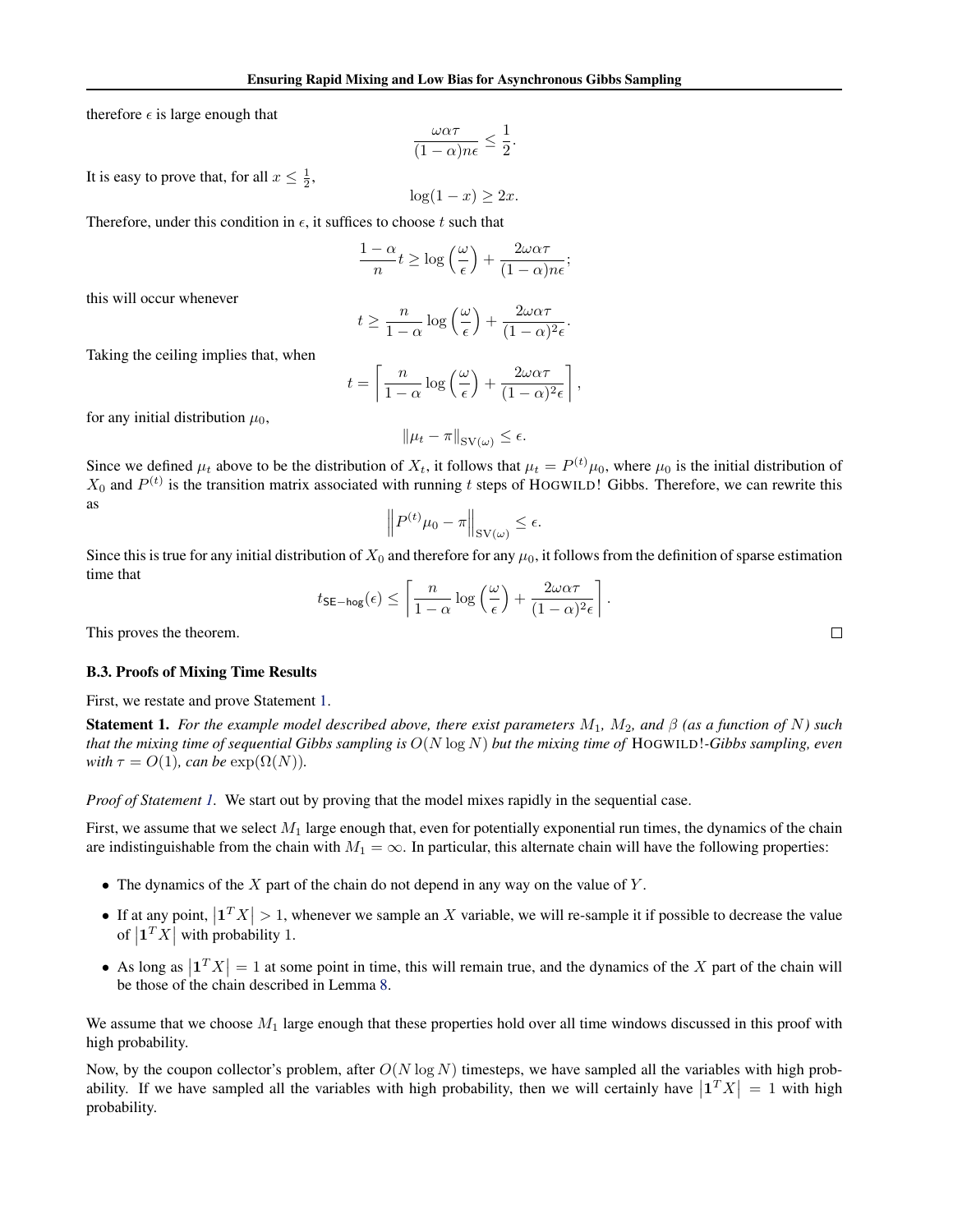Once we have  $|1^T X| = 1$ , Lemma [8](#page-11-0) ensures that, after  $O(N \log N)$  additional timesteps, the X part of the chain will be close to its stationary distribution.

Meanwhile, while  $|1^T X| = 1$ , the dynamics of the Y part of the chain are exactly Gibbs sampling over the model with energy

$$
\phi_Y(Y) = \frac{\beta}{N} \left(\mathbf{1}^T Y\right)^2.
$$

For any  $\beta$  < 1, this is known to mix in  $O(N \log N)$  time, since it satisfies Dobrushin's condition. Therefore, after  $O(N \log N)$  steps after we have  $\left| \mathbf{1}^T X \right| = 1$ , the Y part of the chain will also be close to its stationary distribution.

Summing up the times for the above events gives us a total mixing time for this chain of

$$
t_{\text{mix-seq}} = O(N \log N).
$$

Next we prove that the model takes a potentially exponential time to mix in the asynchronous case. Assume here that our model of execution has two threads, which always either sample two  $X$  variables independently and asynchronously, or sample a single Y variable synchronously (i.e. there is never any delay when reading the value of a Y variable). For this execution pattern, we have uniformly that  $\tau_{i,t} \leq 1$ . In particular, this has  $\tau = O(1)$ .

Now, consider the case where the two threads each choose to sample a variable in X that can be switched. Since at least  $\frac{1}{4}$ of the variables are variables in X that can be switched, this will occur with probability at least  $\frac{1}{16}$ . Given this, they will each independently switch their variable with probability  $\frac{1}{2}$ . This means that both variables are switched with probability  $\frac{1}{4}$  — but this would place the system in a state where

$$
\left|\mathbf{1}^T X\right| > 1.
$$

At any time when  $\left|\mathbf{1}^T X\right| = 1$ , this will occur with probability  $\frac{1}{64}$ , which implies that whenever we sample Y, the probability that  $\left| \mathbf{1}^T X \right| > 1$  is at least  $\frac{1}{64}$ .

Now, assume without loss of generality that we initialize Y such that  $1^T Y = N$ . Let  $\rho_t$  denote the value of  $1^T Y$  at time t. Assuming that we sample a variable  $Y_i$  with value 1, while  $|1^T X| = 1$ , the probability that it will be switched will be

$$
P(\text{value switched}) = \frac{\exp(\beta n^{-1}(\rho_t - 1)^2)}{\exp(\beta n^{-1}(\rho_t - 1)^2) + \exp(\beta n^{-1}(\rho_t)^2)}
$$
  
=  $(1 + \exp(\beta n^{-1}((\rho_t)^2 - (\rho_t - 1)^2)))^{-1}$   
=  $(1 + \exp(\beta n^{-1}(2\rho_t - 1)))^{-1}$ .

Note that since  $\rho_t \leq N$  at all times, if  $\beta < 1$ ,

$$
N^{-1}(2\rho_t - 1) \le 2.
$$

We also can verify that, for any  $0 \le x \le 2$ , as a basic property of the exponential function,

 $\beta$ 

$$
(1 + \exp(x))^{-1} \le \frac{1}{2} - \frac{x}{6}
$$

.

Therefore, as long as  $\rho_t > 0$ ,

$$
P\left(\text{value switched}\right) \le \frac{1}{2} - \frac{\beta \rho_t}{3n}.
$$

Therefore, as long as  $\rho_t > 0$ , and  $|\mathbf{1}^T X| = 1$ ,

$$
\mathbf{E}\left[\rho_{t+1}|\mathcal{F}_{t}\right] \geq \rho_{t} + 2\left(\frac{N-\rho_{t}}{2N} - \frac{1}{2} + \frac{\beta \rho_{t}}{3N}\right)
$$

$$
= \rho_{t} + 2\left(\frac{-\rho_{t}}{2N} + \frac{\beta \rho_{t}}{3N}\right)
$$

$$
= \rho_{t}\left(1 - \frac{3 - 2\beta}{3N}\right).
$$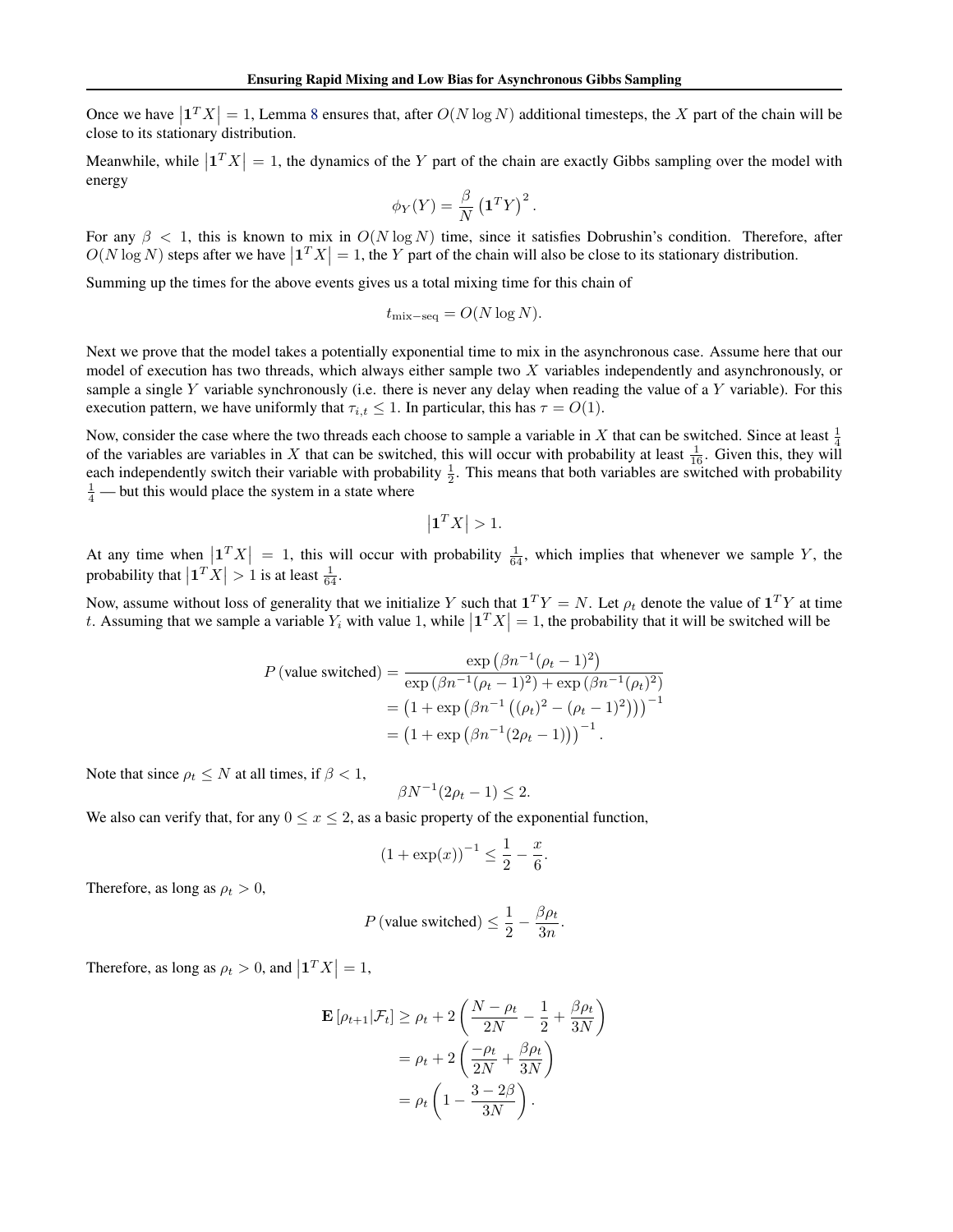On the other hand, if  $|\mathbf{1}^T X| > 1$ , then we can pick  $M_2$  large enough such that with high probability, as long as  $\rho_t > 0$ , all variables  $Y_i$  are always sampled to be 1. In this case,

$$
\mathbf{E}\left[\rho_{t+1}|\mathcal{F}_t\right] \ge \rho_t + 2\left(\frac{N-\rho_t}{2N}\right)
$$

$$
= \rho_t \left(1 - \frac{1}{N}\right) + 1.
$$

In general, since  $\left| \mathbf{1}^T X \right| > 1$  with probability at least  $\frac{1}{64}$ ,

$$
\mathbf{E}\left[\rho_{t+1}|\mathcal{F}_{t}\right] \geq \left(1 - \frac{1}{64}\right)\rho_{t}\left(1 - \frac{3 - 2\beta}{3N}\right) + \frac{1}{64}\left(\rho_{t}\left(1 - \frac{1}{N}\right) + 1\right)
$$
\n
$$
= \rho_{t}\left(1 - \left(1 - \frac{1}{64}\right)\frac{3 - 2\beta}{3N} - \frac{1}{64N}\right) + \frac{1}{64}
$$
\n
$$
= \rho_{t}\left(1 - \frac{1}{N} + \left(1 - \frac{1}{64}\right)\frac{2\beta}{3N}\right) + \frac{1}{64}
$$
\n
$$
\geq \rho_{t}\left(1 - \frac{1}{N}\right) + \frac{1}{64}
$$

This expression has fixed point

$$
\rho^* = \frac{N}{64}.
$$

Since  $\rho$  is written as a sum of independent samples, as long as  $\rho > 0$ , the distribution of  $\rho$  is going to be exponentially concentrated around its expected value, which we have just shown is at least  $\frac{N}{64}$ . It follows that it is exponentially unlikely to ever achieve a value of  $\rho$  that is not positive. By the union bound, there is some  $t = \exp(\Omega(N))$  such that, after t timesteps,  $\rho_t > 0$  with high probability.

But, the actual probability that  $\rho > 0$  in the stationary distribution is exactly  $\frac{1}{2}$ , by symmetry. It follows that the mixing time for the HOGWILD! chain must be greater than  $t$ ; that is,

$$
t_{\text{mix}-\text{hog}} \ge \exp(\Omega(N)).
$$

This finishes our proof of the statement.

Next, we restate and prove Theorem [3.](#page-6-0)

Theorem 3. *Assume that we run Gibbs sampling on a distribution that satisfies Dobrushin's condition,* α < 1*. Then the mixing time of sequential Gibbs will be bounded by*

$$
t_{\text{mix-seq}}(\epsilon) \leq \frac{n}{1-\alpha}\log\left(\frac{n}{\epsilon}\right).
$$

*Under the same conditions, the mixing time of* HOGWILD!*-Gibbs will be bounded by*

$$
t_{\text{mix}-\text{hog}}(\epsilon) \leq \frac{n+\alpha\tau^*}{1-\alpha}\log\left(\frac{n}{\epsilon}\right).
$$

*Proof of First Part of Theorem [3.](#page-6-0)* If we use the coupling from Lemma [4,](#page-11-0) then by the result of that lemma,

$$
P(X_{i,t} \neq Y_{i,t}) \leq \exp\left(-\frac{1-\alpha}{n}t\right),\,
$$

It follows by the union bound that

$$
P(X_t \neq Y_t) \leq n \exp\left(-\frac{1-\alpha}{n}t\right).
$$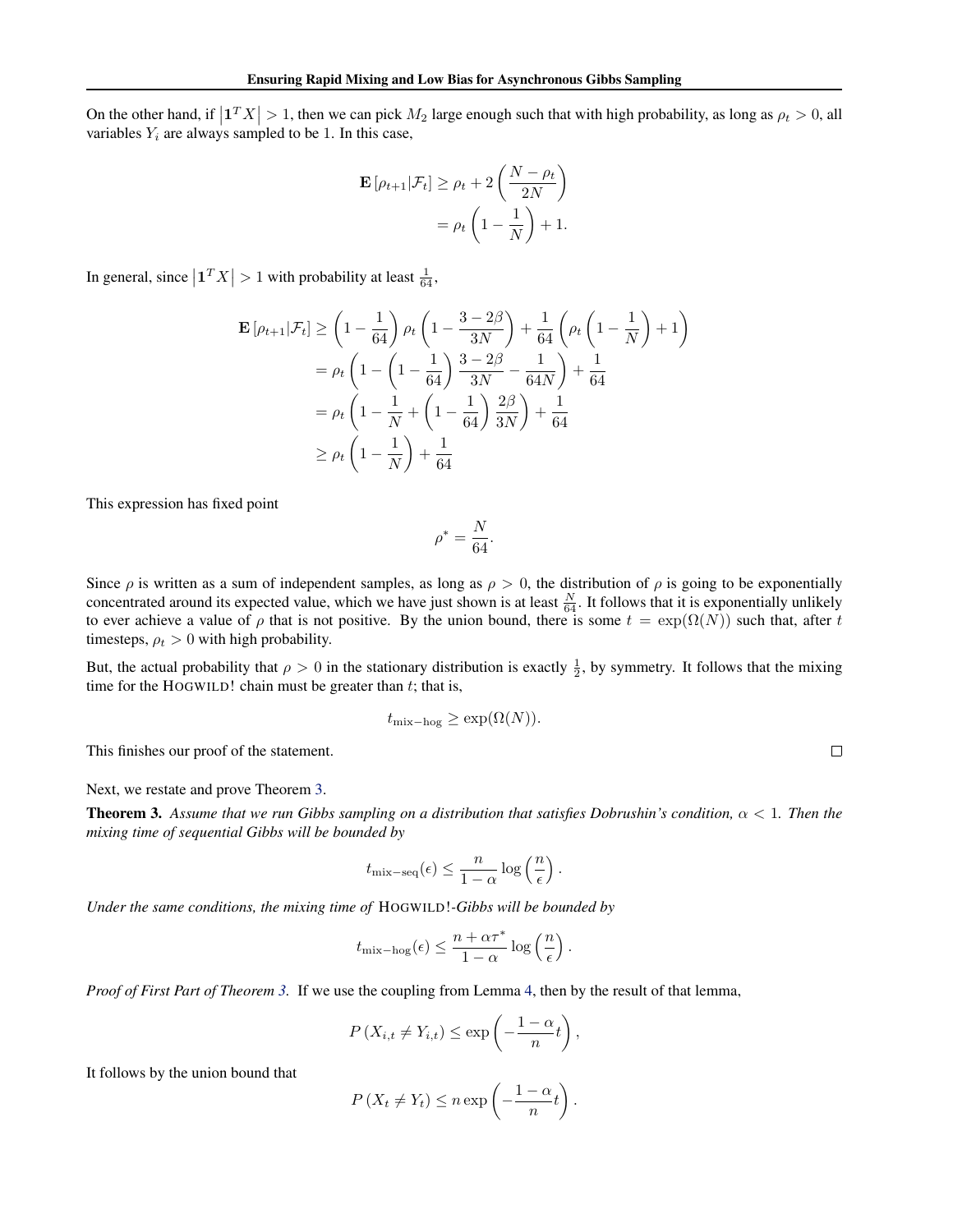Now, assume that we initialize  $X_0$  with distribution  $\mu_0$ , and  $Y_0$  with the stationary distribution  $\pi$ . By Proposition [1,](#page-10-0) since  $X_t$  has distribution  $P^{(t)}\mu_0$  and  $Y_t$  has distribution  $P^{(t)}\pi$ , this is equivalent to saying

$$
\left\| P^{(t)} \mu_0 - P^{(t)} \pi \right\|_{\text{TV}} \le n \exp \left( -\frac{1 - \alpha}{n} t \right)
$$

.

Therefore, in order for

$$
\left\| P^{(t)} \mu_0 - P^{(t)} \pi \right\|_{\text{TV}} \le \epsilon,
$$
  

$$
\epsilon = n \exp \left( -\frac{1 - \alpha}{n} t \right).
$$

 $\frac{n}{1-\alpha}\log\left(\frac{n}{\epsilon}\right)$ 

 $),$ 

it suffices to choose  $t$  such that

This occurs when

which is the desired expression.

*Proof of Second Part of Theorem [3.](#page-6-0)* If we use the coupling from Lemma [5,](#page-11-0) then by the result of that lemma,

 $t=\frac{n}{1}$ 

$$
P(X_{i,t} \neq Y_{i,t}) \leq \exp\left(-\frac{1-\alpha}{n+\alpha\tau^*}t\right),\,
$$

It follows by the union bound that

$$
P(X_t \neq Y_t) \leq n \exp\left(-\frac{1-\alpha}{n+\alpha\tau^*}t\right).
$$

Next, recall that we assumed that our HOGWILD!-Gibbs sampler has target distribution  $\pi$ . Now, assume that we initialize  $X_0$  with distribution  $\mu_0$ , and  $Y_0$  with the target distribution  $\pi$ . By Proposition [1,](#page-10-0) since  $X_t$  has distribution  $P^{(t)}\mu_0$  and  $Y_t$ has distribution  $P^{(t)}\pi$ , this is equivalent to saying

$$
\left\| P^{(t)} \mu_0 - P^{(t)} \pi \right\|_{\text{TV}} \le n \exp \left( -\frac{1 - \alpha}{n + \alpha \tau^*} t \right).
$$

Therefore, in order for

$$
\left\| P^{(t)} \mu_0 - P^{(t)} \pi \right\|_{\text{TV}} \le \epsilon,
$$

it suffices to choose  $t$  such that

$$
\epsilon = n \exp\left(-\frac{1-\alpha}{n+\alpha\tau^*}t\right).
$$

 $\frac{1 + \alpha \tau^*}{1 - \alpha} \log \left( \frac{n}{\epsilon} \right)$ 

 $\big)$ ,

 $t = \frac{n + \alpha \tau^*}{1}$ 

This occurs when

which is the desired expression.

Next, we restate and prove Statement [2,](#page-7-0) which says that our experimental strategy provides a valid upper bound on the mixing time.

**Statement 2.** This experimental estimate is an upper bound for the mixing time. That is,  $\hat{t}(\epsilon) \ge t_{\rm mix}(\epsilon)$ .

*Proof of Statement [2.](#page-7-0)* Consider the partial ordering of states in this Ising model defined by

$$
Y \preceq X \leftrightarrows \forall i, Y_i \leq X_i.
$$

Next, consider the coupling procedure that, at each time t, chooses a random variable  $\tilde{I}_t$  to sample and a random  $\tilde{R}_t$ uniformly on  $[0, 1]$ . It then computes  $p_t$ , the marginal probability of sampling the chosen variable as 1, and assigns the variable as

$$
\text{new value of } X_{\tilde{I}_t} = \begin{cases} 1 & \text{if } \tilde{R}_t < p_t, \\ 0 & \text{otherwise} \end{cases}
$$

 $\Box$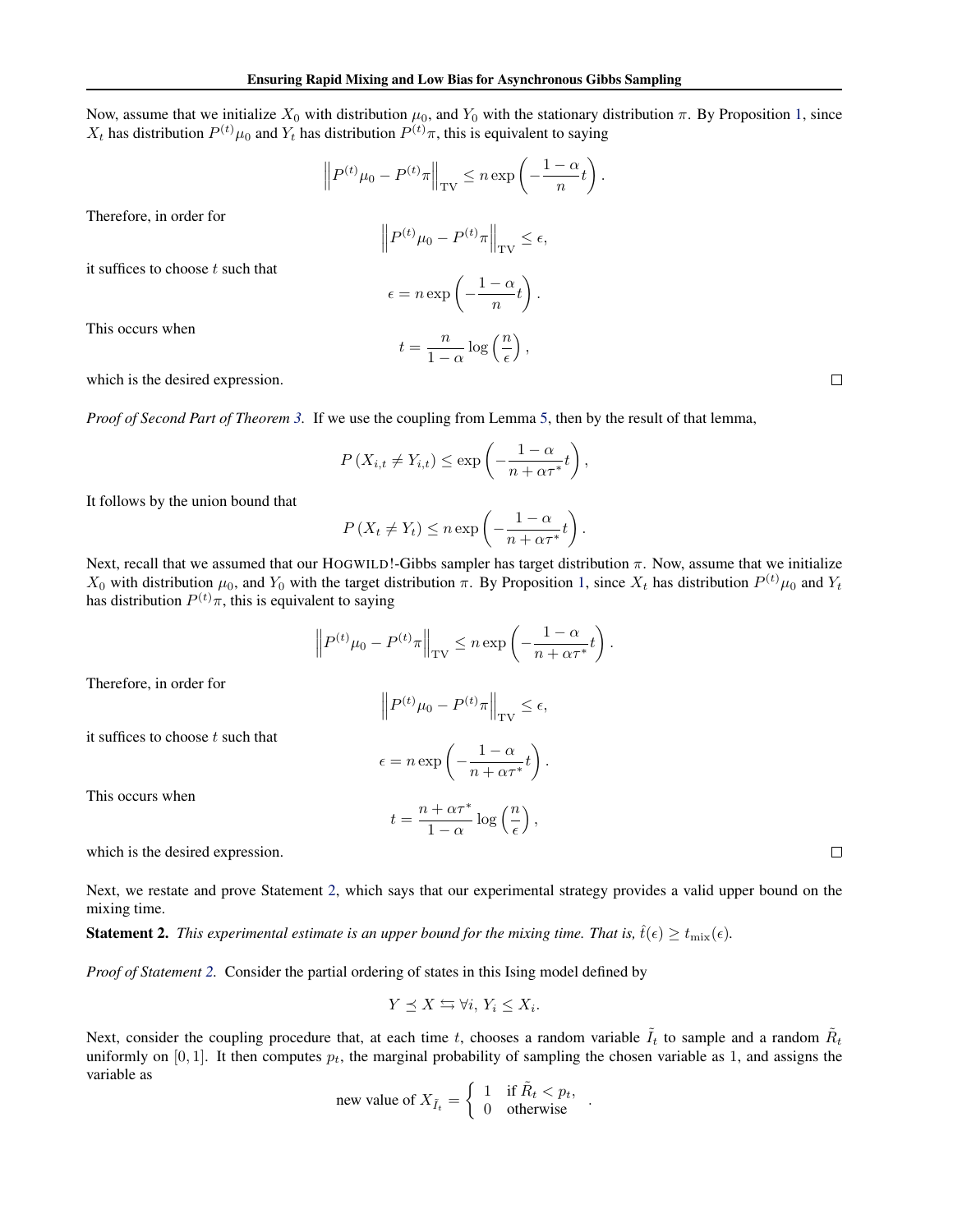This sampling procedure is equivalent to the one that we use in the experiment, and it will produce a chain that is consistent with the Ising model's dynamics.

If we consider the evolution of two coupled chains  $X^{(t)}$  and  $Y^{(t)}$  using the same values of  $\tilde{I}_t$  and  $\tilde{R}_t$ , then from the way that we constructed the coupling, it follows that if

$$
Y^{(0)} \preceq X^{(0)},
$$

then for any future time  $t$ ,

This is because if

 $Y^{(t)} \preceq X^{(t)},$ 

 $Y^{(t)} \preceq X^{(t)}$ .

then the marginal probability of assigning 1 to any particular variable in  $X$  is always no less than the marginal probability of assigning 1 to the same variable in  $Y$ .

Therefore, if we initialize all  $X_i^{(0)} = 1$  and all  $Y_i^{(0)} = -1$ , and run the coupling until time  $T_{\text{coupling}}$ , the time at which

$$
Y^{(T_{\text{coupling}})} = X^{(T_{\text{coupling}})},
$$

then by the previous analysis, since for any chain U initialized at any state  $U^{(0)}$ ,

$$
Y^{(0)} \preceq U^{(0)} \preceq X^{(0)},
$$

it follows that

and so,

$$
Y^{(T_{\text{coupling}})} \preceq U^{(T_{\text{coupling}})} \preceq X^{(T_{\text{coupling}})},
$$

$$
Y^{(T_{\text{coupling}})} = U^{(T_{\text{coupling}})} = X^{(T_{\text{coupling}})}.
$$

Since this was true for any initial value of U, it follows that  $T_{\text{coupling}}$  is a coupling time for any two initial values of the chain. Therefore, by Corollary 5.3 from [Levin et al.](#page-8-0) [\(2009\)](#page-8-0),

$$
\max_{\mu_0} \left\| P^{(t)} \mu_0 - \pi \right\|_{\text{TV}} \le P \left( T_{\text{coupling}} > t \right).
$$

If we use our definition of  $\hat{t}(\epsilon)$  where

$$
P\left(T_{\text{coupling}} > \hat{t}(\epsilon)\right) = \epsilon,
$$

then this implies that

$$
\max_{\mu_0}\left\|P^{(\hat{t})}\mu_0-\pi\right\|_{\text{TV}}\leq \epsilon.
$$

This in turn implies that  $\hat{t}$  is a upper bound on the mixing time, which is the desired result.

B.4. Proofs of Lemmas

In this section, we will restate and prove the lemmas used earlier in the appendix.

Lemma 2. *Let* X *and* Y *be two random variables that each assign values to a set of variables* {1, . . . , n}*, and let their distributions be*  $\mu$  *and*  $\nu$ , *respectively. Then for any coupling,*  $(\bar{X}, \bar{Y})$  *it will hold that* 

$$
\|\mu - \nu\|_{\text{SV}(\omega)} \le \max_{I \subseteq \{1, \dots, n\}, |I| \le \omega} P\left(\exists i \in I, \ \bar{X}_i \neq \bar{Y}_i\right).
$$

*Proof of Lemma* [2.](#page-10-0) For any set of variables  $I \subset \{1, \ldots, n\}$ , let  $M_I(\mu)$  denote the marginal distribution of the variables in I in the distribution  $\mu$ . In particular,  $M_I$  includes all events A that depend only on variables in set I. Next, let  $\bar{X}_I$  and  $\bar{Y}_I$  denote the values of  $\bar{X}$  and  $\bar{Y}$  on those variables in I; this will be a coupling of the distributions  $M_I(\mu)$  and  $M_I(\nu)$ . Therefore, by Proposition [1,](#page-10-0)

$$
||M_I(\mu) - M_I(\nu)||_{\text{SV}(\omega)} \leq P\left(\bar{X}_I \neq \bar{Y}_I\right) = P\left(\exists i \in I, \ \bar{X}_i \neq \bar{Y}_i\right).
$$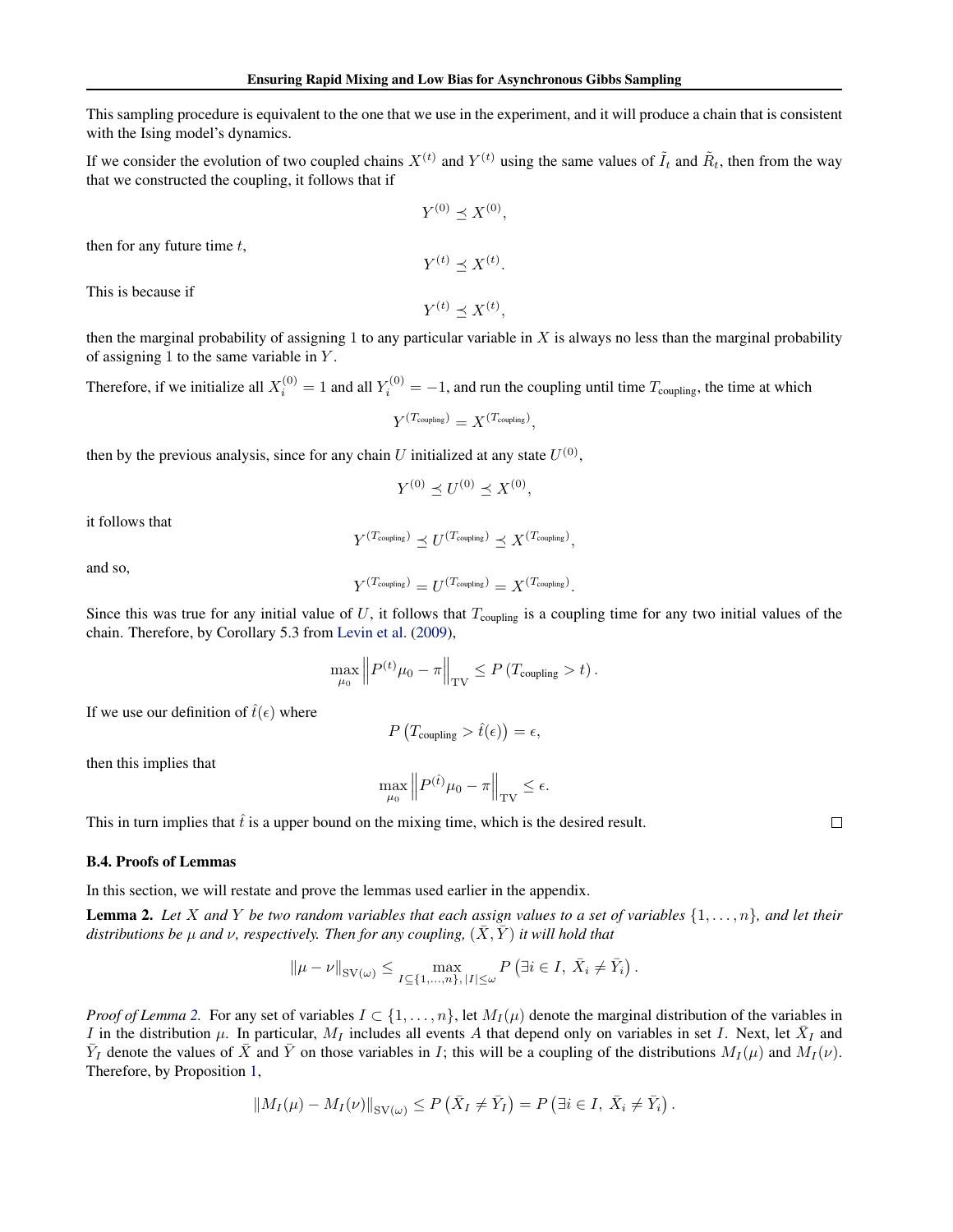Let  $\Omega_I$  denote all events in the original probability space  $\Omega$  that depend only on the variables in I. By the definition of total variation distance,

$$
||M_I(\mu) - M_I(\nu)||_{\text{SV}(\omega)} = \max_{A \in \Omega_I} |\mu(A) - \nu(A)|.
$$

Therefore,

$$
\max_{A \in \Omega_I} |\mu(A) - \nu(A)| \le P \left( \exists i \in I, \ \bar{X}_i \neq \bar{Y}_i \right).
$$

Now, since this was true for any I, it is certainly true if we maximize both sides over all I with  $|I| \leq \omega$ . Therefore,

$$
\max_{I \subseteq \{1,\ldots,n\}, |I| \leq \omega} \max_{A \in \Omega_I} |\mu(A) - \nu(A)| \leq \max_{I \subseteq \{1,\ldots,n\}, |I| \leq \omega} P\left(\exists i \in I, \ \bar{X}_i \neq \bar{Y}_i\right).
$$

The left side can be reduced to

$$
\max_{|A| \le \omega} |\mu(A) - \nu(A)| \le \max_{I \subseteq \{1, ..., n\}, |I| \le \omega} P\left(\exists i \in I, \ \bar{X}_i \neq \bar{Y}_i\right)
$$

and applying the definition of sparse variation distance proves the lemma.

Lemma 3. *If* π *is a distribution with total influence* α*, and* X *and* Y *are two random variables that take on values in the state space of* π*, then for any variable* i

$$
\mathbf{E}\left[\left\|\pi_i(\cdot|X) - \pi_i(\cdot|Y)\right\|_{\mathrm{TV}}\right] \leq \alpha \max_j P\left(X_j \neq Y_j\right),
$$

*where, for simplicity of notation, we let*  $\pi_i(\cdot|X)$  *denote the conditional distribution of variable i in*  $\pi$  *given the values of all the other variables in state* X*.*

*Proof of Lemma* [3.](#page-10-0) Let n be the number of variables in the model. For all  $k \in \{0, 1, \ldots, n\}$ , let  $Z_k$  be a random variable that takes on values in the state space of  $\pi$  such that, for all  $j \in \{1, \ldots, n\}$ ,

$$
Z_{k,j} = \begin{cases} X_j & \text{if } j > k \\ Y_j & \text{if } j \leq k \end{cases}.
$$

In particular,  $Z_0 = X$  and  $Z_n = Y$ . Now, by the triangle inequality on the total variation distance,

$$
\|\pi_i(\cdot|X) - \pi_i(\cdot|Y)\|_{\text{TV}} = \|\pi_i(\cdot|Z_0) - \pi_i(\cdot|Z_n)\|_{\text{TV}}
$$
  

$$
\leq \sum_{k=1}^n \|\pi_i(\cdot|Z_{k-1}) - \pi_i(\cdot|Z_k)\|_{\text{TV}}
$$

Next, we note that  $Z_{k-1} = Z_k$  if and only if  $X_k = Y_k$ . Therefore,

$$
\|\pi_i(\cdot|X) - \pi_i(\cdot|Y)\|_{\text{TV}} \leq \sum_{k=1}^n \mathbf{1}_{X_k \neq Y_k} \|\pi_i(\cdot|Z_{k-1}) - \pi_i(\cdot|Z_k)\|_{\text{TV}}.
$$

Since  $Z_{k-1}$  and  $Z_k$  differ only at most at index k, it follows that  $(Z_{k-1}, Z_k) \in B_k$ , and so,

$$
\|\pi_i(\cdot|X) - \pi_i(\cdot|Y)\|_{\text{TV}} \leq \sum_{k=1}^n \mathbf{1}_{X_k \neq Y_k} \max_{(U,V) \in B_k} \|\pi_i(\cdot|U) - \pi_i(\cdot|V)\|_{\text{TV}}.
$$

Maximizing over the right side produces

$$
\|\pi_i(\cdot|X) - \pi_i(\cdot|Y)\|_{\text{TV}} \leq \max_{j} \sum_{k=1}^n \mathbf{1}_{X_k \neq Y_k} \max_{(U,V) \in B_k} \|\pi_j(\cdot|U) - \pi_j(\cdot|V)\|_{\text{TV}}.
$$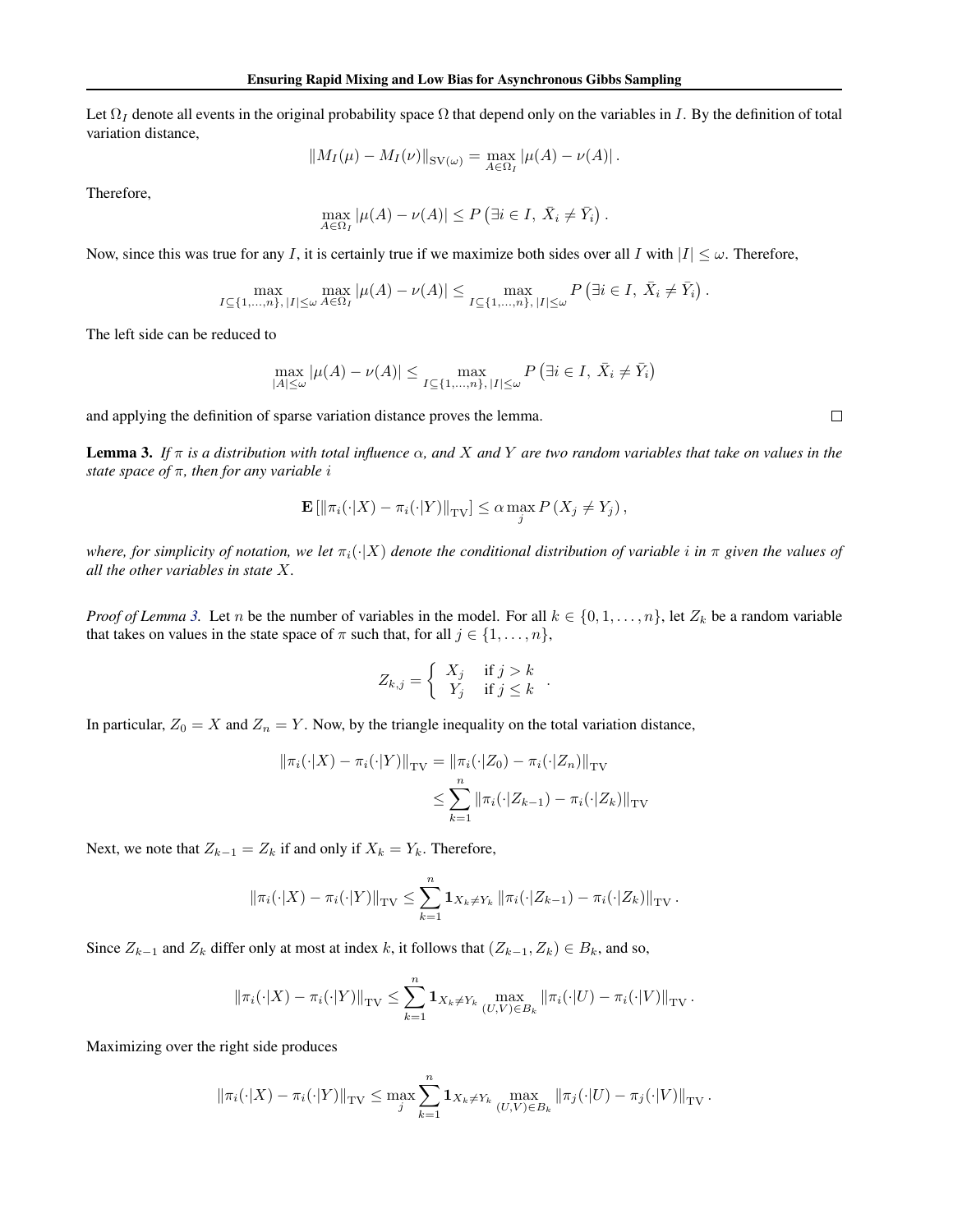Taking the expected value of both sides produces

$$
\mathbf{E} \left[ \left\| \pi_i(\cdot|X) - \pi_i(\cdot|Y) \right\|_{\text{TV}} \right] \leq \max_{j} \sum_{k=1}^n \mathbf{E} \left[ \mathbf{1}_{X_k \neq Y_k} \right] \max_{(U, V) \in B_k} \left\| \pi_j(\cdot|U) - \pi_j(\cdot|V) \right\|_{\text{TV}}
$$
\n
$$
= \max_{j} \sum_{k=1}^n P\left(X_k \neq Y_k\right) \max_{(U, V) \in B_k} \left\| \pi_j(\cdot|U) - \pi_j(\cdot|V) \right\|_{\text{TV}}
$$
\n
$$
\leq \left( \max_{k} P\left(X_k \neq Y_k\right) \right) \left( \max_{j} \sum_{k=1}^n \max_{(U, V) \in B_k} \left\| \pi_j(\cdot|U) - \pi_j(\cdot|V) \right\|_{\text{TV}} \right).
$$

Finally, applying the definition of total influence gives us

$$
\mathbf{E} \left[ \left\| \pi_i(\cdot|X) - \pi_i(\cdot|Y) \right\|_{\mathrm{TV}} \right] \leq \alpha \max_k P\left(X_k \neq Y_k\right).
$$

This proves the lemma.

Lemma 4. *Consider sequential Gibbs sampling on a distribution* π *with total influence* α*. Then, for any initial states*  $(X_0, Y_0)$  *there exists a coupling of the chains*  $(X_t, Y_t)$  *such that for any variable i and any time t*,

$$
P(X_{i,t} \neq Y_{i,t}) \leq \exp\left(-\frac{1-\alpha}{n}t\right).
$$

*Proof of Lemma* [4.](#page-11-0) Define the coupling as follows. Start in state  $(X_0, Y_0)$ , and at each timestep, choose a single variable  $i$  uniformly at random for both chains to sample. Then, sample the selected variable in both chains using the optimal coupling, of the conditional distributions of the variable to be sampled in both chains, guaranteed by Proposition [1.](#page-10-0) Iterated over time, this defines a full coupling of the two chains.

Next, consider the event that  $X_{i,t+1} \neq Y_{i,t+1}$ . This event will occur if one of two things happens: either we didn't sample variable i at time t and  $X_{i,t} \neq Y_{i,t}$ ; or we did sample variable i at time t, and the sampled variables were not equal. Since the probability of sampling variable i is  $\frac{1}{n}$ , and we know the probability that the sampled variables were not equal from Proposition [1,](#page-10-0) it follows that, by the law of total probability,

$$
P(X_{i,t+1} \neq Y_{i,t+1}) = \left(1 - \frac{1}{n}\right) P(X_{i,t} \neq Y_{i,t}) + \frac{1}{n} \mathbf{E} [\|\pi_i(\cdot|X_t) - \pi_i(\cdot|Y_t)\|_{TV}],
$$

where  $\pi_i(\cdot|X_t)$  denotes the conditional distribution of variable i in  $\pi$  given the values of the other variables in  $X_t$ . Next, we apply the Lemma [3,](#page-10-0) which gives us

$$
P(X_{i,t+1} \neq Y_{i,t+1}) \leq \left(1 - \frac{1}{n}\right) P(X_{i,t} \neq Y_{i,t}) + \frac{\alpha}{n} \max_{j} P(X_{j,t} \neq Y_{j,t}).
$$

Maximizing both sides over  $i$  produces

$$
\max_{i} P(X_{i,t+1} \neq Y_{i,t+1}) \leq \left(1 - \frac{1}{n}\right) \max_{i} P(X_{i,t} \neq Y_{i,t}) + \frac{\alpha}{n} \max_{j} P(X_{j,t} \neq Y_{j,t})
$$

$$
= \left(1 - \frac{1}{n} + \frac{\alpha}{n}\right) \max_{i} P(X_{i,t} \neq Y_{i,t}).
$$

Applying this inequality recursively, and noting that  $\max_i P(X_{i,0} \neq Y_{i,0}) \leq 1$ , we get

$$
\max_{i} P(X_{i,t} \neq Y_{i,t}) \leq \left(1 - \frac{1-\alpha}{n}\right)^t \leq \exp\left(-\frac{1-\alpha}{n}t\right).
$$

This gives us the desired result.

$$
\Box
$$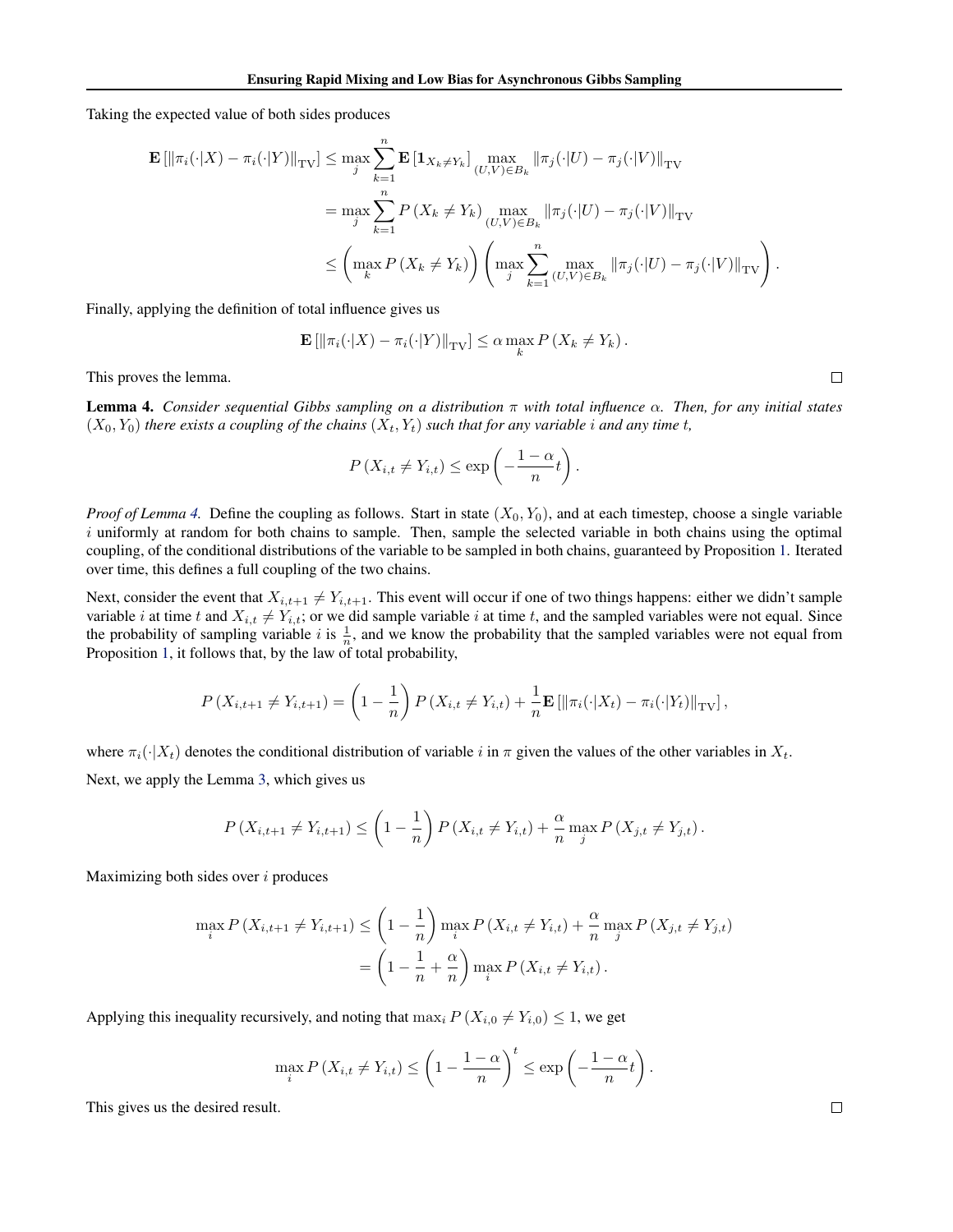Lemma 5. *Consider any model of* HOGWILD!*-Gibbs sampling on a distribution* π *with total influence* α*. Then, for any initial states*  $(X_0, Y_0)$  *there exists a coupling*  $(X_t, Y_t)$  *of the* HOGWILD!*-Gibbs sampling chains starting at*  $X_0$  *and*  $Y_0$ *respectively such that for any variable* i *and any time* t*,*

$$
P(X_{i,t} \neq Y_{i,t}) \leq \exp\left(-\frac{1-\alpha}{n+\alpha\tau^*}t\right).
$$

*Proof of Lemma* [5.](#page-11-0) Define the coupling as follows. Start in state  $(X_0, Y_0)$ , and at each timestep, choose a single variable i uniformly at random for both chains to sample. Similarly, choose the HOGWILD! delays  $\tilde{\tau}_{i,t}$  to also be the same between the two chains. At time t, let  $\tilde{U}_t$  denote the state that would be read by chain X's sampler based on the delays, and similarly let  $\tilde{V}_t$  denote the state that would be read by chain Y's sampler. That is,

$$
\tilde{U}_{i,t} = X_{i,t-\tilde{\tau}_{i,t}},
$$

and similarly,

$$
\tilde{V}_{i,t} = Y_{i,t-\tilde{\tau}_{i,t}}.
$$

As in the sequential case, we sample the selected variable in both chains using the optimal coupling (of the conditional distributions of the variable to be sampled in both chains) guaranteed by Proposition [1.](#page-10-0) Iterated over time, this defines a full coupling of the two chains.

We follow the same argument as in the sequential case. First, consider the event that  $X_{i,t+1} \neq Y_{i,t+1}$ . This event will occur if one of two things happens: either we didn't sample variable i at time t and  $X_{i,t} \neq Y_{i,t}$ ; or we did sample variable i at time t, and the sampled variables were not equal. Since the probability of sampling variable i is  $\frac{1}{n}$ , and we know the probability that the sampled variables were not equal from Proposition [1,](#page-10-0) it follows that, by the law of total probability,

$$
P\left(X_{i,t+1} \neq Y_{i,t+1}\right) = \left(1 - \frac{1}{n}\right) P\left(X_{i,t} \neq Y_{i,t}\right) + \frac{1}{n} \mathbf{E}\left[\left\|\pi_i(\cdot|\tilde{U}_t) - \pi_i(\cdot|\tilde{V}_t)\right\|_{\text{TV}}\right],
$$

where  $\pi_i(\cdot|X_t)$  denotes the conditional distribution of variable i in  $\pi$  given the values of the other variables in  $X_t$ . Next, we apply the Lemma [3,](#page-10-0) which gives us

$$
P(X_{i,t+1} \neq Y_{i,t+1}) \leq \left(1 - \frac{1}{n}\right) P(X_{i,t} \neq Y_{i,t}) + \frac{\alpha}{n} \max_{j} P(U_{j,t} \neq V_{j,t})
$$
  
= 
$$
\left(1 - \frac{1}{n}\right) P(X_{i,t} \neq Y_{i,t}) + \frac{\alpha}{n} \max_{j} \sum_{k=0}^{\infty} P(\tilde{\tau}_{j,t} = k) P(X_{j,t-k} \neq Y_{j,t-k}).
$$

Now, if we let

$$
\phi_t = \max_i P\left(X_{i,t} \neq Y_{i,t}\right),\,
$$

then maximizing the previous expression over  $i$  implies that

$$
\phi_{t+1} \le \left(1 - \frac{1}{n}\right)\phi_t + \frac{\alpha}{n}\max_j \sum_{k=0}^{\infty} P\left(\tilde{\tau}_{j,t} = k\right)\phi_{t-k}.
$$

Now, for some constant  $r \leq n^{-1}$ , let  $y_t$  be defined to be the sequence

$$
y_t = \exp(-rt).
$$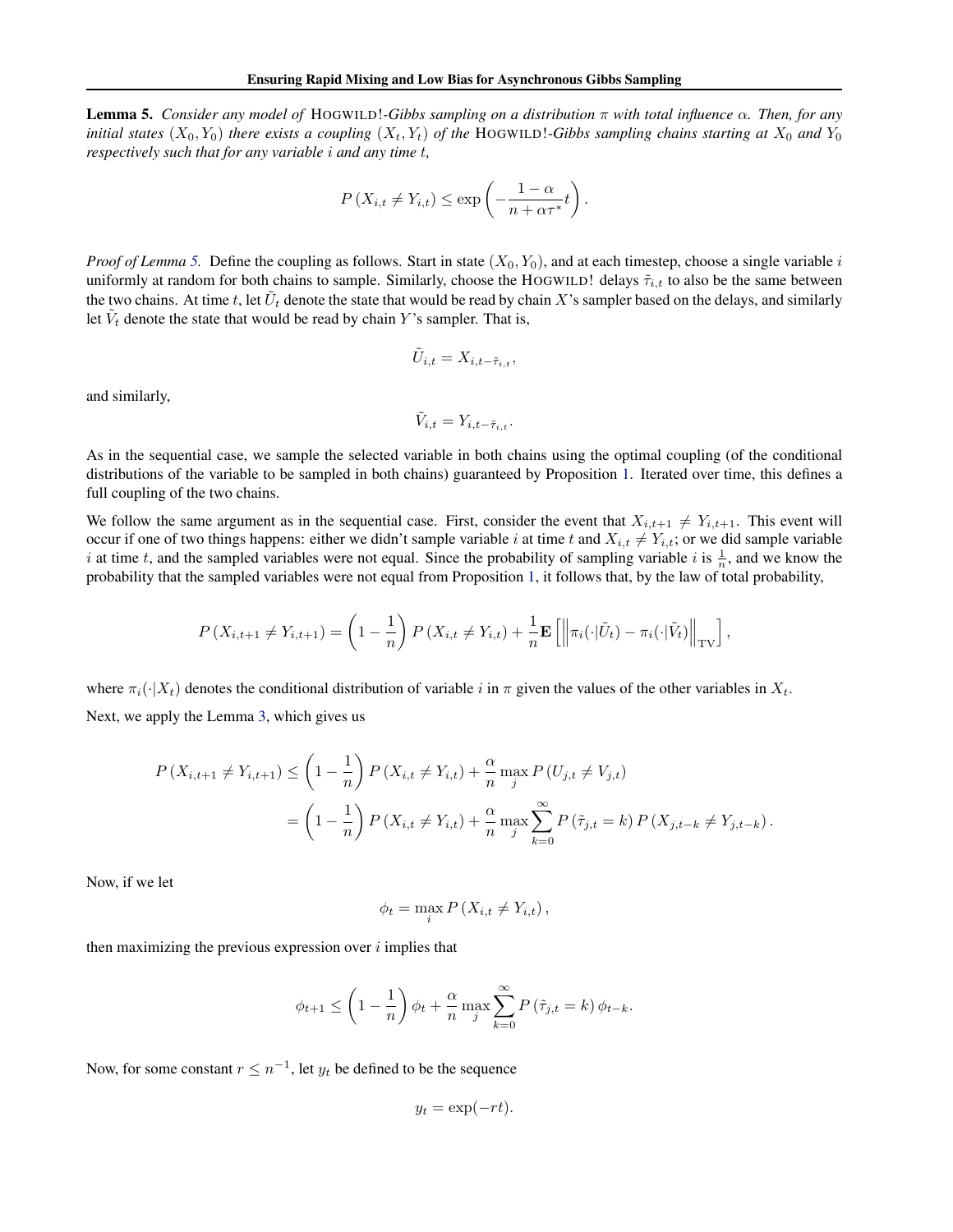Then, notice that

$$
\left(1 - \frac{1}{n}\right)y_t + \frac{\alpha}{n} \max_j \sum_{k=0}^{\infty} P\left(\tilde{\tau}_{j,t} = k\right)y_{t-k} = \left(1 - \frac{1}{n}\right) \exp(-rt) + \frac{\alpha}{n} \max_j \sum_{k=0}^{\infty} P\left(\tilde{\tau}_{j,t} = k\right) \exp(-rt + rk)
$$

$$
= \exp(-rt) \left(\left(1 - \frac{1}{n}\right) + \frac{\alpha}{n} \max_j \sum_{k=0}^{\infty} P\left(\tilde{\tau}_{j,t} = k\right) \exp(rk)\right)
$$

$$
= \exp(-rt) \left(\left(1 - \frac{1}{n}\right) + \frac{\alpha}{n} \max_j \mathbf{E}\left[\exp(r\tilde{\tau}_{j,t})\right]\right).
$$

Now, by the convexity of the exponential function,

$$
\left(1-\frac{1}{n}\right)y_t + \frac{\alpha}{n}\max_j \sum_{k=0}^{\infty} P\left(\tilde{\tau}_{j,t}=k\right)y_{t-k} \le \exp(-rt)\left(\left(1-\frac{1}{n}\right) + \frac{\alpha}{n}\max_j \left(1+rn\mathbf{E}\left[\exp\left(\frac{\tilde{\tau}_{j,t}}{n}\right)-1\right]\right)\right).
$$

Applying the constraint that

$$
\mathbf{E}\left[\exp\left(\frac{\tilde{\tau}_{j,t}}{n}\right)\right] \le 1 + \frac{\tau^*}{n},
$$

we can reduce this to

$$
\left(1 - \frac{1}{n}\right)y_t + \frac{\alpha}{n} \max_{j} \sum_{k=0}^{\infty} P\left(\tilde{\tau}_{j,t} = k\right) y_{t-k} \le \exp(-rt) \left(\left(1 - \frac{1}{n}\right) + \frac{\alpha}{n} \left(1 + r\tau^*\right)\right)
$$

$$
= y_{t+1} \exp(r) \left(1 - \frac{1}{n} + \frac{\alpha}{n} + \frac{r\alpha\tau^*}{n}\right)
$$

$$
\le y_{t+1} \exp(r) \exp\left(-\frac{1}{n} + \frac{\alpha}{n} + \frac{r\alpha\tau^*}{n}\right)
$$

$$
= y_{t+1} \exp\left(\frac{n + \alpha\tau^*}{n} - \frac{1 - \alpha}{n}\right).
$$

Now, we choose  $r$  such that the argument to this exponential is zero; that is, we choose

$$
r = \frac{1 - \alpha}{n + \alpha \tau^*}.
$$

Notice that this choice satisfies the earlier assumption that  $0 < r \leq n^{-1}$ . Using this choice, we can conclude that

$$
y_{t+1} \ge \left(1 - \frac{1}{n}\right) y_t + \frac{\alpha}{n} \max_{j} \sum_{k=0}^{\infty} P\left(\tilde{\tau}_{j,t} = k\right) y_{t-k}.
$$

Therefore, by Lemma [7,](#page-11-0)

$$
\phi_t \leq y_t = \exp\left(-\frac{1-\alpha}{n+\alpha\tau^*}t\right).
$$

 $\Box$ 

This proves the lemma.

Lemma 6. *Consider any model of* HOGWILD!*-Gibbs sampling on a distribution* π *with total influence* α*. Then if for* any initial states  $(X_0, Y_0)$  we can construct a coupling  $(X_t, Y_t)$  such that the process  $X_t$  is distributed according to the *dynamics of* HOGWILD!*-Gibbs, the process* Y<sup>t</sup> *is distributed according to the dynamics of sequential Gibbs, and for any time* t*,*

$$
\max_{i} P(X_{i,t+1} \neq Y_{i,t+1}) \leq \left(1 - \frac{1 - \alpha}{n}\right) \max_{i} P(X_{i,t} \neq Y_{i,t}) + \frac{\alpha \tau}{n^2}.
$$

As a secondary result, if the chain satisfies Dobrushin's condition  $(\alpha < 1)$ , then for any variable *i* and any time *t*,

$$
P(X_{i,t} \neq Y_{i,t}) \leq \exp\left(-\frac{1-\alpha}{n}t\right) + \frac{\alpha\tau}{(1-\alpha)n}.
$$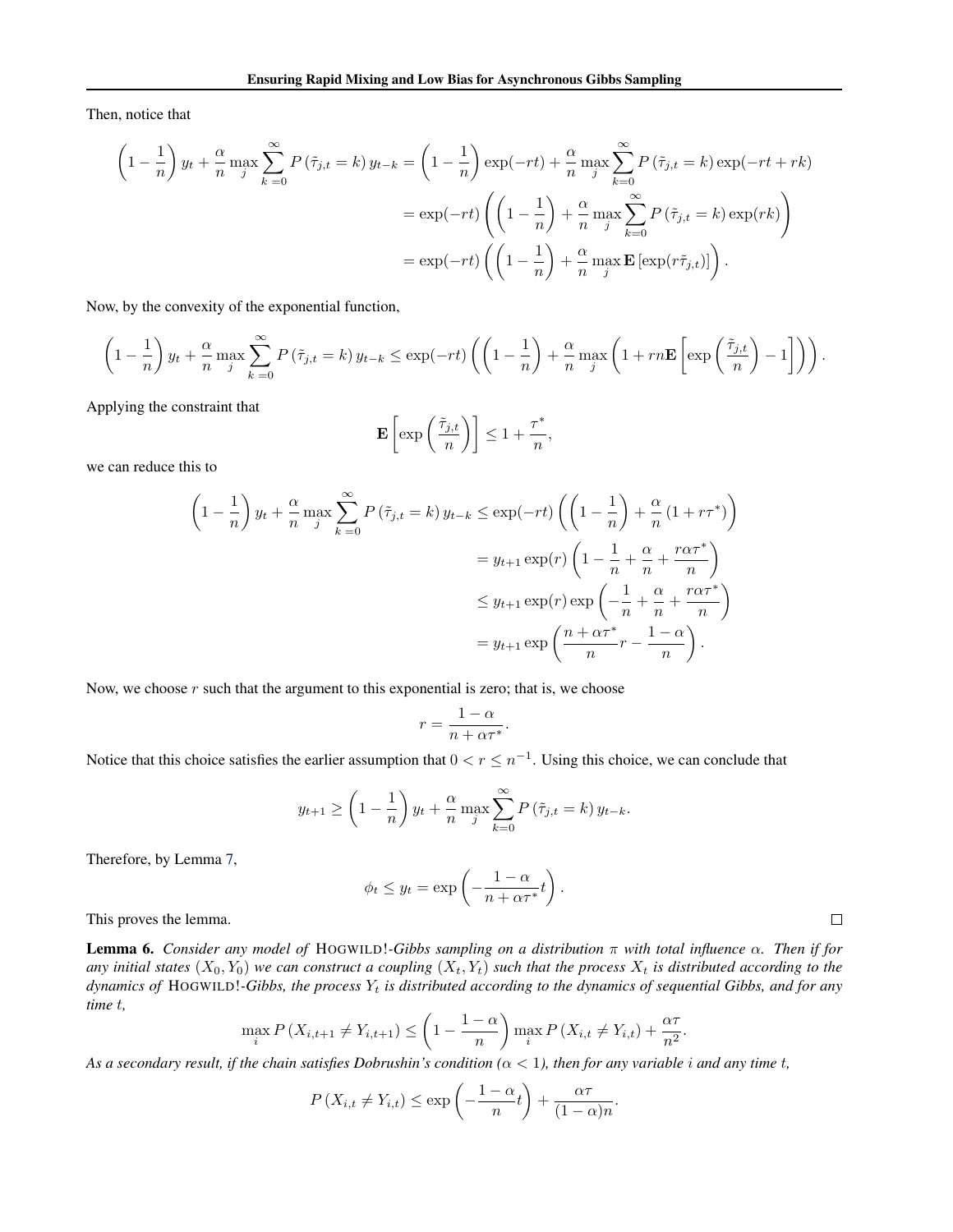*Proof of Lemma* [6.](#page-11-0) Define the coupling as follows. Start in state  $(X_0, Y_0)$ , and at each timestep, choose a single variable  $I_t$  uniformly at random for both chains to sample. Then, choose the delays  $\tilde{\tau}_{i,t}$  for the HOGWILD! chain  $X_t$ . At time t, let  $\tilde{U}_t$  denote the state that would be read by chain X's sampler based on the delays. That is,

$$
\tilde{U}_{i,t} = X_{i,t-\tilde{\tau}_{i,t}}.
$$

As done previously, we sample the selected variable  $\tilde{I}_t$  in both chains using the optimal coupling guaranteed by Proposition [1.](#page-10-0) Iterated over time, this defines a full coupling of the two chains.

We follow a similar argument as in the above lemmas used to bound the mixing time. First, consider the event that  $X_{i,t+1} \neq Y_{i,t+1}$ . This event will occur if one of two things happens: either we didn't sample variable i at time t and  $X_{i,t} \neq Y_{i,t}$ ; or we did sample variable i at time t, and the sampled variables were not equal. Since the probability of sampling variable i is  $\frac{1}{n}$ , and we know the probability that the sampled variables were not equal from Proposition [1,](#page-10-0) it follows that, by the law of total probability,

$$
P\left(X_{i,t+1} \neq Y_{i,t+1}\right) = \left(1 - \frac{1}{n}\right) P\left(X_{i,t} \neq Y_{i,t}\right) + \frac{1}{n} \mathbf{E}\left[\left\|\pi_i(\cdot|\tilde{U}_t) - \pi_i(\cdot|\tilde{Y}_t)\right\|_{\text{TV}}\right],
$$

where  $\pi_i(\cdot|X_t)$  denotes the conditional distribution of variable i in  $\pi$  given the values of the other variables in  $X_t$ . Next, we apply the Lemma [3,](#page-10-0) which gives us

$$
P(X_{i,t+1} \neq Y_{i,t+1}) \leq \left(1 - \frac{1}{n}\right) P(X_{i,t} \neq Y_{i,t}) + \frac{\alpha}{n} \max_{j} P(U_{j,t} \neq Y_{j,t})
$$
  
= 
$$
\left(1 - \frac{1}{n}\right) P(X_{i,t} \neq Y_{i,t}) + \frac{\alpha}{n} \max_{j} \sum_{k=0}^{\infty} P(\tilde{\tau}_{j,t} = k) P(X_{j,t-k} \neq Y_{j,t}).
$$

In order to evaluate this, we notice that the event  $X_{j,t-k} \neq Y_{j,t}$  can happen only if either  $X_{j,t} \neq Y_{j,t}$  or at some time s, where  $t - k \leq s < t$ , we sampled variable j (that is,  $\hat{I}_s = j$ ). Therefore, by the union bound,

$$
P(X_{j,t-k} \neq Y_{j,t}) \leq P(X_{j,t} \neq Y_{j,t}) + \sum_{s=t-k}^{t-1} P\left(\tilde{I}_s = j\right).
$$

Since the probability of sampling variable j at any time is always just  $\frac{1}{n}$ , we can reduce this to

$$
P(X_{j,t-k} \neq Y_{j,t}) \leq P(X_{j,t} \neq Y_{j,t}) + \frac{k}{n}.
$$

Substituting this into our previous expression produces

$$
P(X_{i,t+1} \neq Y_{i,t+1}) \leq \left(1 - \frac{1}{n}\right) P(X_{i,t} \neq Y_{i,t}) + \frac{\alpha}{n} \max_{j} \sum_{k=0}^{\infty} P(\tilde{\tau}_{j,t} = k) \left(P(X_{j,t} \neq Y_{j,t}) + \frac{k}{n}\right)
$$
  
= 
$$
\left(1 - \frac{1-\alpha}{n}\right) P(X_{i,t} \neq Y_{i,t}) + \frac{\alpha}{n^2} \max_{j} \mathbf{E}[\tilde{\tau}_{j,t}]
$$
  

$$
\leq \left(1 - \frac{1-\alpha}{n}\right) P(X_{i,t} \neq Y_{i,t}) + \frac{\alpha\tau}{n^2}.
$$

Now, if we let

$$
\phi_t = \max_i P\left(X_{i,t} \neq Y_{i,t}\right),\,
$$

then maximizing the previous expression over  $i$  implies that

$$
\phi_{t+1} \le \left(1 - \frac{1-\alpha}{n}\right)\phi_t + \frac{\alpha\tau}{n^2}.
$$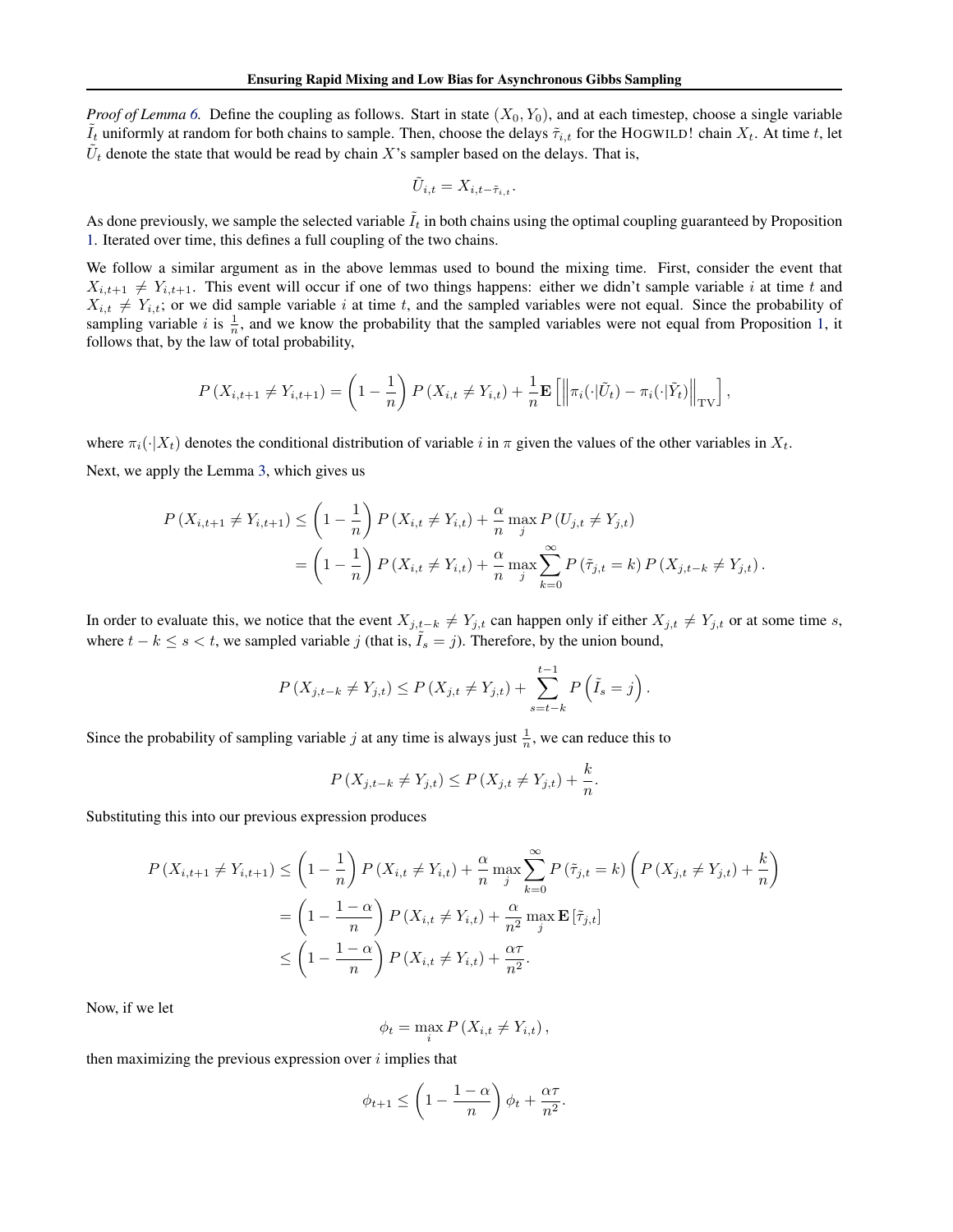Subtracting from both sides to identify the fixed point gives us

$$
\phi_{t+1} - \frac{\alpha \tau}{(1-\alpha)n} \le \left(1 - \frac{1-\alpha}{n}\right)\phi_t + \frac{\alpha \tau}{n^2} - \frac{\alpha \tau}{(1-\alpha)n}
$$

$$
= \left(1 - \frac{1-\alpha}{n}\right)\left(\phi_t - \frac{\alpha \tau}{(1-\alpha)n}\right).
$$

Applying this inequality recursively lets us conclude that

$$
\phi_t - \frac{\alpha \tau}{(1 - \alpha)n} \le \left(1 - \frac{1 - \alpha}{n}\right)^t \left(\phi_0 - \frac{\alpha \tau}{(1 - \alpha)n}\right)
$$

$$
\le \exp\left(-\frac{1 - \alpha}{n}t\right),
$$

and so,

$$
\phi_t \le \exp\left(-\frac{1-\alpha}{n}t\right) + \frac{\alpha\tau}{(1-\alpha)n}.
$$

This is the desired expression.

**Lemma 7** (Monotonic Sequence Domination Lemma). Let  $x_0, x_1, \ldots$  be a sequence such that, for all t,

$$
x_{t+1} \leq f_t(x_t, x_{t-1}, \ldots, x_0),
$$

*where*  $f_t$  *is a function that is monotonically increasing in all of its arguments. Then, for any sequence*  $y_0, y_1, \ldots$ , *if*  $x_0 = y_0$ *and for all* t*,*

$$
y_{t+1} \geq f_t(y_t, y_{t-1}, \ldots, y_0),
$$

*then for all* t*,*

 $x_t \leq y_t$ .

*Proof of Lemma* [7.](#page-11-0) We will approach this by induction. The base case holds by assumption, since  $x_0 = y_0$ . For the inductive case, if  $x_t \leq y_t$  for all  $t \leq T$ , then

$$
x_{T+1} \leq f_T(x_T, x_{T-1}, \dots, x_0).
$$

By monotonicity and the inductive hypothesis,

$$
x_{T+1} \leq f_T(y_T, y_{T-1}, \ldots, y_0),
$$

and therefore,

$$
x_{T+1} \leq y_{T+1}.
$$

Applying induction to this proves the lemma.

**Lemma 8.** Consider the model on N variables  $X_i$ , for N odd, where each  $X_i$  takes on values in  $\{-1,1\}$  and has *probability*

$$
\pi(X) = \frac{1}{Z_X} \left\{ \begin{array}{ll} 1 & \text{if } \left| \mathbf{1}^T X \right| = 1 \\ 0 & \text{if } \left| \mathbf{1}^T X \right| > 1 \end{array} \right.
$$

*Then Gibbs sampling on this model (assuming that we allow the chain to start only at a state* X where  $\pi(X) > 0$ ) has *mixing time*

$$
t_{\text{mix}} = O(n \log n).
$$

 $\Box$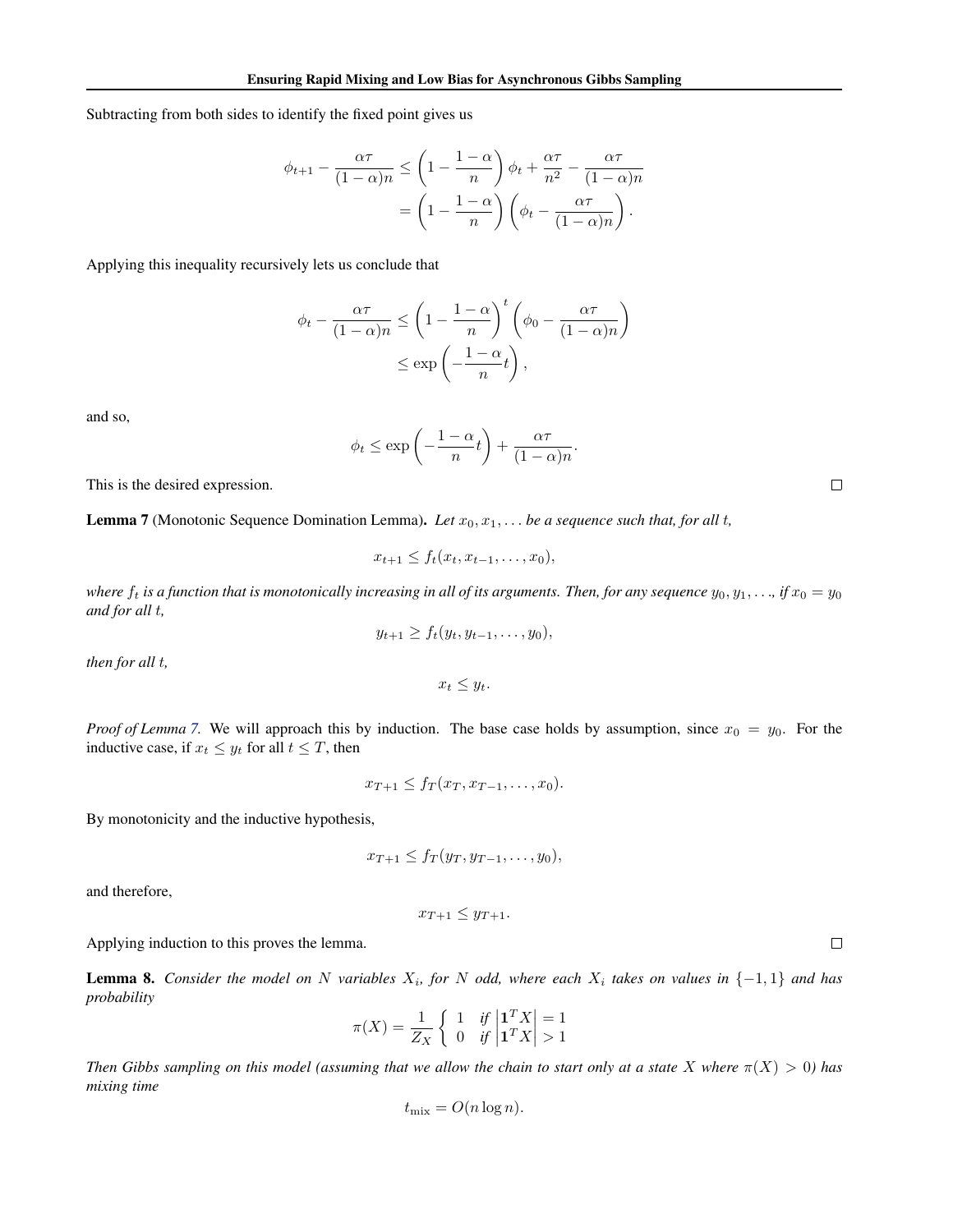*Proof of Lemma [8.](#page-11-0)* (This lemma contains much of the technical work needed to prove Statement [1.](#page-5-0) A higher-level motivation for why we are proving this lemma is furnished in the proof of that result.)

Assume that, as we run the chain described in this lemma, we also assign a "color" to each of the variables. All variables with an initial value of 1 start out as black, and all other variables start out as white. Let  $B_t$  denote the set of variables that are colored black at any time t, and let  $S_t$  denote the sum of all variables that are colored black at that time. We re-color variables according to the following procedure:

- 1. Whenever we change a variable's value from −1 to 1, if it is colored white, color it black.
- 2. Whenever we change a variable's value from −1 to 1, if it is already colored black, choose a random variable that had value  $-1$  at time t, and if it is white, color it black.

Note that as a consequence of this result, a variable that is colored white always has value −1.

We will prove the following sub-result by induction on t: given a time t, set  $B_t$ , and sum  $S_t$ , the values of the variables in  $B_t$  are uniformly distributed over the set of possible assignments that are consistent with  $S_t$ .

(Base Case.) The base case is straightforward. Since  $B_0$  is just the set of variables that have value 1, there is only one possible assignment that is consistent with  $S_0$ : the assignment in which all variables take on the value 1. Since this assignment actually occurs with probability 1, the statement holds.

(Inductive Case.) Assume that the sub-result is true at time  $t$ . The sampler chooses a new variable  $i$  to sample. One of the following things will happen:

- We don't re-color any variables, or change the values of any variables in  $B_t$ . In this case,  $B_{t+1} = B_t$  and  $S_{t+1} = S_t$ . Since there is no change to  $B$  or  $S$ , all consistent assignments of the black variables are still equiprobable.
- We don't re-color any variables, but we do change the value of some variable in  $B_t$  (by changing its value from 1 to  $-1$ ). Since we sampled the variable i at random, all consistent assignments of the black variables will remain equiprobable.
- We re-color some variable  $j$  black. There are two events that can cause this:
	- We could have sampled variable j (that is  $i = j$ ), and changed its value from  $-1$  to 1. This will happen with probability

$$
\frac{1}{N} \cdot \frac{1}{2} = \frac{1}{2N}
$$

– We could have sampled a variable  $i \neq j$  that is already colored black, changed its value from  $-1$  to 1, and then chosen variable j at random to color black. Since, at time t, the number of variables with value  $-1$  must be

$$
\frac{N+1}{2},
$$

(since we are about to change a value from  $-1$  to 1), this will happen with probability

$$
\frac{u}{N} \cdot \frac{1}{2} \cdot \frac{2}{N+1} = \frac{u}{N(N+1)}
$$

where u is the number of black-colored variables that have value  $-1$  at time t.

From this analysis, it follows that, given that we re-colored some variable j black, it will have value  $-1$  with probability

$$
P(\text{variable } j \text{ has value } -1) = \frac{\frac{u}{N(N+1)}}{\frac{1}{2N} + \frac{u}{N(N+1)}} = \frac{u}{u + \frac{N+1}{2}}.
$$

In particular, at time t, the number of variables that are in  $B_t$  is

$$
\frac{N-1}{2} + u,
$$